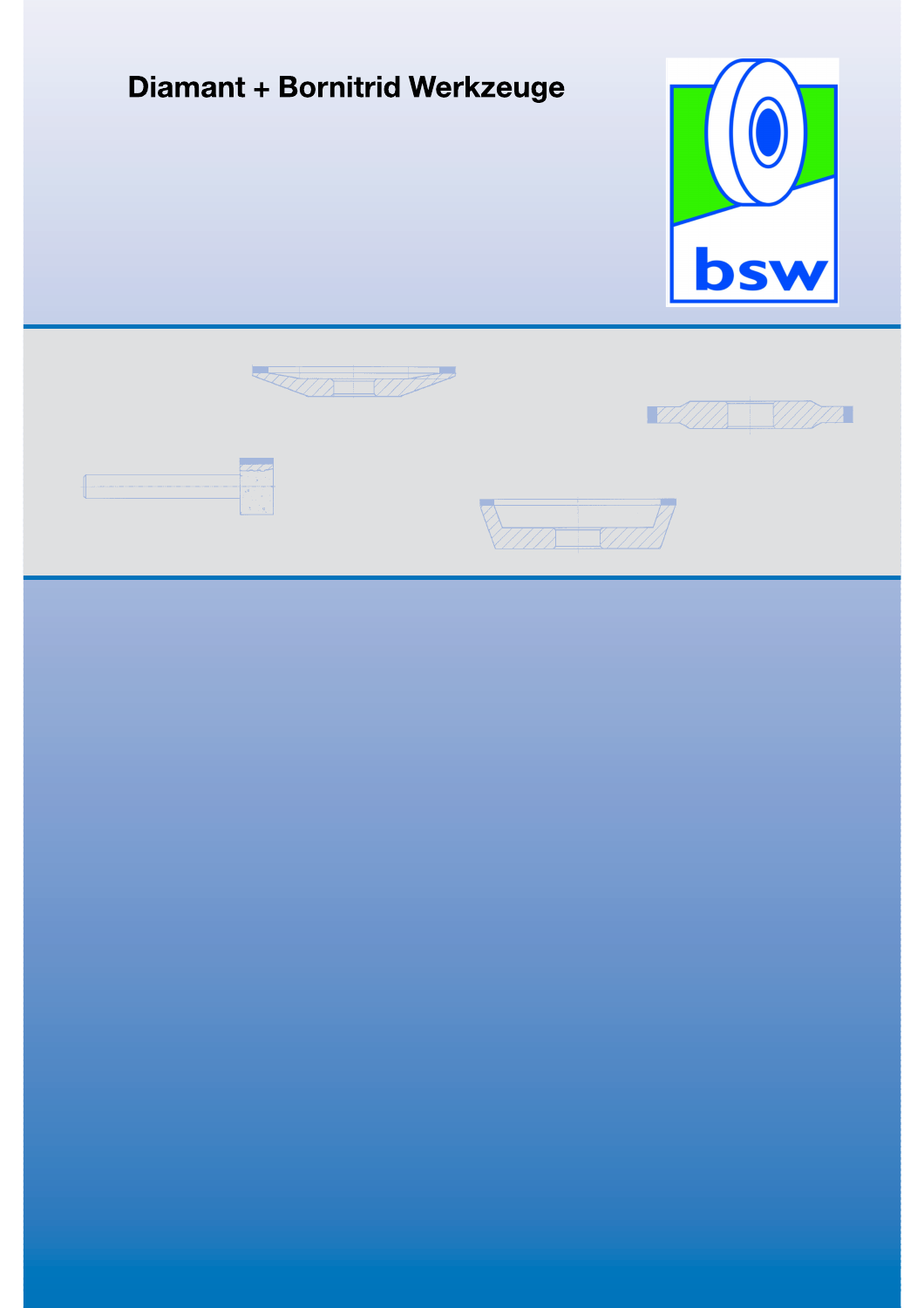

# **Inhalt**

- 1. Unser Fertigungs- und Lieferprogramm
- 2. Körnungsgrößen für Diamant und CBN
- 3. Diamant- und CBN-Konzentrationen
- 4. Einsatzbereiche von Diamant- und CBN-Schleifscheiben
- 5. Empfohlene Schnittgeschwindigkeiten
- 6. Formenübersicht mit Tabellenteil
- 7. Formenübersicht lieferbarer Schleifscheiben ohne Tabellenteil
- 8. Tabellenteil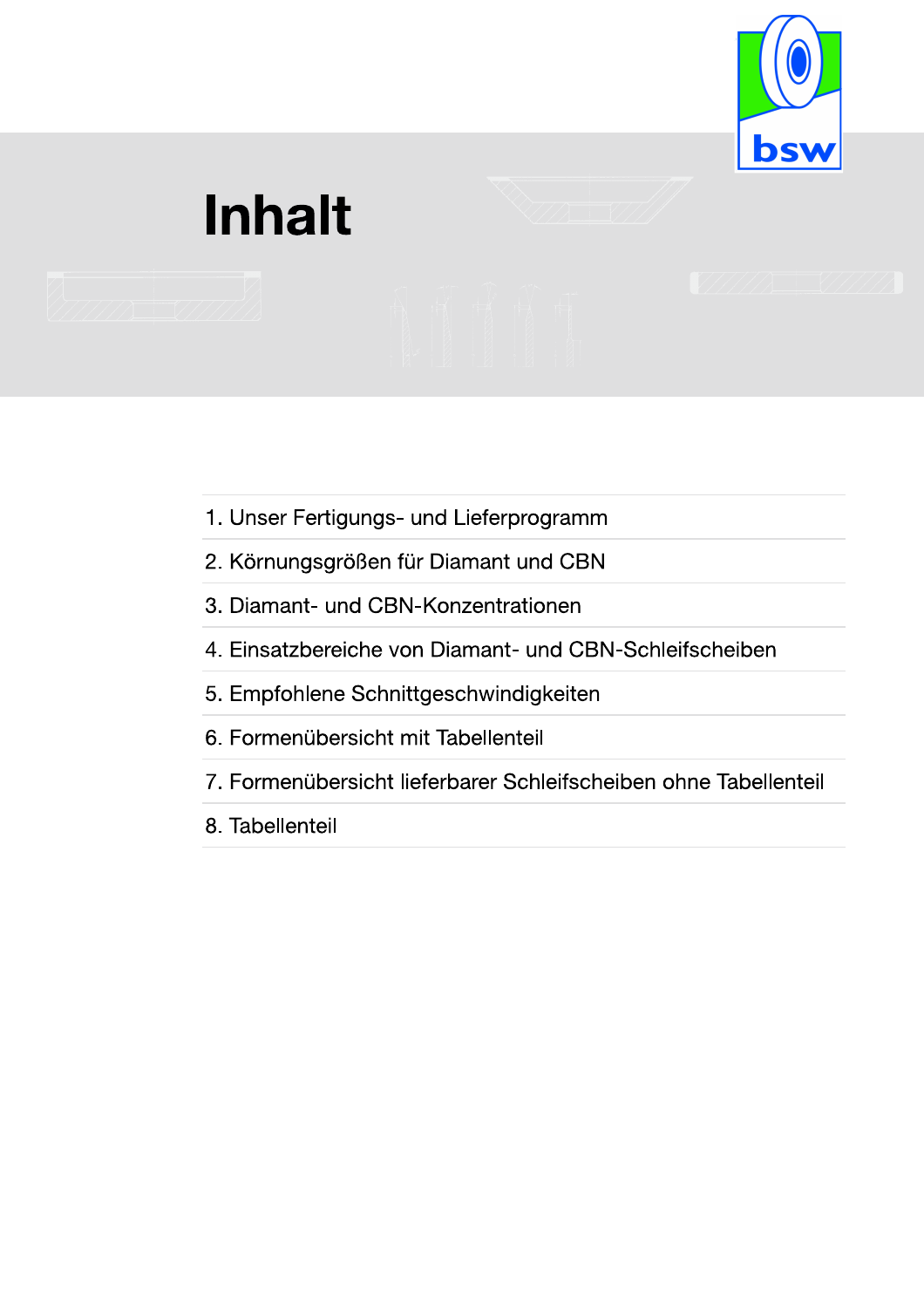

#### 1. Unser Fertigungs- und Lieferprogramm

Diamant- und CBN-Schleifwerkzeuge in Kunstharz- und Metallbindung

Diamant- und CBN-Schleifwerkzeuge in galvanischer Bindung

Diamant-Abrichtwerkzeuge

Diamant-Hohlbohrer und -Fräser

Diamant-Läppasten

Diamant-Feilen

Diamant-Handläpper

PKD- und CBN-Zerspanungswerkzeuge

Zusätzlich bieten wir Ihnen an:

- Das von Ihnen bestellte Schleifwerkzeug auf Ihrem Flansch abzurichten, wenn Sie uns Ihre Aufnahme zuschicken! Damit sparen Sie sich das Auswuchten und das Werkzeug hat optimale Rund- und Planlaufeigenschaften.
- Nacharbeit Ihrer Schleif- und Zerspanungswerkzeuge.
- Auf Wunsch können wir Ihnen auch den passenden Flansch zu Ihrer Schleifscheibe liefern.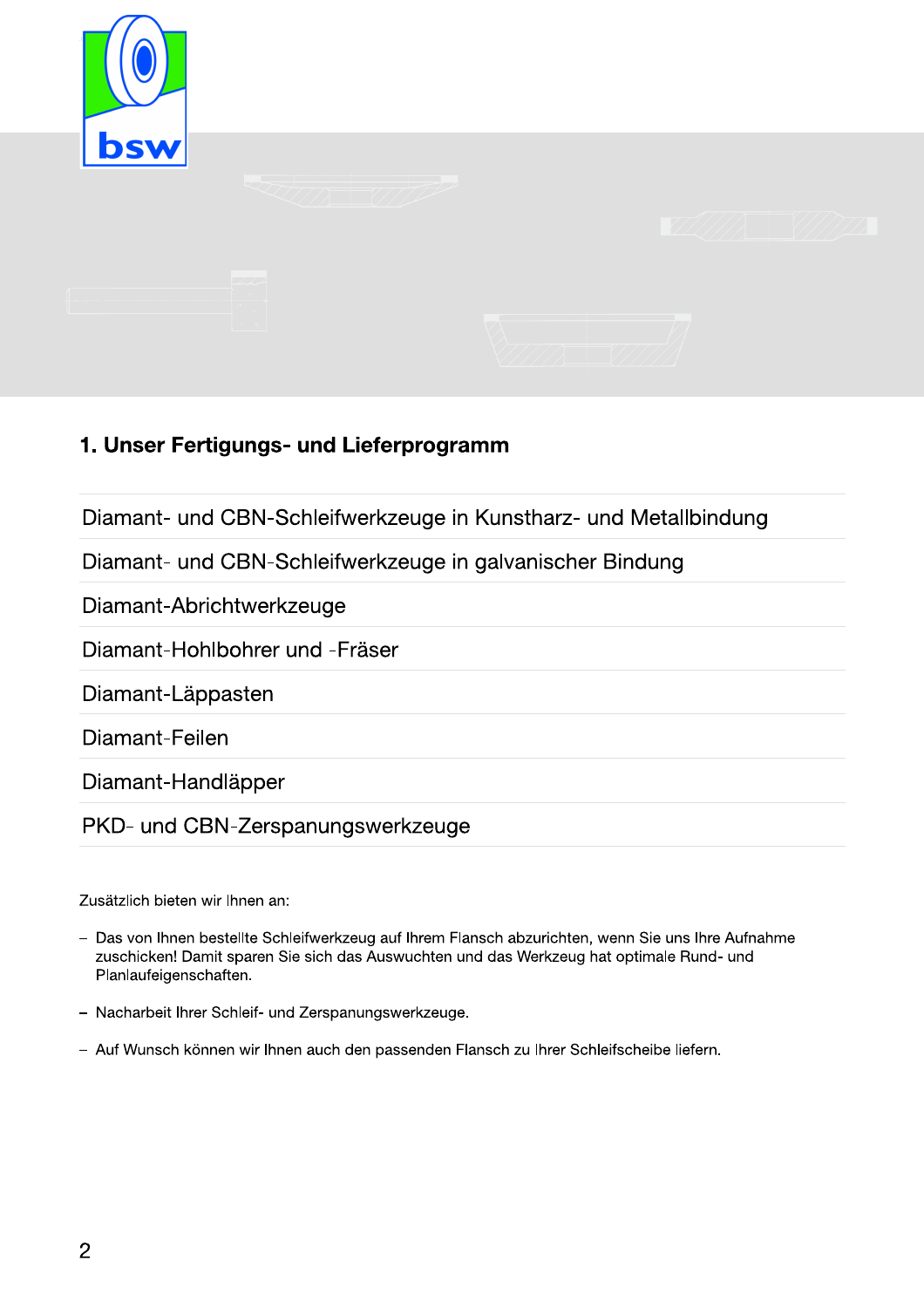

#### 2. Standard Körnungsgrößen für Diamant und CBN

| <b>Diamant</b>                                                                                                       |           | <b>CBN</b>                                                | Siebgröße in Mesh                                                       |           | Nennmaschenweite                                                                                           |
|----------------------------------------------------------------------------------------------------------------------|-----------|-----------------------------------------------------------|-------------------------------------------------------------------------|-----------|------------------------------------------------------------------------------------------------------------|
| eng                                                                                                                  | weit      |                                                           | eng                                                                     | weit      | in $µm$                                                                                                    |
| D 1181<br>D 1001                                                                                                     | D 1182    | B 1181<br>B 1001                                          | $16 - 18$<br>$18 - 20$                                                  | $16 - 20$ | $1000 - 1180$<br>$850 - 1000$                                                                              |
| D 851<br>D 711                                                                                                       | D 852     | 851<br>B<br>711<br>B                                      | $20 - 25$<br>$25 - 30$                                                  | $20 - 30$ | $710 - 850$<br>$600 - 710$                                                                                 |
| D<br>601<br>501<br>D                                                                                                 | D 602     | 601<br>B<br>501<br>B                                      | $30 - 35$<br>$35 - 40$                                                  | $30 - 40$ | $500 - 600$<br>$425 - 500$                                                                                 |
| 426<br>D<br>356<br>D                                                                                                 | D 427     | 426<br>B<br>356<br>B                                      | $40 - 45$<br>$45 - 50$                                                  | $40 - 50$ | $355 - 425$<br>$300 - 355$                                                                                 |
| D 301                                                                                                                |           | 301<br>B                                                  | $50 - 60$                                                               |           | $250 - 300$                                                                                                |
| 251<br>D<br>D 213                                                                                                    | 252<br>D. | 251<br>B<br>213<br>B                                      | $60 - 70$<br>$70 - 80$                                                  | $60 - 80$ | $212 - 250$<br>$180 - 212$                                                                                 |
| 181<br>D<br>151<br>D<br>126<br>D<br>107<br>D                                                                         |           | 181<br>B<br>$\mathsf B$<br>151<br>126<br>B<br>107<br>B    | $80 - 100$<br>$100 - 120$<br>$120 - 140$<br>$140 - 170$                 |           | $150 - 180$<br>$125 - 150$<br>$106 - 125$<br>$90 - 106$                                                    |
| 91<br>D<br>76<br>D<br>64<br>D<br>54<br>D<br>46<br>D                                                                  |           | 91<br>B<br>$\sf B$<br>76<br>B<br>64<br>B<br>54<br>B<br>46 | $170 - 200$<br>$200 - 230$<br>$230 - 270$<br>$270 - 325$<br>$325 - 400$ |           | $75 - 90$<br>$63 - 75$<br>$53 - 63$<br>$45 - 53$<br>$38 - 45$                                              |
| Feinkörnungen                                                                                                        |           |                                                           |                                                                         |           |                                                                                                            |
| 35<br>D<br>30<br>D<br>25<br>D<br>20<br>D<br>15<br>D<br>10<br>D<br>$\overline{7}$<br>D<br>3<br>D<br>$\mathbf{1}$<br>D |           | B<br>30<br>B<br>15                                        |                                                                         |           | $30 - 40$<br>$25 - 35$<br>$20 - 30$<br>$15 - 25$<br>$10 - 20$<br>$6 - 12$<br>$4 - 8$<br>$2 - 4$<br>$1 - 2$ |

#### 3. Diamant und CBN-Konzentration

Die Konzentration drückt die Menge an Diamant- oder CBN-Körnung im Schleifbelag aus.

Konzentration 100 entspricht einem Korngehalt von 4,4 Karat/cm<sup>3</sup> und entspricht einem Volumenanteil von 25 %.

| Diamant                                         | Karatgewicht/cm <sup>3</sup><br>Belagvolumen                                                                     | <b>Bornitrid</b>                             | Karatgewicht/cm <sup>3</sup><br>Belagvolumen                                                                           |
|-------------------------------------------------|------------------------------------------------------------------------------------------------------------------|----------------------------------------------|------------------------------------------------------------------------------------------------------------------------|
| -50<br>C .<br>C 75<br>C 100<br>C <sub>125</sub> | 2,2 Karat/cm <sup>3</sup><br>3,3 Karat/cm <sup>3</sup><br>4,4 Karat/cm <sup>3</sup><br>5,5 Karat/cm <sup>3</sup> | $V$ 120<br>V 180<br>V <sub>240</sub><br>V300 | $2,09$ Karat/cm <sup>3</sup><br>3,13 Karat/cm <sup>3</sup><br>4,17 Karat/cm <sup>3</sup><br>5,22 Karat/cm <sup>3</sup> |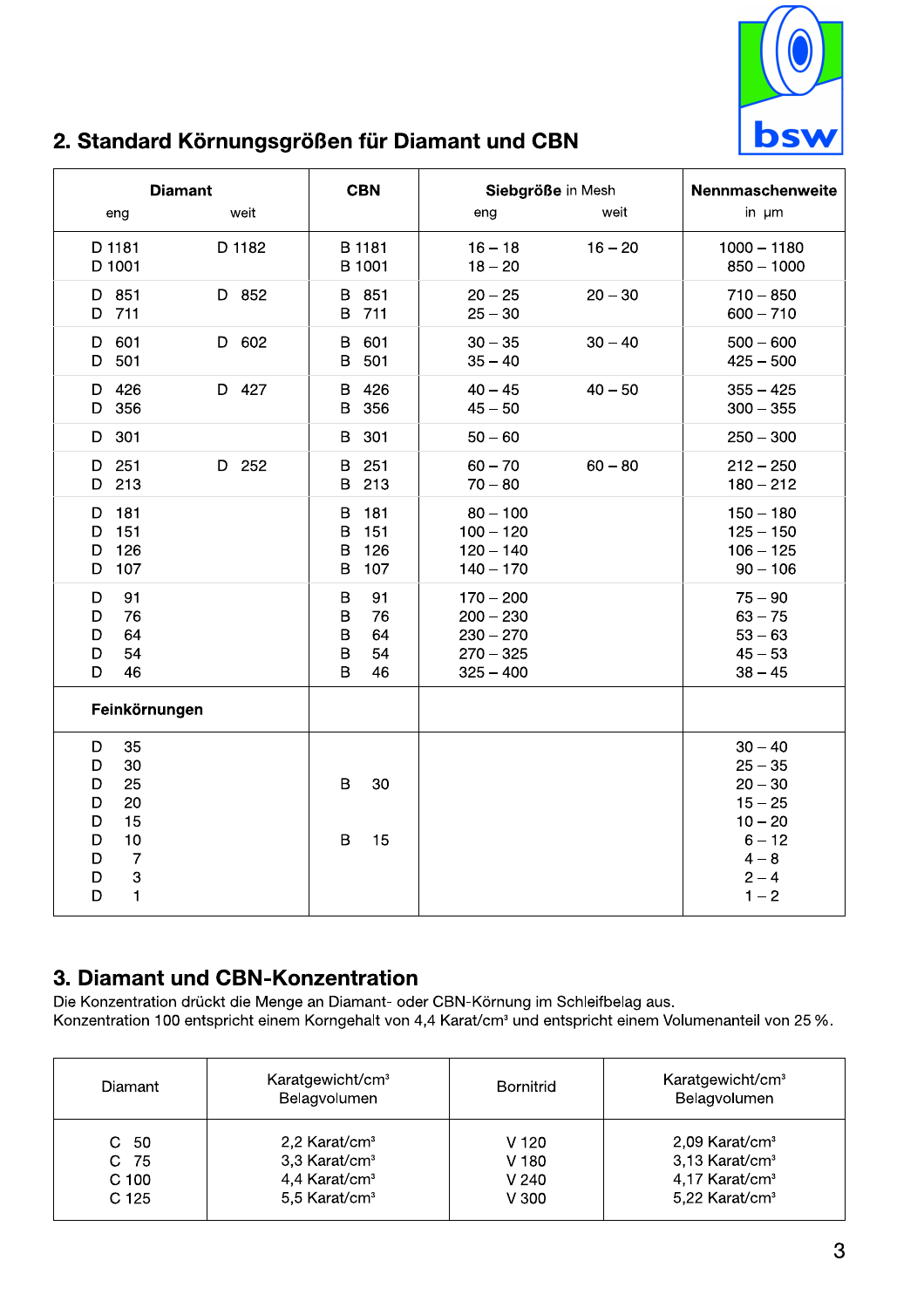

#### 4. Einsatzbereiche von Diamant- und CBN-Schleifscheiben

#### **Diamantschleifscheiben**

- Hartmetalle; auch vorgesintert
- Hartmetall-Stahlkombinationen
- Keramik · Oxydkeramik · Porzellan
- Optisches Glas · Flachglas
- Siliziumkarbid · Siliziumnitrid · Aluminiumoxyd
- Silizium · Germanium
- **•** Graphite
- $\bullet$  Grauguß  $\cdot$  Stahlguß
- Kunststoffe · Glasfaserverstärkte Werkstoffe
- $\bullet$  PKD  $\cdot$  PKB
- **Edelsteine**
- Ferrotitanit
- Ferrite · Keramische Magnetwerkstoffe · NE-Schwermetalle
- Aufgeschweißte und aufgespritzte Legierungen (Ni-Cr-Fe-B-S-Basis...)
- Naturstein · Kunststein

#### **CBN-Schleifscheiben**

- · Gehärtete Stahlwerkstoffe wie HSS, legierte Werkzeugstähle, ...
- Warm- und Kaltarbeitsstähle (HRC > 50)
- Rost- und hitzebeständige Stähle (Cr-Ni-Mo-Stähle...)
- Sonderlegierungen
- $\bullet$  Grauguß  $\cdot$  Stahlguß
- **Pulverbeschichtungen auf Eisenbasis**

#### 5. Empfohlene Schnittgeschwindigkeiten in m/s

|                   | <b>Bindung</b> | <b>Naßschliff</b><br>Topfschleifscheiben | <b>Naßschliff</b><br>Umfangschleifscheiben | Trockenschliff |
|-------------------|----------------|------------------------------------------|--------------------------------------------|----------------|
| Diamant:          | Kunstharz      | $25 - 40$                                | $25 - 40$                                  | $12 - 20$      |
| Schleifscheiben   | Metall         | $15 - 30$                                | $15 - 30$                                  | $8 - 12$       |
| und Schleifstifte | Galvanik       | $10 - 30$                                | $10 - 30$                                  | $5 - 15$       |
| CBN:              | Kunstharz      | $25 - 50$                                | $25 - 60$                                  | $15 - 30$      |
| Schleifscheiben   | Metall         | $15 - 60$                                | $25 - 60$                                  | $10 - 15$      |
| und Schleifstifte | Galvanik       | $25 - 60$                                | $25 - 60$                                  | $15 - 20$      |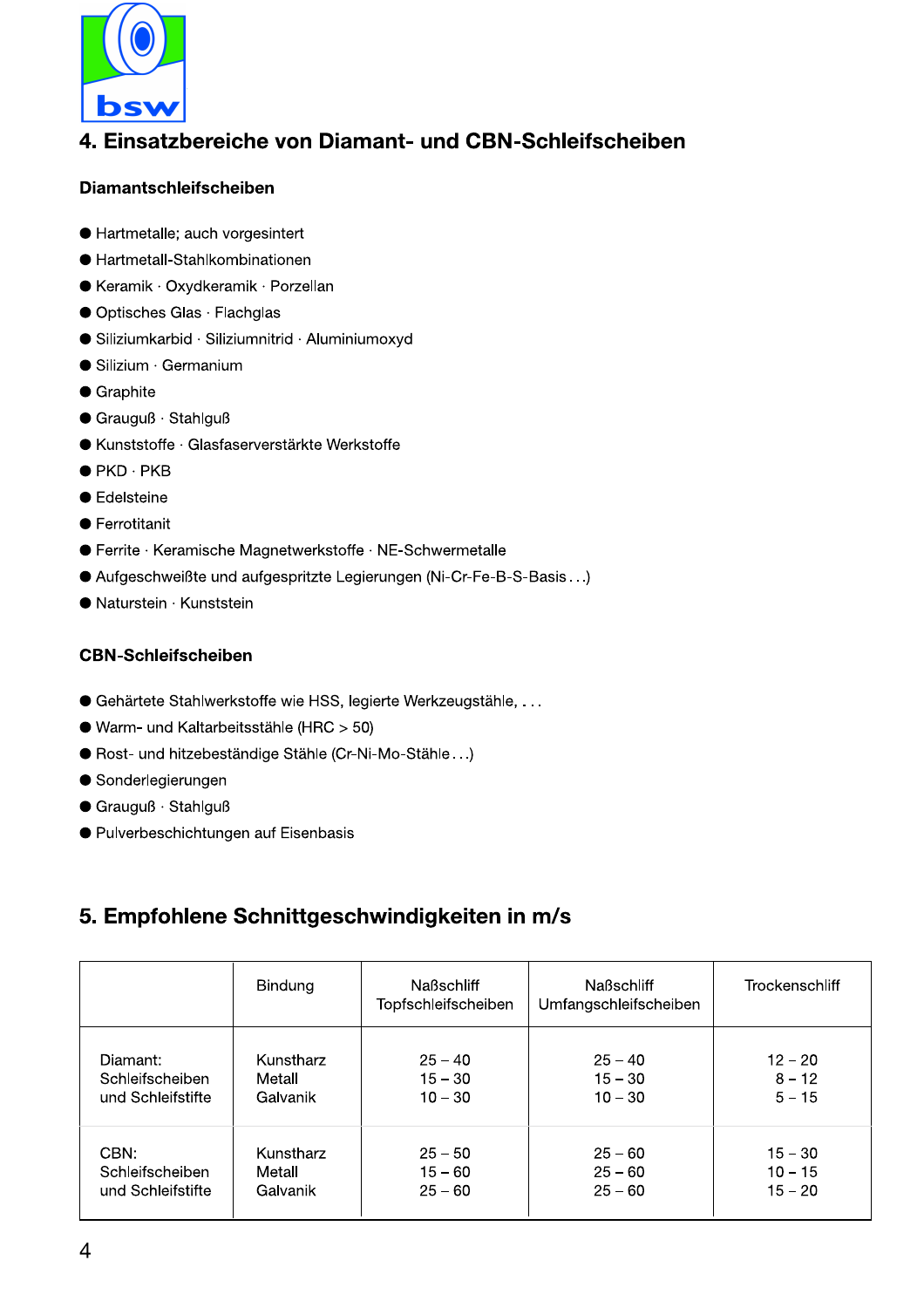

#### Lieferbare Sonderformen ohne Tabellenteil

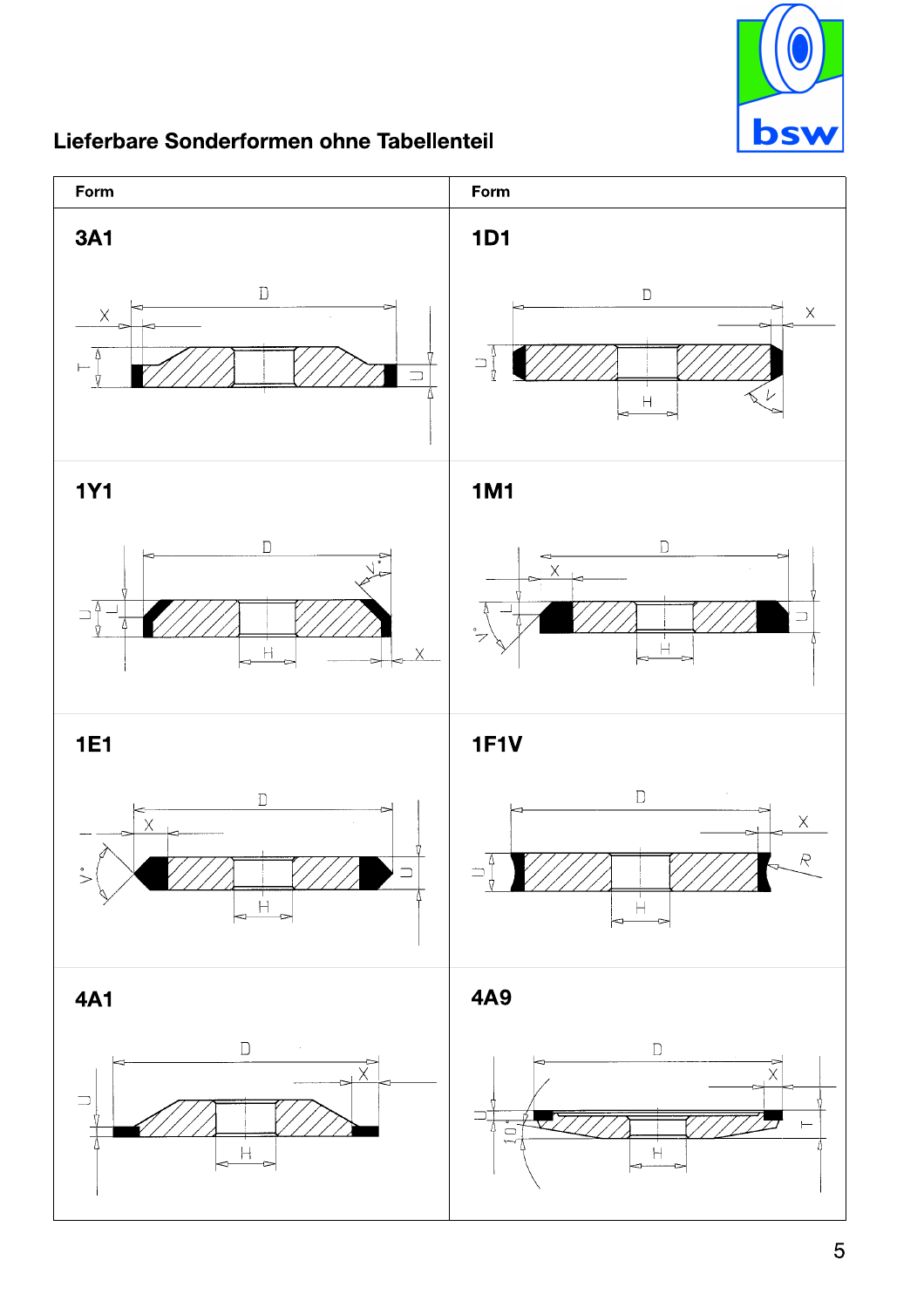

#### Lieferbare Sonderformen ohne Tabellenteil

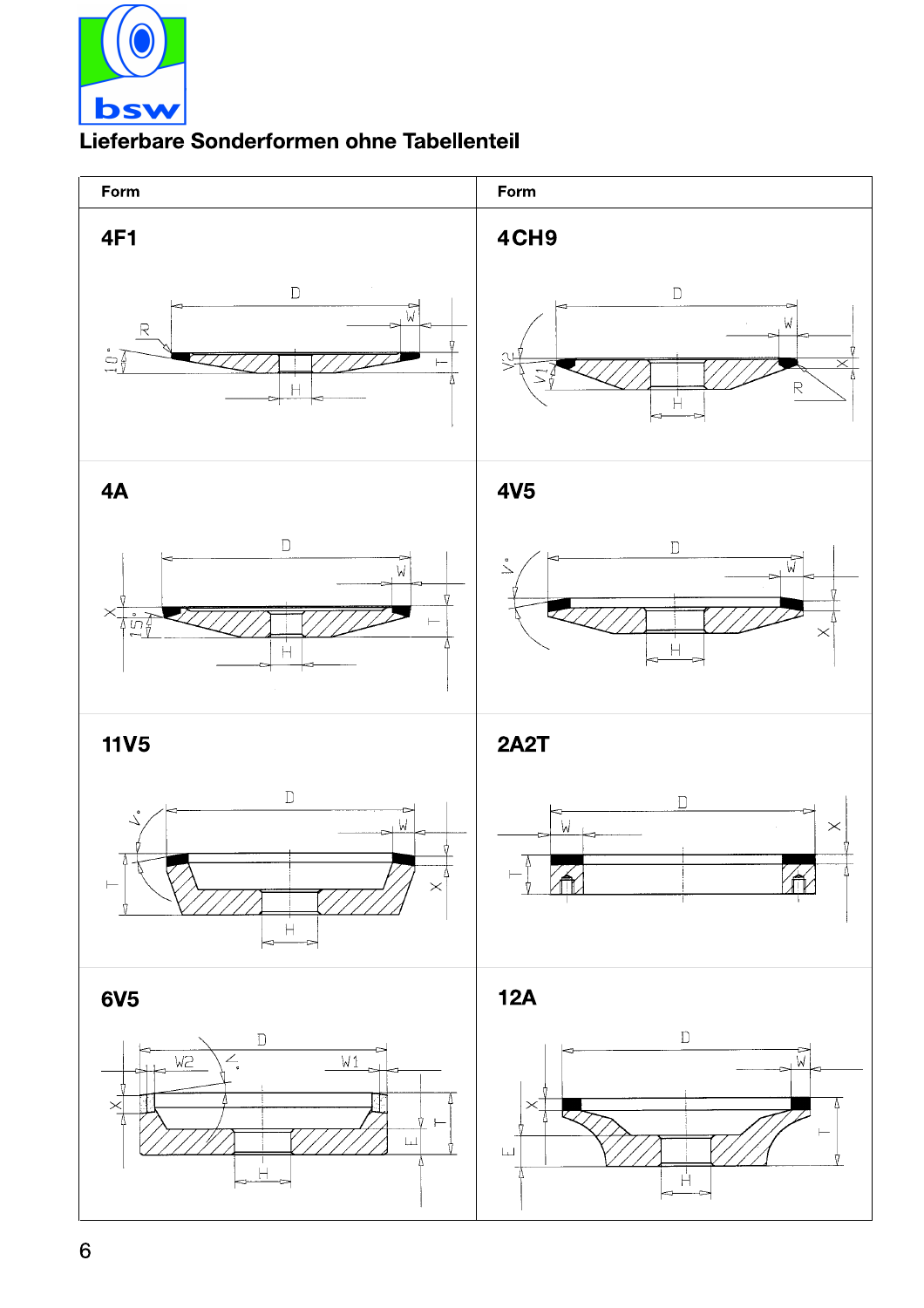

#### Formenübersicht mit Tabellenteil

| Form                                                                            | Be-<br>zeichnung            | Seite | Form                         | Be-<br>zeichnung          | Seite  |
|---------------------------------------------------------------------------------|-----------------------------|-------|------------------------------|---------------------------|--------|
|                                                                                 | <b>1A1</b>                  | 8     | $\overline{\phantom{a}}$     | 4A2                       | 21     |
|                                                                                 | <b>14A1</b>                 | $9\,$ |                              | <b>11V2</b>               | 22     |
| $\mathbb{Z}/\mathbb{Z}$                                                         | 1L1                         | 10    |                              | <b>12V2</b>               | 23     |
| VIII<br>7777                                                                    | <b>1A1R</b>                 | 11    |                              | <b>11V9</b>               | 24     |
| $\overline{\mathcal{A}^{(1)}_{\mathcal{A}}(z)}$<br>$\frac{1}{2} \sigma_{\rm e}$ | <b>1A1W</b>                 | 12    |                              | <b>12V9</b>               | 25     |
|                                                                                 | <b>6A2</b>                  | 13    |                              | 4BT9                      | 26     |
|                                                                                 | <b>6A9</b>                  | 14    |                              | 4ET9                      | 27     |
|                                                                                 | <b>9A3</b>                  | 15    |                              | <b>14V1</b>               | 28     |
|                                                                                 | <b>14U1</b>                 | 16    | $\boldsymbol{\mathcal{C}}$ , | <b>14 EE1</b>             | 29     |
|                                                                                 | <b>12C9</b>                 | 17    |                              | 1FF1                      | $30\,$ |
|                                                                                 | <b>11A2</b>                 | 18    |                              | <b>14F1</b>               | 31     |
|                                                                                 | <b>12A2</b><br>45°          | 19    |                              | $3E-1$<br>$3F-2$<br>14F-3 | 32     |
|                                                                                 | <b>12A2</b><br>$20^{\circ}$ | 20    | Ø                            | 14E-4<br>14A1-5<br>14E-6  |        |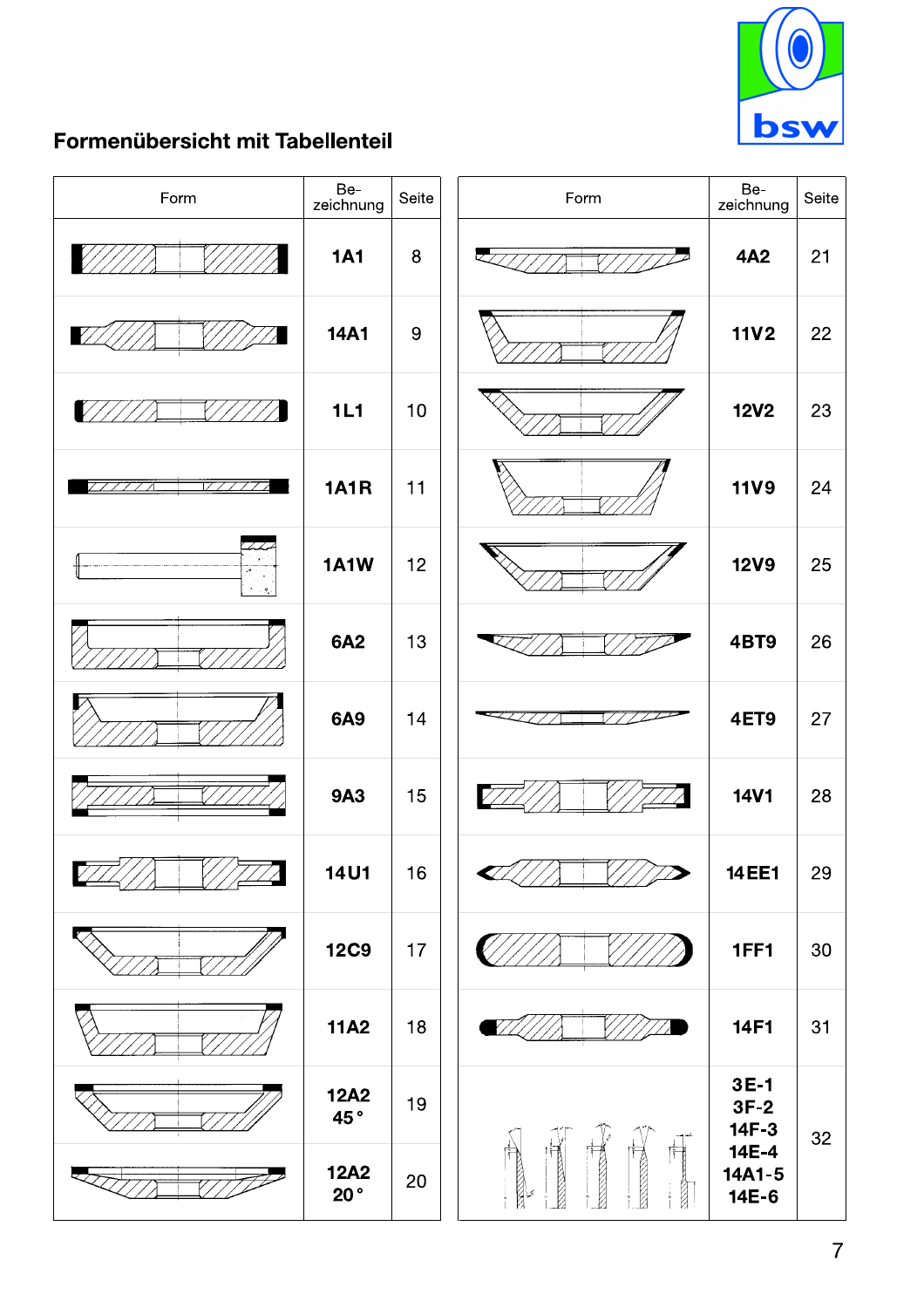



#### **Bestellbeispiele: 1A1**

| Form                                                               | D                               | U        | $\mathsf{X}$                                                                                                                                                                                                             | H               | Körnung                                                                                                         | Konzentration                                                                                                   | <b>Bindung</b>         | Einsatz                             |
|--------------------------------------------------------------------|---------------------------------|----------|--------------------------------------------------------------------------------------------------------------------------------------------------------------------------------------------------------------------------|-----------------|-----------------------------------------------------------------------------------------------------------------|-----------------------------------------------------------------------------------------------------------------|------------------------|-------------------------------------|
| <b>1A1</b><br><b>1A1</b>                                           | 25<br>300                       | 10<br>15 | 3<br>$\overline{4}$                                                                                                                                                                                                      | 8<br>n. Flansch | <b>B</b> 151<br>D 126                                                                                           | V 180<br>C 75                                                                                                   | Kunstharz<br>Kunstharz | Trockenschliff<br><b>Naßschliff</b> |
| Form                                                               | $\mathsf{D}$                    |          | U                                                                                                                                                                                                                        |                 | $\mathsf{X}$<br>Kunstharz                                                                                       | $\mathsf{X}$<br><b>Metall</b>                                                                                   | H                      |                                     |
| <b>1A1</b><br><b>1A1</b><br><b>1A1</b><br><b>1A1</b><br><b>1A1</b> | 20<br>25<br>30<br>35<br>40      |          | 6.8.10<br>6.8.10<br>6.8.10.12<br>6.8.10.12<br>6.8.10.12                                                                                                                                                                  |                 | $2 \cdot 3 \cdot 4$<br>$2 \cdot 3 \cdot 4$<br>$2 \cdot 3 \cdot 4$<br>$2 \cdot 3 \cdot 4$<br>$2 \cdot 3 \cdot 4$ | $2 \cdot 3 \cdot 4$<br>$2 \cdot 3 \cdot 4$<br>$2 \cdot 3 \cdot 4$<br>$2 \cdot 3 \cdot 4$<br>$2 \cdot 3 \cdot 4$ | Bohrungs-              |                                     |
| <b>1A1</b><br><b>1A1</b><br><b>1A1</b><br><b>1A1</b><br><b>1A1</b> | 50<br>75<br>100<br>125<br>150   |          | 6.8.10.12.15<br>$8 \cdot 10 \cdot 12 \cdot 15 \cdot 20$<br>$8 \cdot 10 \cdot 12 \cdot 15 \cdot 20$<br>$10 \cdot 15 \cdot 20 \cdot 25 \cdot 30$<br>$10 \cdot 15 \cdot 20 \cdot 25 \cdot 30$                               |                 | $2 \cdot 3 \cdot 4$<br>$3 \cdot 4 \cdot 5$<br>$3 \cdot 4 \cdot 5$<br>$3 \cdot 4 \cdot 5$<br>$3 \cdot 4 \cdot 5$ | $2 \cdot 3 \cdot 4$<br>$3 \cdot 4 \cdot 5$<br>$3 \cdot 4 \cdot 5$<br>$3 \cdot 4 \cdot 5$<br>$3 \cdot 4 \cdot 5$ | maß                    |                                     |
| <b>1A1</b><br><b>1A1</b><br><b>1A1</b><br><b>1A1</b><br><b>1A1</b> | 175<br>200<br>225<br>250<br>300 |          | $10 \cdot 15 \cdot 20 \cdot 25 \cdot 30$<br>$10 \cdot 15 \cdot 20 \cdot 25 \cdot 30$<br>$10 \cdot 15 \cdot 20 \cdot 25 \cdot 30$<br>$10 \cdot 15 \cdot 20 \cdot 25 \cdot 30$<br>$12 \cdot 15 \cdot 20 \cdot 25 \cdot 30$ |                 | $3 \cdot 4 \cdot 5$<br>$3 \cdot 4 \cdot 5$<br>$3 \cdot 4 \cdot 5$<br>$3 \cdot 4 \cdot 5$<br>$3 \cdot 4 \cdot 5$ | $3 \cdot 4 \cdot 5$<br>$3 \cdot 4 \cdot 5$<br>$3 \cdot 4 \cdot 5$<br>$3 \cdot 4 \cdot 5$<br>$3 \cdot 4 \cdot 5$ | angeben                |                                     |
| <b>1A1</b><br><b>1A1</b><br><b>1A1</b><br><b>1A1</b><br><b>1A1</b> | 350<br>400<br>450<br>500<br>600 |          | $12 \cdot 15 \cdot 20 \cdot 25 \cdot 30$<br>$15 \cdot 20 \cdot 25 \cdot 30$<br>$15 \cdot 20 \cdot 25 \cdot 30$<br>$15 \cdot 20 \cdot 25 \cdot 30$<br>$15 \cdot 20 \cdot 25 \cdot 30$                                     |                 | $3 \cdot 4 \cdot 5$<br>$3 \cdot 4 \cdot 5$<br>$3 \cdot 4 \cdot 5$<br>$3 \cdot 4 \cdot 5$<br>$3 \cdot 4 \cdot 5$ | $3 \cdot 4 \cdot 5$<br>$3 \cdot 4 \cdot 5$<br>$3 \cdot 4$<br>$3 \cdot 5$                                        |                        |                                     |

U-Maße über 30 mm sind lieferbar durch Zusammensetzen von Einzelscheiben.

Auf Wunsch liefern wir kostenlos mit 3-mm-Prüfbund, zusammen mit Bohrung gedreht und laufend zum Schleifbelag.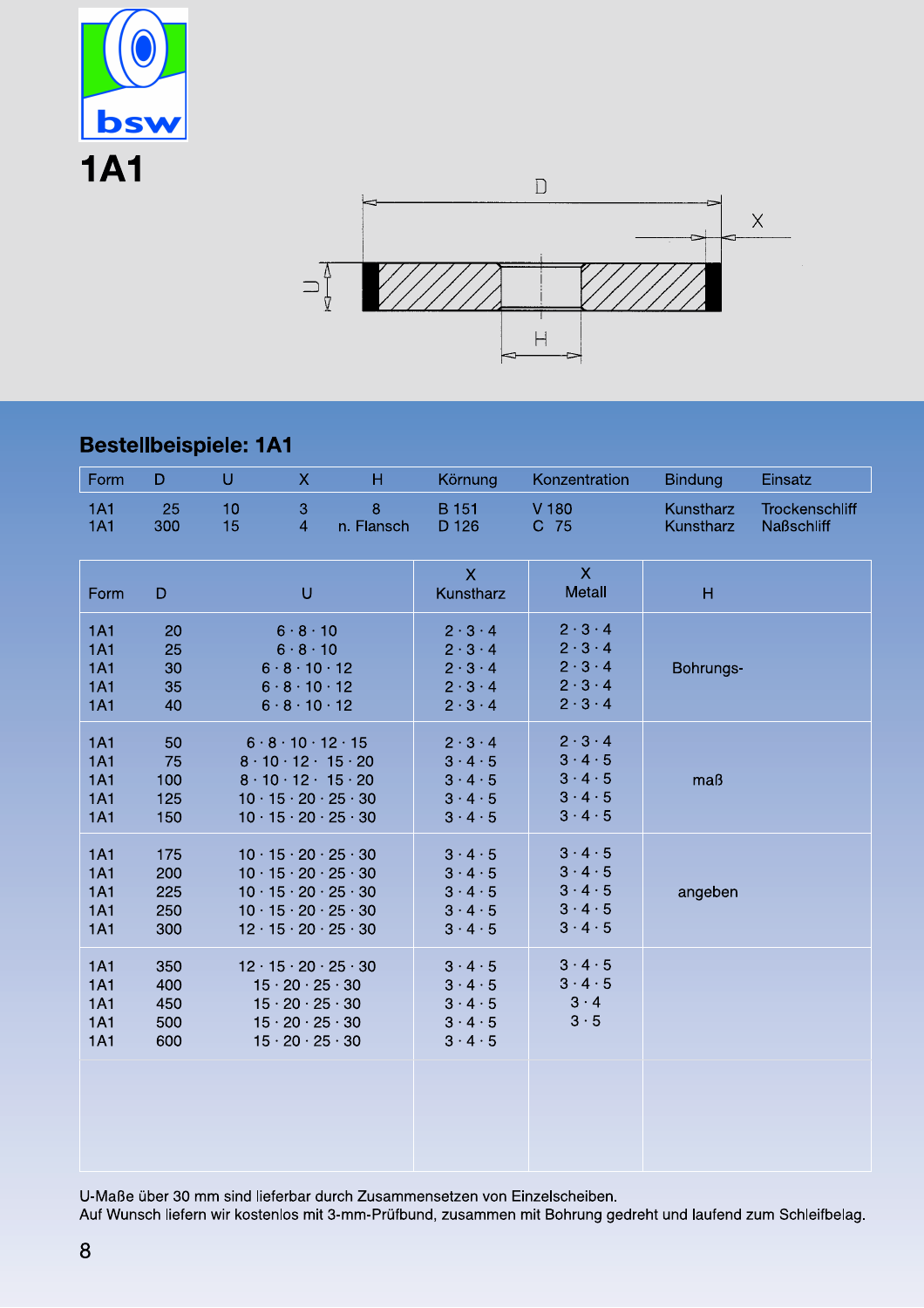



### Bestellbeispiele: 14A1

| Form                                 | $\mathsf D$                     | U                              | $\overline{\mathsf{X}}$                                                                                                                  | H         | Körnung                                                                                                         | Konzentration                                                                                                   | <b>Bindung</b>         | Einsatz                                                        |                                 |
|--------------------------------------|---------------------------------|--------------------------------|------------------------------------------------------------------------------------------------------------------------------------------|-----------|-----------------------------------------------------------------------------------------------------------------|-----------------------------------------------------------------------------------------------------------------|------------------------|----------------------------------------------------------------|---------------------------------|
| <b>14A1</b><br><b>14A1</b>           | 125<br>300                      | $\ensuremath{\mathsf{3}}$<br>8 | $\ensuremath{\mathsf{3}}$<br>$\overline{4}$                                                                                              | 20<br>127 | B 91<br>D 126                                                                                                   | $V$ 120<br>C 75                                                                                                 | Kunstharz<br>Kunstharz |                                                                | <b>Naßschliff</b><br>Naßschliff |
| Form                                 | $\mathsf D$                     |                                | $\cup$                                                                                                                                   |           | $\mathsf{X}$<br>Kunstharz                                                                                       | $\mathsf X$<br>Metall                                                                                           | $\mathsf H$            | $\mathsf T$                                                    | J                               |
| 14A1<br>14A1<br>14A1<br>14A1         | 75<br>100<br>125<br>150         |                                | $1 \cdot 2 \cdot 3$<br>$1 \cdot 2 \cdot 3 \cdot 4$<br>$1 \cdot 2 \cdot 3 \cdot 4 \cdot 5$<br>$1 \cdot 2 \cdot 3 \cdot 4 \cdot 5 \cdot 6$ |           | $3 \cdot 4 \cdot 5$<br>$3 \cdot 4 \cdot 5$<br>$3 \cdot 4 \cdot 5$<br>$3 \cdot 4 \cdot 5$                        | $3 \cdot 4 \cdot 5$<br>$3 \cdot 4 \cdot 5$<br>$3 \cdot 4 \cdot 5$<br>$3 \cdot 4 \cdot 5$                        | Bohrungs-              | $\,$ 6 $\,$<br>$\overline{6}$<br>$\overline{6}$<br>$6 \cdot 8$ | 50<br>70<br>100<br>120          |
| 14A1<br>14A1<br>14A1<br>14A1<br>14A1 | 175<br>200<br>225<br>250<br>300 |                                | $1 \cdot 2 \cdot 3 \cdot 4 \cdot 5 \cdot 6$<br>2.3.4.5.6<br>2.3.4.5.6<br>3.4.6.8.10<br>$3 \cdot 4 \cdot 6 \cdot 8 \cdot 10$              |           | $3 \cdot 4 \cdot 5$<br>$3 \cdot 4 \cdot 5$<br>$3 \cdot 4 \cdot 5$<br>$3 \cdot 4 \cdot 5$<br>$3 \cdot 4 \cdot 5$ | $3 \cdot 4 \cdot 5$<br>$3 \cdot 4 \cdot 5$<br>$3 \cdot 4 \cdot 5$<br>$3 \cdot 4 \cdot 5$<br>$3 \cdot 4 \cdot 5$ | maß                    | 8<br>10<br>12<br>14<br>18                                      | 140<br>160<br>180<br>200<br>240 |
| 14A1<br>14A1<br>14A1<br>14A1<br>14A1 | 350<br>400<br>450<br>500<br>600 |                                | 4.6.8.10<br>6.8.10.12<br>$8 \cdot 10 \cdot 12 \cdot 15$<br>$8 \cdot 10 \cdot 12 \cdot 15$<br>$8 \cdot 10 \cdot 12 \cdot 15$              |           | $3 \cdot 4 \cdot 5$<br>$3 \cdot 4 \cdot 5$<br>$3 \cdot 4 \cdot 5$<br>$3 \cdot 4 \cdot 5$<br>$3 \cdot 4 \cdot 5$ | $3 \cdot 4 \cdot 5$<br>$3 \cdot 4 \cdot 5$<br>$3 \cdot 4 \cdot 5$<br>$3 \cdot 4 \cdot 5$<br>$3 \cdot 4 \cdot 5$ | angeben                | 20<br>25<br>25<br>30<br>35                                     | 280<br>320<br>360<br>400<br>500 |
|                                      |                                 |                                |                                                                                                                                          |           |                                                                                                                 |                                                                                                                 |                        |                                                                |                                 |
|                                      |                                 |                                |                                                                                                                                          |           |                                                                                                                 |                                                                                                                 |                        |                                                                |                                 |
|                                      |                                 |                                |                                                                                                                                          |           |                                                                                                                 |                                                                                                                 |                        |                                                                |                                 |
|                                      |                                 |                                |                                                                                                                                          |           |                                                                                                                 |                                                                                                                 |                        |                                                                |                                 |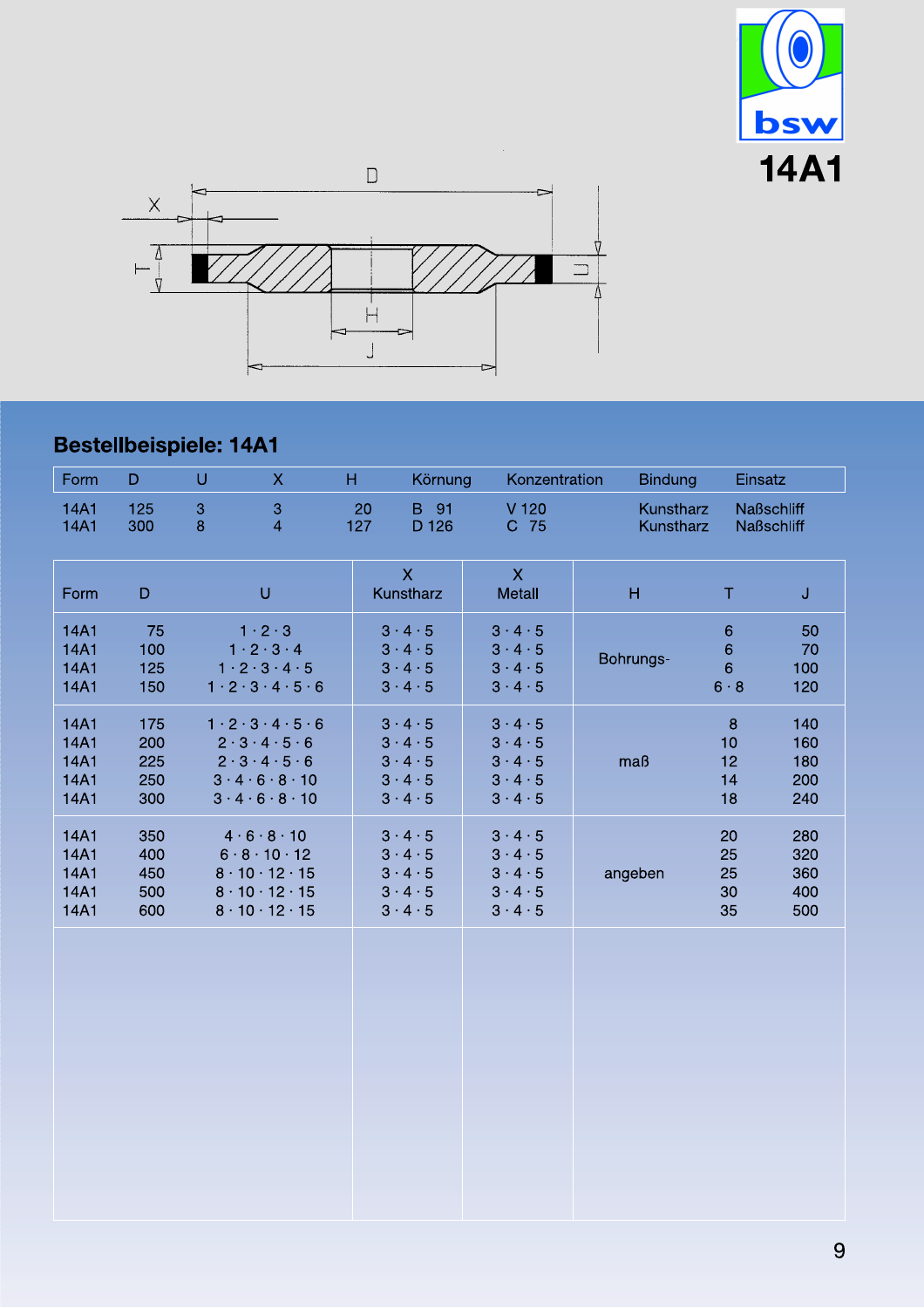



### **Bestellbeispiele: 1L1**

| Form                            | D                               | $\cup$              | $\mathsf X$                                                         | $\mathsf R$ | н                                                                                                               | Körnung               | Konzentration                                                                                                   | <b>Bindung</b>                  | Einsatz                                    |
|---------------------------------|---------------------------------|---------------------|---------------------------------------------------------------------|-------------|-----------------------------------------------------------------------------------------------------------------|-----------------------|-----------------------------------------------------------------------------------------------------------------|---------------------------------|--------------------------------------------|
| 1L1<br>1L1                      | 75<br>125                       | 3<br>$6\phantom{1}$ | $\ensuremath{\mathsf{3}}$<br>$\overline{4}$                         | 0,5<br>0,5  | 10<br>20                                                                                                        | <b>B</b> 151<br>D 126 | V 180<br>C 75                                                                                                   | Kunstharz<br>Kunstharz          | <b>Trockenschliff</b><br><b>Naßschliff</b> |
| Form                            | $\mathsf D$                     |                     | U                                                                   |             | $\overline{\mathsf{X}}$<br>Kunstharz                                                                            |                       | $\mathsf X$<br>Metall                                                                                           | $R^*$                           | H                                          |
| 1L1<br>1L1<br>1L1<br>1L1<br>1L1 | 50<br>50<br>50<br>75<br>75      |                     | 3<br>$\overline{\mathcal{L}}$<br>5<br>3<br>$\overline{\mathcal{L}}$ |             | $2 \cdot 3 \cdot 4$<br>$2 \cdot 3 \cdot 4$<br>$2 \cdot 3 \cdot 4$<br>$2 \cdot 3 \cdot 4$<br>$2 \cdot 3 \cdot 4$ |                       | $1 \cdot 2 \cdot 3$<br>$1 \cdot 2 \cdot 3$<br>$1 \cdot 2 \cdot 3$<br>$1 \cdot 2 \cdot 3$<br>$1 \cdot 2 \cdot 3$ | 0,5<br>0,5<br>0,5<br>0,5<br>0,5 | Bohrungs-                                  |
| 1L1<br>1L1<br>1L1<br>1L1<br>1L1 | 75<br>100<br>100<br>100<br>100  |                     | 5<br>3<br>4<br>5<br>6                                               |             | $2 \cdot 3 \cdot 4$<br>$2 \cdot 3 \cdot 4$<br>$2 \cdot 3 \cdot 4$<br>$2 \cdot 3 \cdot 4$<br>$2 \cdot 3 \cdot 4$ |                       | $1 \cdot 2 \cdot 3$<br>$1 \cdot 2 \cdot 3$<br>$1 \cdot 2 \cdot 3$<br>$1 \cdot 2 \cdot 3$<br>$1 \cdot 2 \cdot 3$ | 0,5<br>0,5<br>0,5<br>0,5<br>0,5 | maB                                        |
| 1L1<br>1L1<br>1L1<br>1L1<br>1L1 | 125<br>125<br>125<br>125<br>150 |                     | 3<br>4<br>5<br>6<br>3                                               |             | $2 \cdot 3 \cdot 4$<br>$2 \cdot 3 \cdot 4$<br>$2 \cdot 3 \cdot 4$<br>$2 \cdot 3 \cdot 4$<br>$2 \cdot 3 \cdot 4$ |                       | $1 \cdot 2 \cdot 3$<br>$1 \cdot 2 \cdot 3$<br>$1 \cdot 2 \cdot 3$<br>$1 \cdot 2 \cdot 3$<br>$1 \cdot 2 \cdot 3$ | 0,5<br>0,5<br>0,5<br>0,5<br>0,5 | angeben                                    |
| 1L1<br>1L1<br>1L1               | 150<br>150<br>150               |                     | $\overline{\mathcal{L}}$<br>5<br>6                                  |             | $2 \cdot 3 \cdot 4$<br>$2 \cdot 3 \cdot 4$<br>$2 \cdot 3 \cdot 4$                                               |                       | $1 \cdot 2 \cdot 3$<br>$1 \cdot 2 \cdot 3$<br>$1 \cdot 2 \cdot 3$                                               | 0,5<br>0,5<br>0,5               |                                            |
|                                 |                                 |                     |                                                                     |             |                                                                                                                 |                       |                                                                                                                 |                                 |                                            |

\* andere Radien sind lieferbar.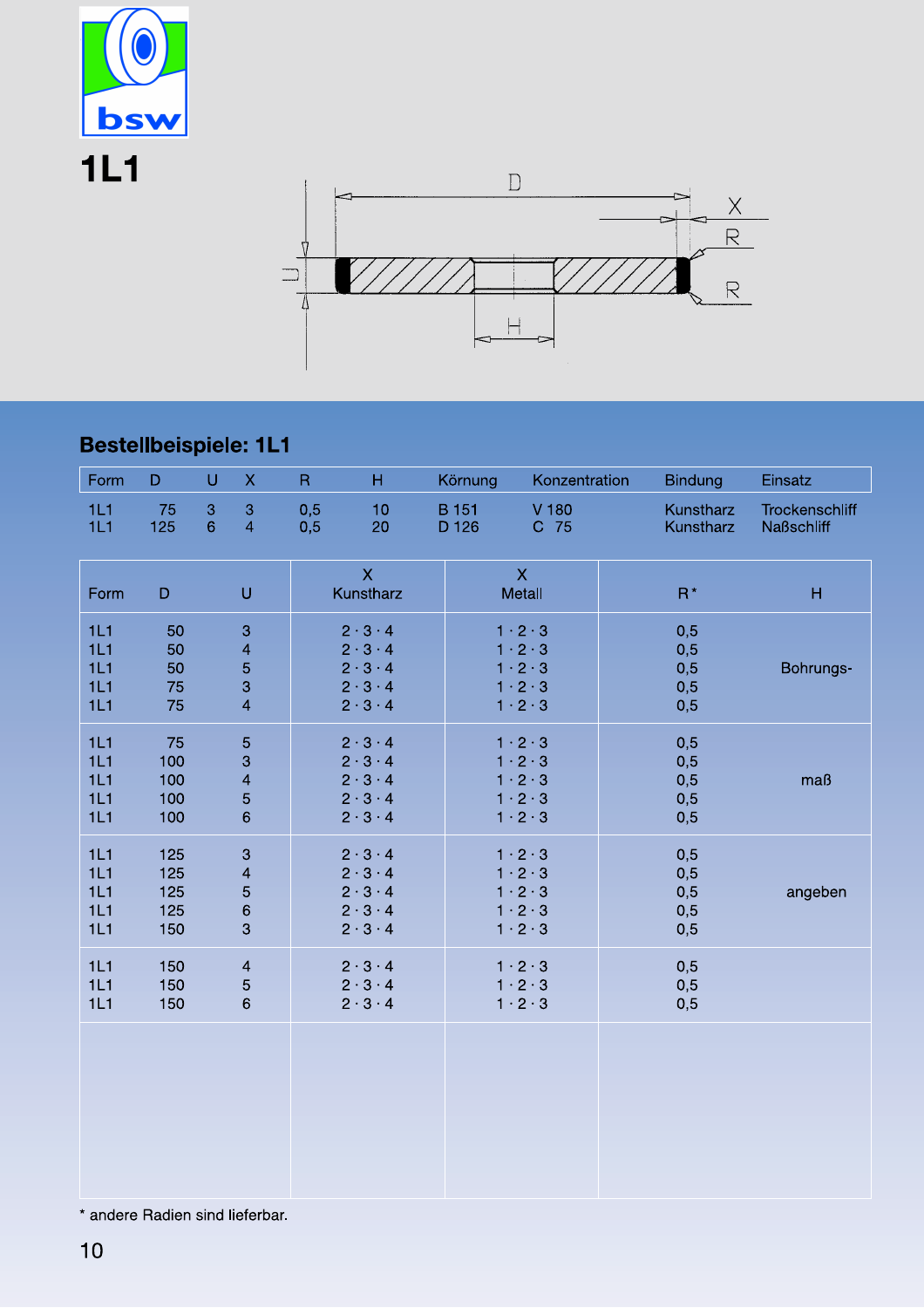



# Bestellbeispiele: 1A1R

| Form                                                             | $\mathsf D$                     | $\cup$     | $\mathsf X$                      | H                                                                            | Körnung               | Konzentration                                                                | <b>Bindung</b>         | Einsatz                                 |
|------------------------------------------------------------------|---------------------------------|------------|----------------------------------|------------------------------------------------------------------------------|-----------------------|------------------------------------------------------------------------------|------------------------|-----------------------------------------|
| 1A1R<br>1A1R                                                     | 50<br>125                       | 0,8<br>1,2 | $\overline{5}$<br>$\overline{5}$ | 20<br>32                                                                     | <b>B</b> 151<br>D 126 | V 180<br>C 75                                                                | Kunstharz<br>Kunstharz | Trockenschliff<br><b>Naßschliff</b>     |
| Form                                                             | D                               |            | $\cup$                           | $\overline{\mathsf{X}}$<br>Kunstharz                                         |                       | $\overline{\mathsf{X}}$<br><b>Metall</b>                                     | H                      | E                                       |
| <b>1A1R</b><br><b>1A1R</b><br>1A1R<br>1A1R<br><b>1A1R</b>        | 50<br>50<br>50<br>75<br>75      |            | 0,6<br>0,8<br>1,0<br>0,6<br>0,8  | 5<br>5<br>5<br>5<br>5                                                        |                       | $\overline{5}$<br>5<br>5<br>$\overline{5}$<br>$\overline{5}$                 | Bohrungs-              | 0,4<br>0,6<br>0,8<br>0,4<br>0,6         |
| 1A1R<br>1A1R<br>1A1R<br>1A1R<br>1A1R                             | 75<br>75<br>100<br>100<br>100   |            | 1,0<br>1,2<br>0,8<br>1,0<br>1,2  | 5<br>5<br>5<br>5<br>$\overline{5}$                                           |                       | $\overline{5}$<br>5<br>5<br>5<br>$\overline{5}$                              | maß                    | 0,8<br>1,0<br>$0,6$<br>$0,8$<br>$1,0$   |
| <b>1A1R</b><br>1A1R<br>1A1R<br><b>1A1R</b><br><b>1A1R</b>        | 125<br>125<br>125<br>150<br>150 |            | 0,8<br>1,0<br>1,2<br>1,0<br>1,2  | $5 \cdot 10$<br>$5 \cdot 10$<br>$5 \cdot 10$<br>$5 \cdot 10$<br>$5 \cdot 10$ |                       | $5 \cdot 10$<br>$5 \cdot 10$<br>$5 \cdot 10$<br>$5 \cdot 10$<br>$5 \cdot 10$ | angeben                | 0,6<br>0,8<br>1,0<br>0,8<br>1,0         |
| <b>1A1R</b><br><b>1A1R</b><br>1A1R<br><b>1A1R</b><br><b>1A1R</b> | 150<br>200<br>200<br>250<br>250 |            | 1,5<br>1,2<br>1,5<br>1,2<br>1,5  | $5 \cdot 10$<br>5<br>5<br>5<br>5                                             |                       | $5 \cdot 10$<br>$\overline{5}$<br>5<br>5<br>5                                |                        | 1,2<br>$1,0$<br>$1,2$<br>$1,0$<br>$1,2$ |
| 1A1R<br>1A1R<br>1A1R<br><b>1A1R</b>                              | 300<br>300<br>400<br>400        |            | 1,2<br>1,5<br>1,8<br>2,2         | 5<br>5<br>5<br>5                                                             |                       | $\overline{5}$<br>5<br>$\overline{5}$<br>5                                   |                        | 1,0<br>$1,2$<br>$1,4$<br>$1,8$          |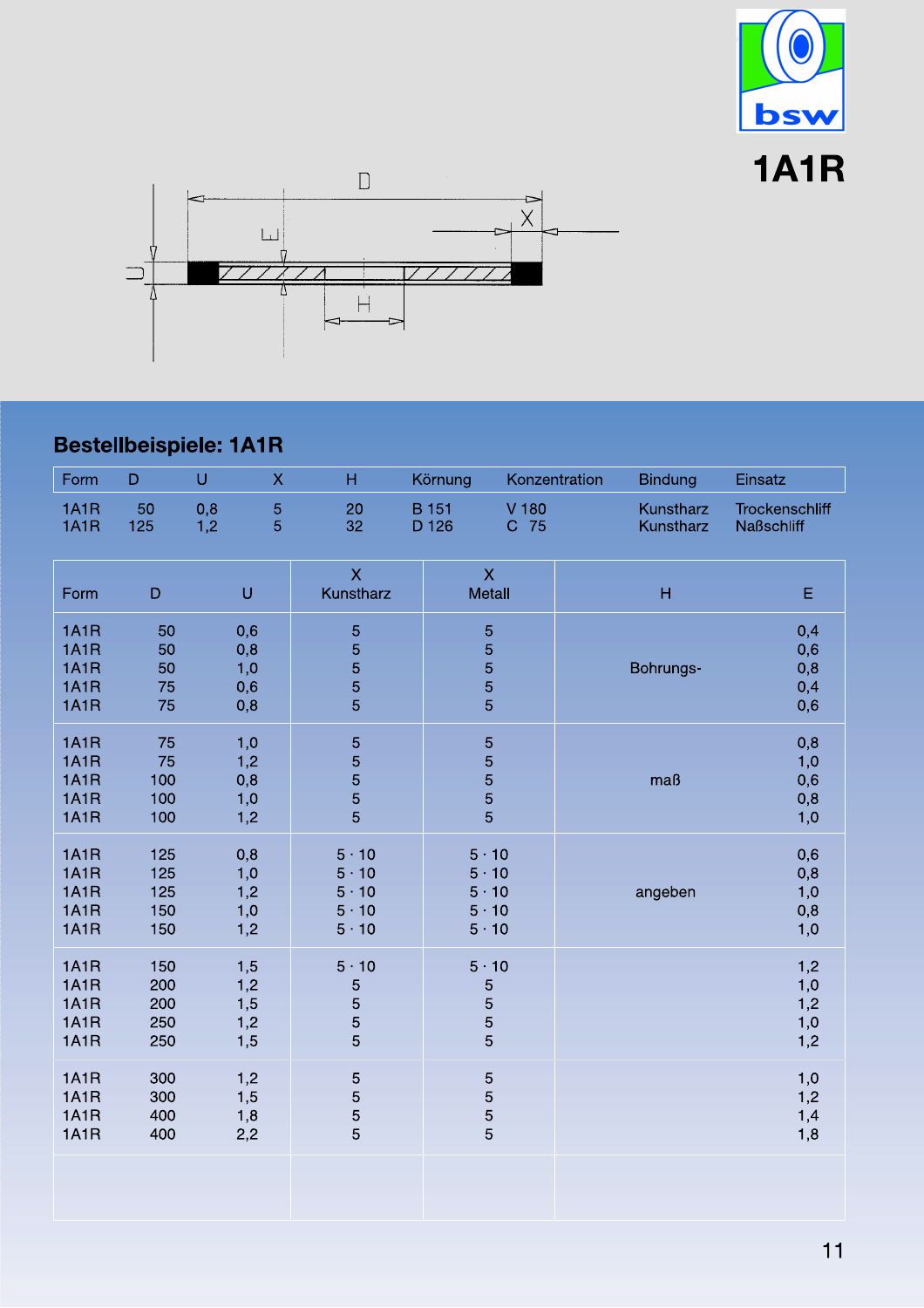



# Bestellbeispiele: 1A1W

| Form                                                                    | D                                                                   | $\cup$   | $\mathsf{X}$                                      | Y                      | L.                                                                 | Körnung                                                            | Konzentration |                            | <b>Bindung</b>                                         | Einsatz                             |
|-------------------------------------------------------------------------|---------------------------------------------------------------------|----------|---------------------------------------------------|------------------------|--------------------------------------------------------------------|--------------------------------------------------------------------|---------------|----------------------------|--------------------------------------------------------|-------------------------------------|
| 1A1W<br>1A1W                                                            | $\,6\,$<br>12                                                       | 10<br>15 | 1,5<br>2 <sup>1</sup>                             | $\mathbf 6$<br>$\,6\,$ | 50<br>50                                                           | <b>B</b> 151<br>D 126                                              | V 180<br>C 75 |                            | Metall<br>Kunstharz                                    | <b>Naßschliff</b><br>Trockenschliff |
| Form                                                                    | $\mathsf D$                                                         |          | $\sf U$                                           |                        | $\overline{\mathsf{x}}$<br>Kunstharz                               | $\mathsf{X}$<br>Metall                                             |               | L                          | Ÿ                                                      |                                     |
| 1A1W<br><b>1A1W</b><br>1A1W<br><b>1A1W</b><br><b>1A1W</b>               | 3<br>$\overline{\mathcal{A}}$<br>5<br>$\mathbf 6$<br>$\overline{7}$ |          | 5<br>5<br>5<br>$\mathbf 6$<br>$6\phantom{a}$      |                        | 0,75<br>1<br>1,5<br>1,5<br>$\overline{2}$                          | $\mathbf{1}$<br>$\mathbf{1}$<br>1,5<br>1,5<br>1,5                  |               | 50<br>50<br>50<br>50<br>50 | 3<br>3<br>3<br>$6\phantom{1}$<br>$6\phantom{1}$        |                                     |
| <b>1A1W</b><br><b>1A1W</b><br><b>1A1W</b><br><b>1A1W</b><br><b>1A1W</b> | $\bf8$<br>8<br>8<br>10<br>10                                        |          | $\mathbf 6$<br>8<br>10<br>$\,$ 6 $\,$<br>$\bf{8}$ |                        | 2<br>2<br>2<br>2<br>2                                              | $\overline{c}$<br>$\begin{array}{c}\n 2 \\  2 \\  2\n \end{array}$ |               | 50<br>50<br>50<br>50<br>50 | $\mathbf 6$<br>6<br>6<br>6<br>6                        |                                     |
| <b>1A1W</b><br><b>1A1W</b><br><b>1A1W</b><br><b>1A1W</b><br><b>1A1W</b> | 10<br>12<br>12<br>14<br>14                                          |          | 10<br>$6\phantom{1}6$<br>10<br>$\,6\,$<br>10      |                        | 2<br>2<br>2<br>2<br>2                                              | 22222                                                              |               | 50<br>50<br>50<br>50<br>50 | $\mathbf 6$<br>$\mathbf 6$<br>6<br>6<br>$6\phantom{1}$ |                                     |
| <b>1A1W</b><br><b>1A1W</b><br><b>1A1W</b><br><b>1A1W</b><br><b>1A1W</b> | 15<br>15<br>16<br>16<br>18                                          |          | $\,6\,$<br>10<br>$6\phantom{1}6$<br>10<br>$\,6\,$ |                        | $\overline{c}$<br>$\begin{array}{c}\n 2 \\  2 \\  2\n \end{array}$ | $\overline{c}$<br>$\begin{array}{c}\n 2 \\  2 \\  2\n \end{array}$ |               | 50<br>50<br>50<br>50<br>50 | $\mathbf 6$<br>$\, 6$<br>$\bf{8}$<br>$\bf{8}$<br>8     |                                     |
| <b>1A1W</b><br>1A1W<br><b>1A1W</b>                                      | 18<br>20<br>20                                                      |          | 10<br>$\,6$<br>10                                 |                        | $\begin{array}{c}\n 2 \\  2 \\  2\n \end{array}$                   | $\overline{c}$<br>$\frac{2}{2}$                                    |               | 50<br>50<br>50             | $\bf 8$<br>$\bf 8$<br>$\bf{8}$                         |                                     |
|                                                                         |                                                                     |          |                                                   |                        |                                                                    |                                                                    |               |                            |                                                        |                                     |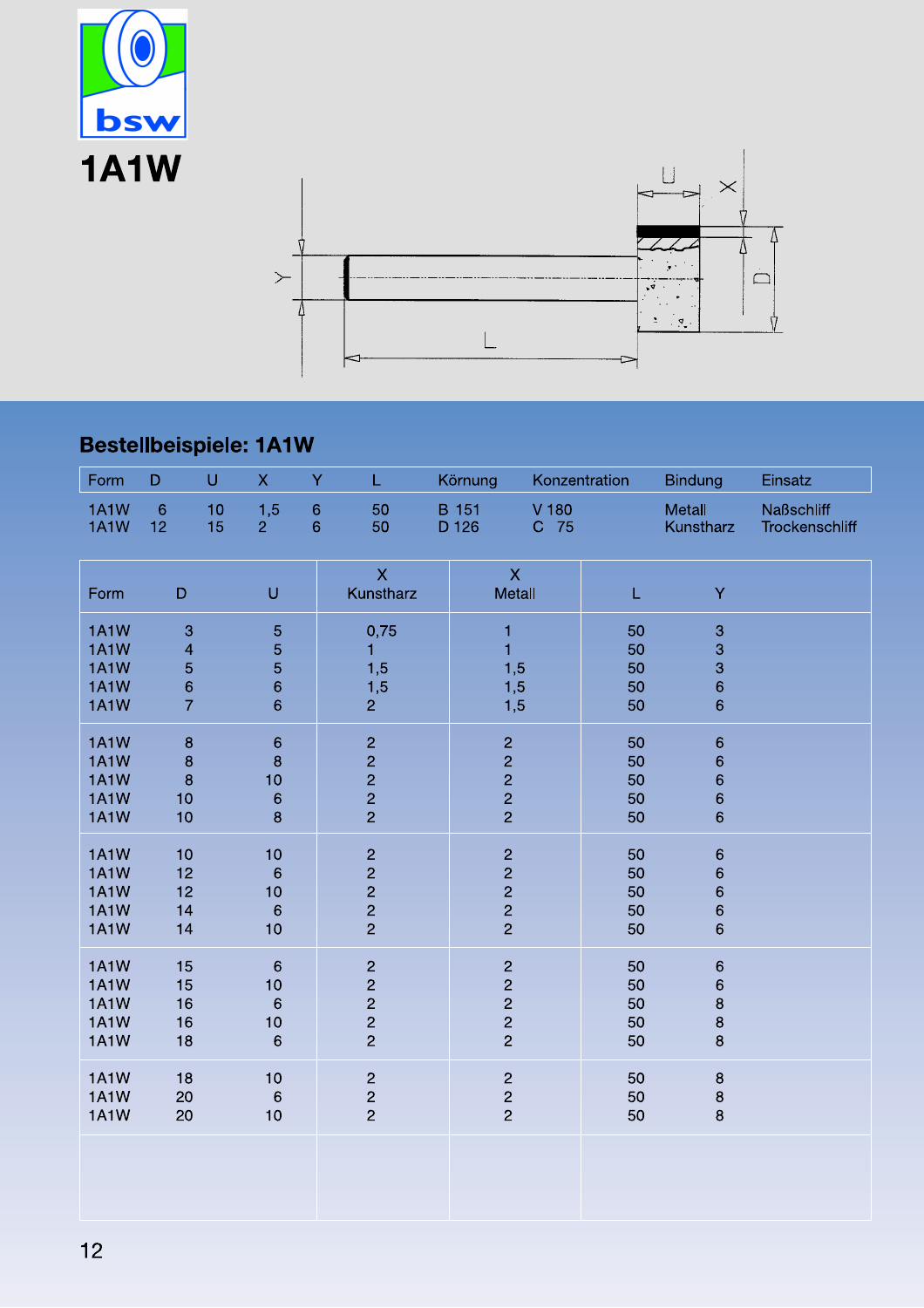



# Bestellbeispiele: 6A2

| Form                            | D                               | W       | $\boldsymbol{\mathsf{X}}$                                                                                                                              | H        | Körnung                                                                                                         |                                                                                                                                                         | Konzentration |               | <b>Bindung</b>             | Einsatz                             |
|---------------------------------|---------------------------------|---------|--------------------------------------------------------------------------------------------------------------------------------------------------------|----------|-----------------------------------------------------------------------------------------------------------------|---------------------------------------------------------------------------------------------------------------------------------------------------------|---------------|---------------|----------------------------|-------------------------------------|
| 6A2<br>6A2                      | 150<br>75                       | 15<br>5 | 3<br>$\overline{4}$                                                                                                                                    | 20<br>20 | D 64<br>D 91                                                                                                    | C 50<br>C 75                                                                                                                                            |               | <b>Metall</b> | Kunstharz                  | <b>Naßschliff</b><br>Trockenschliff |
| Form                            | D                               |         | W                                                                                                                                                      |          | $\overline{\mathsf{X}}$<br>Kunstharz                                                                            | $\mathsf{X}$<br>Metall                                                                                                                                  |               | H             | E                          | $T-X$                               |
| 6A2<br>6A2<br>6A2<br>6A2        | 50<br>75<br>100<br>100          |         | $3 \cdot 4 \cdot 5 \cdot 6$<br>$3 \cdot 4 \cdot 5 \cdot 10$<br>3.5.6.7.8<br>$10 \cdot 15 \cdot 20 \cdot 30$                                            |          | $2 \cdot 3 \cdot 4$<br>$2 \cdot 3 \cdot 4$<br>$2 \cdot 3 \cdot 4$<br>$2 \cdot 3 \cdot 4$                        | $1 \cdot 2 \cdot 3 \cdot 4$<br>$1 \cdot 2 \cdot 3 \cdot 4$<br>$1 \cdot 2 \cdot 3 \cdot 4$<br>$1 \cdot 2 \cdot 3 \cdot 4$                                |               | Bohrungs-     | 10<br>10<br>10<br>10       | 22<br>22<br>22<br>22                |
| 6A2<br>6A2<br>6A2<br>6A2<br>6A2 | 125<br>125<br>125<br>150<br>150 |         | 3.5.6.7.8<br>$10 \cdot 12,5 \cdot 15$<br>20.30<br>5.6.10.12,5<br>$15 \cdot 20 \cdot 25 \cdot 30$                                                       |          | $2 \cdot 3 \cdot 4$<br>$2 \cdot 3 \cdot 4$<br>$2 \cdot 3 \cdot 4$<br>$2 \cdot 3 \cdot 4$<br>$2 \cdot 3 \cdot 4$ | $1 \cdot 2 \cdot 3 \cdot 4$<br>$1 \cdot 2 \cdot 3 \cdot 4$<br>$1 \cdot 2 \cdot 3 \cdot 4$<br>$1 \cdot 2 \cdot 3 \cdot 4$<br>$1 \cdot 2 \cdot 3 \cdot 4$ |               | maB           | 10<br>10<br>10<br>10<br>10 | 22<br>22<br>22<br>22<br>22          |
| 6A2<br>6A2<br>6A2<br>6A2<br>6A2 | 175<br>175<br>200<br>200<br>250 |         | $6 \cdot 10 \cdot 15 \cdot 20$<br>$25 \cdot 30 \cdot 40 \cdot 50$<br>$10 \cdot 15 \cdot 20 \cdot 25$<br>40.50.60.70<br>$10 \cdot 15 \cdot 20 \cdot 25$ |          | $2 \cdot 3 \cdot 4$<br>$2 \cdot 3 \cdot 4$<br>$2 \cdot 3 \cdot 4$<br>$2 \cdot 3 \cdot 4$<br>$2 \cdot 3 \cdot 4$ | $1 \cdot 2 \cdot 3 \cdot 4$<br>$1 \cdot 2 \cdot 3 \cdot 4$<br>$1 \cdot 2 \cdot 3 \cdot 4$<br>$1 \cdot 2 \cdot 3 \cdot 4$<br>$1 \cdot 2 \cdot 3 \cdot 4$ |               | angeben       | 13<br>13<br>13<br>13<br>13 | 25<br>25<br>25<br>25<br>25          |
| 6A2<br>6A2<br>6A2<br>6A2<br>6A2 | 250<br>300<br>300<br>350<br>350 |         | 40.50.60.70<br>$10 \cdot 15 \cdot 20 \cdot 25$<br>$50 \cdot 80 \cdot 100$<br>$10 \cdot 15 \cdot 20 \cdot 25$<br>$50 \cdot 80 \cdot 100$                |          | $2 \cdot 3 \cdot 4$<br>$2 \cdot 3 \cdot 4$<br>$2 \cdot 3 \cdot 4$<br>$2 \cdot 3 \cdot 4$<br>$2 \cdot 3 \cdot 4$ | $1 \cdot 2 \cdot 3 \cdot 4$<br>$1 \cdot 2 \cdot 3 \cdot 4$<br>$1 \cdot 2 \cdot 3 \cdot 4$<br>$1 \cdot 2 \cdot 3 \cdot 4$<br>$1 \cdot 2 \cdot 3 \cdot 4$ |               |               | 15<br>15<br>15<br>15<br>15 | 25<br>28<br>28<br>28<br>28          |
|                                 |                                 |         |                                                                                                                                                        |          |                                                                                                                 |                                                                                                                                                         |               |               |                            |                                     |
|                                 |                                 |         |                                                                                                                                                        |          |                                                                                                                 |                                                                                                                                                         |               |               |                            |                                     |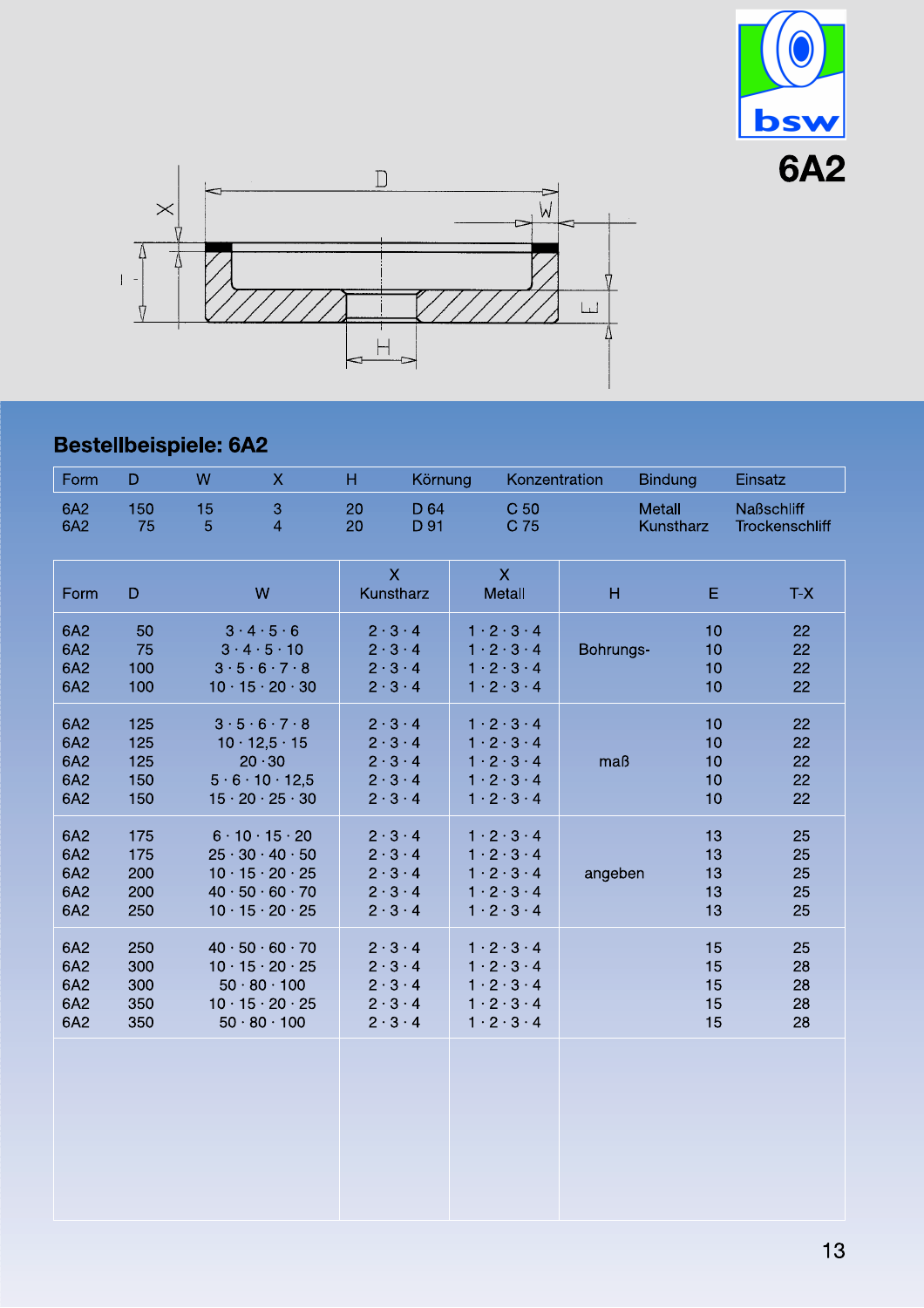



# Bestellbeispiele: 6A9

| Form                            | D                               | W                   | $\mathsf{X}$                                                                                  | H.       | Körnung                                                                                              | Konzentration                                                     |           | <b>Bindung</b>             | Einsatz                             |
|---------------------------------|---------------------------------|---------------------|-----------------------------------------------------------------------------------------------|----------|------------------------------------------------------------------------------------------------------|-------------------------------------------------------------------|-----------|----------------------------|-------------------------------------|
| 6A9<br>6A9                      | 150<br>75                       | $\overline{c}$<br>3 | $6\phantom{1}6$<br>10                                                                         | 20<br>20 | D 64<br><b>B</b> 91                                                                                  |                                                                   |           | Metall<br>Kunstharz        | <b>Naßschliff</b><br>Trockenschliff |
| Form                            | D                               |                     | W<br>Kunstharz                                                                                |          | W<br>Metall                                                                                          | $\mathsf{X}$                                                      | H         | Ε                          | $T-X$                               |
| 6A9<br>6A9<br>6A9<br>6A9        | 75<br>75<br>100<br>100          |                     | $1, 5 \cdot 2 \cdot 3$<br>$2 \cdot 3$<br>$1, 5 \cdot 2 \cdot 3$<br>$2 \cdot 3$                |          | $1, 5 \cdot 2 \cdot 3$<br>$1, 5 \cdot 2 \cdot 3$<br>$1, 5 \cdot 2 \cdot 3$<br>$1, 5 \cdot 2 \cdot 3$ | $6\phantom{1}6$<br>10<br>$6\phantom{1}6$<br>10                    | Bohrungs- | 10<br>10<br>10<br>10       | 25<br>25<br>30<br>30                |
| 6A9<br>6A9<br>6A9<br>6A9<br>6A9 | 125<br>125<br>150<br>150<br>175 |                     | $1, 5 \cdot 2 \cdot 3$<br>$2 \cdot 3$<br>$1, 5 \cdot 2 \cdot 3$<br>$2 \cdot 3$<br>$2 \cdot 3$ |          | $1, 5 \cdot 2 \cdot 3$<br>$1, 5 \cdot 2 \cdot 3$<br>$2 \cdot 3$<br>$2 \cdot 3$                       | $6\phantom{1}6$<br>10<br>$6\phantom{1}6$<br>10<br>$6\phantom{1}6$ | maB       | 10<br>10<br>10<br>10<br>13 | 30<br>30<br>35<br>35<br>35          |
| 6A9<br>6A9<br>6A9<br>6A9<br>6A9 | 175<br>200<br>200<br>225<br>225 |                     | $2 \cdot 3$<br>$2 \cdot 3$<br>$2 \cdot 3$<br>$2 \cdot 3$<br>$2 \cdot 3$                       |          |                                                                                                      | 10<br>$6\phantom{1}6$<br>10<br>$6\phantom{1}6$<br>10              | angeben   | 13<br>13<br>13<br>13<br>13 | 35<br>35<br>35<br>35<br>35          |
| 6A9<br>6A9<br>6A9<br>6A9<br>6A9 | 250<br>250<br>300<br>300<br>350 |                     | $2 \cdot 3$<br>$2 \cdot 3$<br>$2 \cdot 3$<br>$2 \cdot 3$<br>$2 \cdot 3$                       |          |                                                                                                      | $\,$ 6 $\,$<br>10<br>$6\phantom{1}6$<br>10<br>$6\phantom{1}6$     |           | 13<br>13<br>15<br>15<br>15 | 35<br>35<br>40<br>40<br>40          |
| 6A9                             | 350                             |                     | $2 \cdot 3$                                                                                   |          |                                                                                                      | 10                                                                |           | 15                         | 40                                  |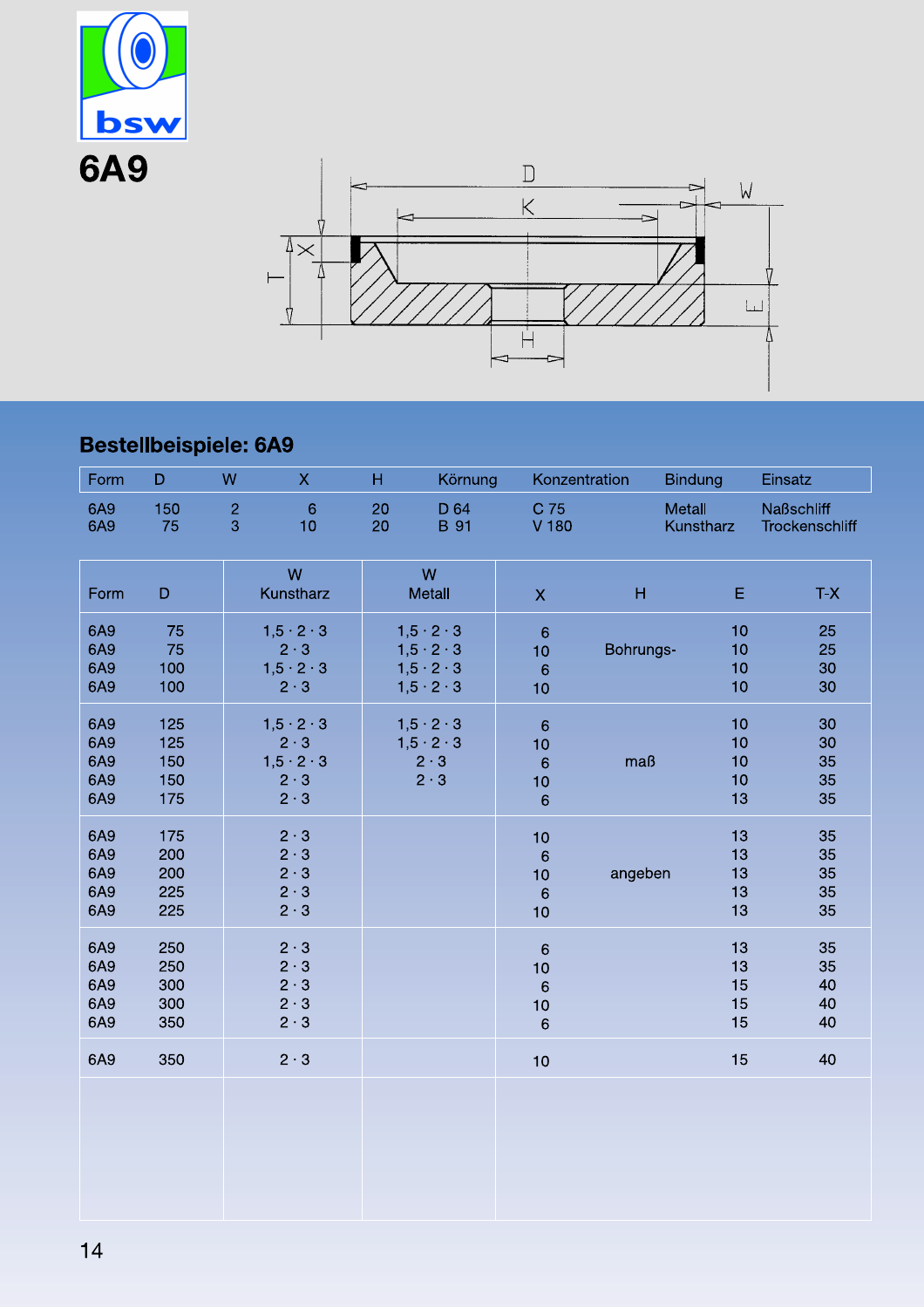



## Bestellbeispiele: 9A3

| Form                     | D          | W               | $\boldsymbol{\mathsf{X}}$<br>H       | Körnung                       | Konzentration           | <b>Bindung</b>             | Einsatz                             |
|--------------------------|------------|-----------------|--------------------------------------|-------------------------------|-------------------------|----------------------------|-------------------------------------|
| <b>9A3</b><br><b>9A3</b> | 150<br>175 | 10<br>8         | 3<br>20<br>$\overline{2}$<br>24      | D 64<br>D 91                  | C <sub>50</sub><br>C 75 | <b>Metall</b><br>Kunstharz | <b>Naßschliff</b><br>Trockenschliff |
| Form                     | D          | W               | $\overline{\mathsf{X}}$<br>Kunstharz | $\mathsf{X}$<br><b>Metall</b> | Н                       | Ε                          | T                                   |
| 9A3                      | 100        | 6               | $2 \cdot 3 \cdot 4$                  | $1 \cdot 2 \cdot 3$           | Bohrungs-               | 10                         | 22                                  |
| <b>9A3</b>               | 100        | 8               | $2 \cdot 3 \cdot 4$                  | $1 \cdot 2 \cdot 3$           |                         | 10                         | 22                                  |
| 9A3                      | 100        | 10              | $2 \cdot 3 \cdot 4$                  | $1 \cdot 2 \cdot 3$           |                         | 10                         | 22                                  |
| <b>9A3</b>               | 125        | $6\phantom{1}6$ | $2 \cdot 3 \cdot 4$                  | $1 \cdot 2 \cdot 3$           |                         | 10                         | 22                                  |
| <b>9A3</b>               | 125        | 8               | $2 \cdot 3 \cdot 4$                  | $1 \cdot 2 \cdot 3$           | maß                     | 10                         | 22                                  |
| 9A3                      | 125        | 10              | $2 \cdot 3 \cdot 4$                  | $1 \cdot 2 \cdot 3$           |                         | 10                         | 22                                  |
| <b>9A3</b>               | 150        | $6\phantom{1}6$ | $2 \cdot 3 \cdot 4$                  | $1 \cdot 2 \cdot 3$           |                         | 14                         | $22 \cdot 35$                       |
| <b>9A3</b>               | 150        | 8               | $2 \cdot 3 \cdot 4$                  | $1 \cdot 2 \cdot 3$           |                         | 14                         | $22 \cdot 35$                       |
| 9A3                      | 150        | 10              | $2 \cdot 3 \cdot 4$                  | $1 \cdot 2 \cdot 3$           |                         | 14                         | $22 \cdot 35$                       |
| 9A3                      | 150        | 15              | $2 \cdot 3 \cdot 4$                  | $1 \cdot 2 \cdot 3$           | angeben                 | 14                         | $25 \cdot 35$                       |
| <b>9A3</b>               | 175        | $\,$ 6          | $2 \cdot 3 \cdot 4$                  | $1 \cdot 2 \cdot 3$           |                         | 14                         | $25 \cdot 35$                       |
| 9A3                      | 175        | 8               | $2 \cdot 3 \cdot 4$                  | $1 \cdot 2 \cdot 3$           |                         | 14                         | $25 \cdot 35$                       |
| <b>9A3</b>               | 175        | 10              | $2 \cdot 3 \cdot 4$                  | $1 \cdot 2 \cdot 3$           |                         | 14                         | $25 \cdot 35$                       |
| 9A3                      | 175        | 15              | $2 \cdot 3 \cdot 4$                  | $1 \cdot 2 \cdot 3$           |                         | 14                         | $25 \cdot 35$                       |
| 9A3                      | 200        | 8               | $2 \cdot 3 \cdot 4$                  | $1 \cdot 2 \cdot 3$           |                         | 18                         | 30                                  |
| 9A3                      | 200        | 10              | $2 \cdot 3 \cdot 4$                  | $1 \cdot 2 \cdot 3$           |                         | 18                         | 30                                  |
| 9A3                      | 200        | 15              | $2 \cdot 3 \cdot 4$                  | $1 \cdot 2 \cdot 3$           |                         | 18                         | 30                                  |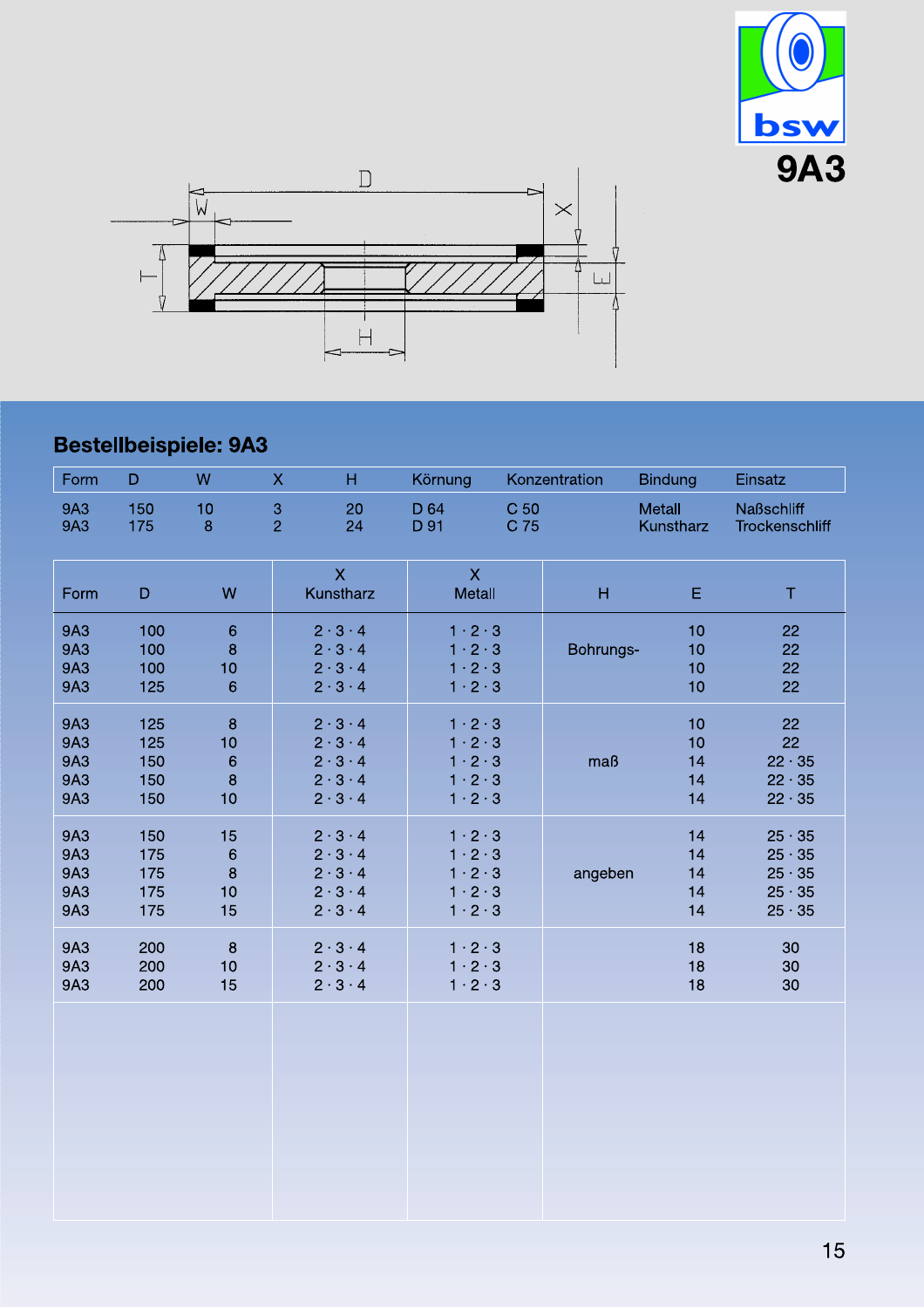



# Bestellbeispiele: 14U1

| Form                                                                    | $\mathsf D$                     | ${\sf W}$         | $\sf U$                                                              | $\mathsf X$                                                                                                | H        | Körnung                                                                 |                                                                         | Konzentration | <b>Bindung</b>            | Einsatz                                  |                            |
|-------------------------------------------------------------------------|---------------------------------|-------------------|----------------------------------------------------------------------|------------------------------------------------------------------------------------------------------------|----------|-------------------------------------------------------------------------|-------------------------------------------------------------------------|---------------|---------------------------|------------------------------------------|----------------------------|
| <b>14U1</b><br><b>14U1</b>                                              | 150<br>100                      | 10<br>$\,$ 6 $\,$ | 10<br>$\,$ 6 $\,$                                                    | $\ensuremath{\mathsf{3}}$<br>$\overline{2}$                                                                | 20<br>20 | D 91<br>D 126                                                           | C <sub>50</sub><br>C 75                                                 |               | Kunstharz<br>Metall       | <b>Naßschliff</b><br>Naßschliff          |                            |
| Form                                                                    | $\mathsf D$                     |                   | W                                                                    | $\mathsf{U}% _{T}=\mathsf{U}_{T}\!\left( a,b\right) ,\ \mathsf{U}_{T}=\mathsf{U}_{T}\!\left( a,b\right) ,$ |          | $\overline{\mathsf{X}}$<br>Kunstharz                                    | $\mathsf X$<br>Metall                                                   |               | $\boldsymbol{\mathsf{H}}$ | T                                        | $\mathsf J$                |
| <b>14U1</b><br><b>14U1</b><br><b>14U1</b><br><b>14U1</b>                | 100<br>100<br>100<br>100        |                   | $\mathbf 6$<br>$\overline{6}$<br>$\boldsymbol{6}$<br>$6\overline{6}$ | 3<br>$\overline{\mathcal{A}}$<br>5<br>$\overline{6}$                                                       |          | $2 \cdot 3$<br>$2 \cdot 3$<br>$2 \cdot 3$<br>$2 \cdot 3$                | $1 \cdot 2$<br>$1 \cdot 2$<br>$1 \cdot 2$<br>$1 \cdot 2$                |               | Bohrungs-                 | $\bf 8$<br>8<br>8<br>$\overline{8}$      | 50<br>50<br>50<br>50       |
| <b>14U1</b><br><b>14U1</b><br><b>14U1</b><br><b>14U1</b><br><b>14U1</b> | 100<br>125<br>125<br>125<br>125 |                   | 10<br>3<br>$\,$ 6 $\,$<br>$\,$ 6 $\,$<br>10                          | 10<br>$\,$ 6 $\,$<br>3<br>5<br>10                                                                          |          | $2 \cdot 3$<br>$2 \cdot 3$<br>$2 \cdot 3$<br>$2 \cdot 3$<br>$2 \cdot 3$ | $1 \cdot 2$<br>$1 \cdot 2$<br>$1 \cdot 2$<br>$1 \cdot 2$<br>$1 \cdot 2$ |               | maß                       | 12<br>$\bf8$<br>$\bf 8$<br>$\bf 8$<br>12 | 50<br>65<br>65<br>65<br>65 |
| <b>14U1</b><br><b>14U1</b><br><b>14U1</b>                               | 150<br>150<br>150               |                   | 3<br>$\,$ 6 $\,$<br>10                                               | $\mathbf 6$<br>$\bf 8$<br>10                                                                               |          | $2 \cdot 3$<br>$2 \cdot 3$<br>$2 \cdot 3$                               | $1 \cdot 2$<br>$1 \cdot 2$<br>$1 \cdot 2$                               |               | angeben                   | $\boldsymbol{8}$<br>$10$<br>12           | 80<br>80<br>80             |
|                                                                         |                                 |                   |                                                                      |                                                                                                            |          |                                                                         |                                                                         |               |                           |                                          |                            |
|                                                                         |                                 |                   |                                                                      |                                                                                                            |          |                                                                         |                                                                         |               |                           |                                          |                            |
|                                                                         |                                 |                   |                                                                      |                                                                                                            |          |                                                                         |                                                                         |               |                           |                                          |                            |
|                                                                         |                                 |                   |                                                                      |                                                                                                            |          |                                                                         |                                                                         |               |                           |                                          |                            |
|                                                                         |                                 |                   |                                                                      |                                                                                                            |          |                                                                         |                                                                         |               |                           |                                          |                            |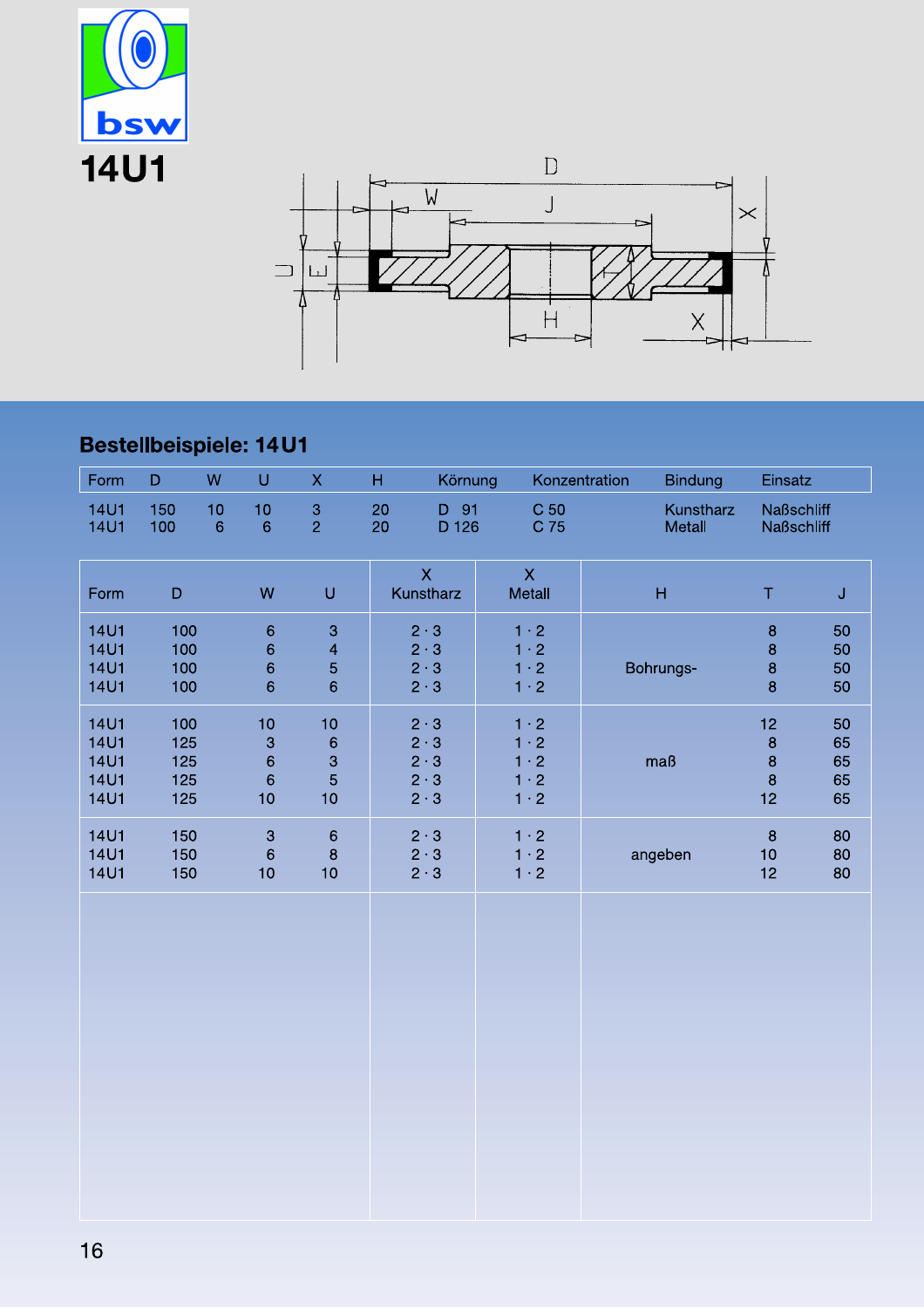



# Bestellbeispiele: 12C9

| Form                                                                     | D                               | W                      | $\boldsymbol{\mathsf{X}}$                     | $\cup$                                                                  | H        | Körnung                                                                 |                                                                                                               | Konzentration             |                            | <b>Bindung</b>             | Einsatz                    |                            |
|--------------------------------------------------------------------------|---------------------------------|------------------------|-----------------------------------------------|-------------------------------------------------------------------------|----------|-------------------------------------------------------------------------|---------------------------------------------------------------------------------------------------------------|---------------------------|----------------------------|----------------------------|----------------------------|----------------------------|
| <b>12C9</b><br><b>12C9</b>                                               | 100<br>125                      | 10<br>$\boldsymbol{8}$ | 1<br>3                                        | $\overline{\mathcal{L}}$<br>$\overline{4}$                              | 20<br>20 | D 126<br>91<br>D.                                                       |                                                                                                               | C 75<br>C <sub>50</sub>   |                            | <b>Metall</b><br>Kunstharz | <b>Naßschliff</b>          | Trockenschliff             |
| Form                                                                     | $\mathsf D$                     |                        | W                                             | $\mathsf{X}$<br>Kunstharz                                               |          | $\mathsf{X}$<br>Metall                                                  | U                                                                                                             | $\boldsymbol{\mathsf{H}}$ | E                          | $\top$                     | K                          | J                          |
| 12C9<br>12C9<br>12 <sub>C9</sub><br>12C9                                 | 75<br>75<br>100<br>100          |                        | $6\phantom{1}6$<br>10<br>$6\phantom{1}6$<br>8 | $2 \cdot 3$<br>$2 \cdot 3$<br>$2 \cdot 3$<br>$2 \cdot 3$                |          | $1 \cdot 2$<br>$1 \cdot 2$<br>$1 \cdot 2$<br>$1 \cdot 2$                | $\overline{\mathbf{4}}$<br>$\overline{\mathbf{4}}$<br>$\overline{4}$<br>$\overline{4}$                        | Bohrungs-                 | 10<br>10<br>10<br>10       | 23<br>23<br>26<br>26       | 42<br>35<br>62<br>58       | 33<br>33<br>52<br>52       |
| 12 <sub>C9</sub><br>12 <sub>C9</sub><br>12C9<br>12 <sub>C9</sub><br>12C9 | 100<br>125<br>125<br>125<br>125 |                        | 10<br>$\epsilon$<br>8<br>10<br>12,5           | $2 \cdot 3$<br>$2 \cdot 3$<br>$2 \cdot 3$<br>$2 \cdot 3$<br>$2 \cdot 3$ |          | $1 \cdot 2$<br>$1 \cdot 2$<br>$1 \cdot 2$<br>$1 \cdot 2$<br>$1 \cdot 2$ | $\overline{\mathbf{4}}$<br>$\overline{\mathbf{4}}$<br>$\overline{\mathbf{4}}$<br>4<br>$\overline{\mathbf{4}}$ | maß                       | 10<br>10<br>10<br>10<br>10 | 26<br>26<br>26<br>26<br>26 | 54<br>86<br>82<br>78<br>73 | 52<br>77<br>77<br>77<br>77 |
| 12C9<br>12C9<br>12 <sub>C9</sub>                                         | 150<br>150<br>150               |                        | 10<br>15<br>20                                | $2 \cdot 3$<br>$2 \cdot 3$<br>$2 \cdot 3$                               |          | $1 \cdot 2$<br>$1 \cdot 2$<br>$1 \cdot 2$                               | $\overline{\mathbf{4}}$<br>$\overline{\mathbf{4}}$<br>$\overline{4}$                                          | angeben                   | 12<br>12<br>12             | 26<br>26<br>26             | 104<br>94<br>84            | 100<br>100<br>100          |
|                                                                          |                                 |                        |                                               |                                                                         |          |                                                                         |                                                                                                               |                           |                            |                            |                            |                            |
|                                                                          |                                 |                        |                                               |                                                                         |          |                                                                         |                                                                                                               |                           |                            |                            |                            |                            |
|                                                                          |                                 |                        |                                               |                                                                         |          |                                                                         |                                                                                                               |                           |                            |                            |                            |                            |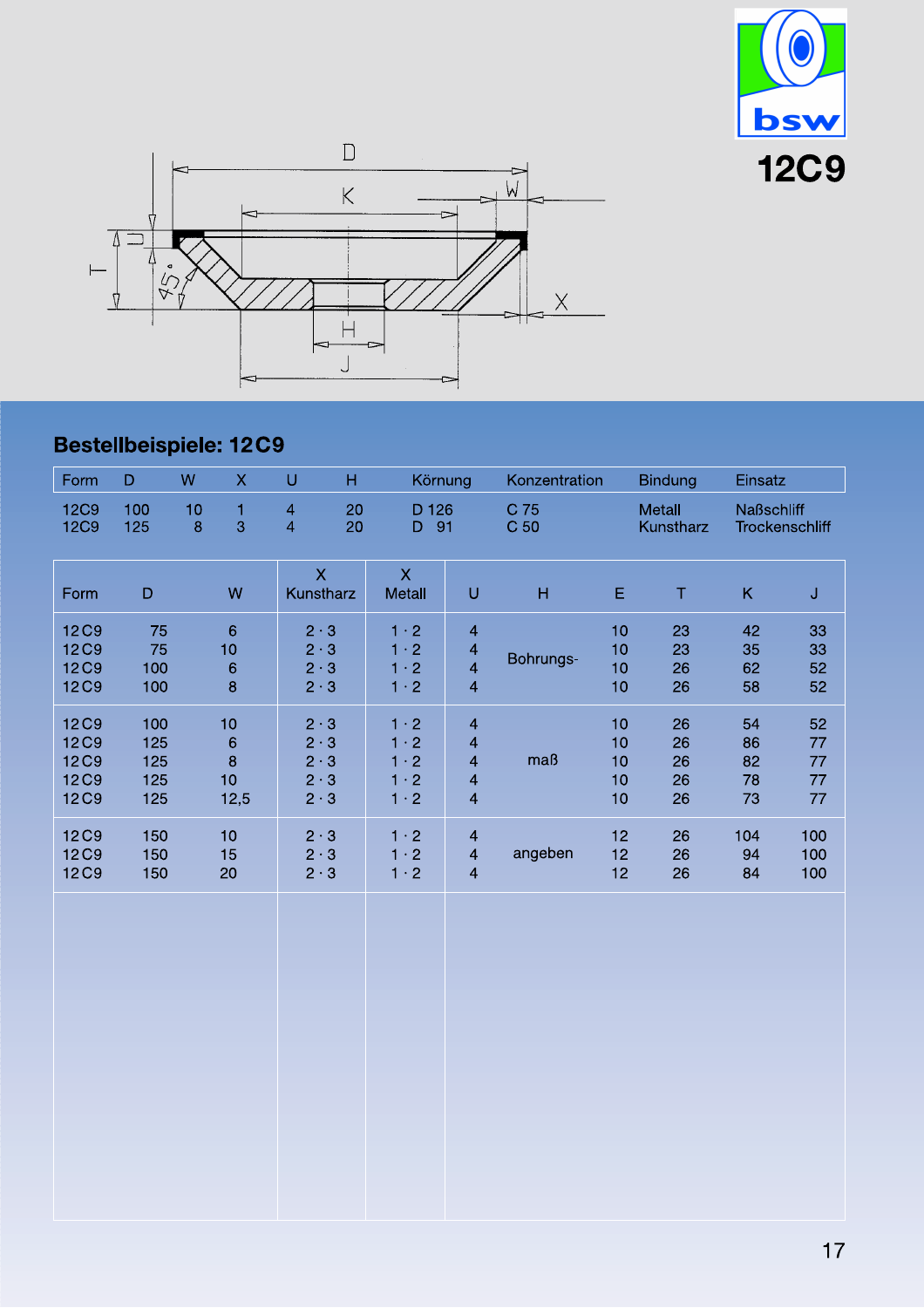



### Bestellbeispiele: 11A2

| Form                                 | D                               | W                                   | н<br>$\boldsymbol{\mathsf{X}}$                                                                                       | Körnung                                                                                                                                                 | Konzentration |                            | <b>Bindung</b>             | Einsatz                        |                                 |
|--------------------------------------|---------------------------------|-------------------------------------|----------------------------------------------------------------------------------------------------------------------|---------------------------------------------------------------------------------------------------------------------------------------------------------|---------------|----------------------------|----------------------------|--------------------------------|---------------------------------|
| 11A2<br><b>11A2</b>                  | 100<br>75                       | 10<br>5                             | $\overline{2}$<br>20<br>3<br>20                                                                                      | D 64<br>D 91                                                                                                                                            | C 50<br>C 75  |                            | Metall<br>Kunstharz        | <b>Naßschliff</b>              | Trockenschliff                  |
| Form                                 | $\mathsf D$                     | W                                   | $\overline{\mathsf{X}}$<br>Kunstharz                                                                                 | $\overline{\mathsf{X}}$<br>Metall                                                                                                                       | H             | E                          | $T-X$                      | K                              | J                               |
| 11A2<br>11A2<br>11A2<br>11A2         | 50<br>50<br>50<br>50            | 3<br>4<br>5<br>6                    | $2 \cdot 3 \cdot 4$<br>$2 \cdot 3 \cdot 4$<br>$2 \cdot 3 \cdot 4$<br>$2 \cdot 3 \cdot 4$                             | $1 \cdot 2 \cdot 3 \cdot 4$<br>$1 \cdot 2 \cdot 3 \cdot 4$<br>$1 \cdot 2 \cdot 3 \cdot 4$<br>$1 \cdot 2 \cdot 3 \cdot 4$                                | Bohrungs-     | 10<br>10<br>10<br>10       | 20<br>20<br>20<br>20       | 36<br>34<br>32<br>30           | 38<br>38<br>38<br>38            |
| 11A2<br>11A2<br>11A2<br>11A2<br>11A2 | 75<br>75<br>75<br>75<br>100     | 3<br>5<br>6<br>10<br>3              | $3 \cdot 4$<br>$2 \cdot$<br>$2 \cdot 3 \cdot 4$<br>$2 \cdot 3 \cdot 4$<br>$2 \cdot 3 \cdot 4$<br>$2 \cdot 3 \cdot 4$ | $1 \cdot 2 \cdot 3 \cdot 4$<br>$1 \cdot 2 \cdot 3 \cdot 4$<br>$1 \cdot 2 \cdot 3 \cdot 4$<br>$1 \cdot 2 \cdot 3 \cdot 4$<br>$1 \cdot 2 \cdot 3 \cdot 4$ | maß           | 10<br>10<br>10<br>10<br>10 | 20<br>20<br>20<br>20<br>23 | 61<br>57<br>55<br>47<br>84     | 63<br>63<br>63<br>63<br>86      |
| 11A2<br>11A2<br>11A2<br>11A2<br>11A2 | 100<br>100<br>100<br>100<br>100 | 5<br>6<br>$\overline{7}$<br>8<br>10 | $2 \cdot 3 \cdot 4$<br>$2 \cdot 3 \cdot 4$<br>$2 \cdot 3 \cdot 4$<br>$2 \cdot 3 \cdot 4$<br>$2 \cdot 3 \cdot 4$      | $1 \cdot 2 \cdot 3 \cdot 4$<br>$1 \cdot 2 \cdot 3 \cdot 4$<br>$1 \cdot 2 \cdot 3 \cdot 4$<br>$1 \cdot 2 \cdot 3 \cdot 4$<br>$1 \cdot 2 \cdot 3 \cdot 4$ | angeben       | 10<br>10<br>10<br>10<br>10 | 23<br>23<br>23<br>23<br>23 | 80<br>78<br>76<br>74<br>70     | 86<br>86<br>86<br>86<br>86      |
| 11A2<br>11A2<br>11A2<br>11A2<br>11A2 | 125<br>125<br>125<br>125<br>125 | 3<br>5<br>6<br>$\overline{7}$<br>8  | $2 \cdot 3 \cdot 4$<br>$2 \cdot 3 \cdot 4$<br>$3 \cdot 4$<br>$2 \cdot$<br>$2 \cdot 3 \cdot 4$<br>$2 \cdot 3 \cdot 4$ | $1 \cdot 2 \cdot 3 \cdot 4$<br>$1 \cdot 2 \cdot 3 \cdot 4$<br>$1 \cdot 2 \cdot 3 \cdot 4$<br>$1 \cdot 2 \cdot 3 \cdot 4$<br>$1 \cdot 2 \cdot 3 \cdot 4$ |               | 10<br>10<br>10<br>10<br>10 | 23<br>23<br>23<br>23<br>23 | 109<br>105<br>103<br>101<br>99 | 111<br>111<br>111<br>111<br>111 |
| 11A2<br>11A2<br>11A2<br>11A2<br>11A2 | 125<br>125<br>150<br>150<br>150 | 10<br>12,5<br>5<br>6<br>10          | $2 \cdot 3 \cdot 4$<br>$2 \cdot 3 \cdot 4$<br>$2 \cdot 3 \cdot 4$<br>$2 \cdot 3 \cdot 4$<br>$2 \cdot 3 \cdot 4$      | $1 \cdot 2 \cdot 3 \cdot 4$<br>$1 \cdot 2 \cdot 3 \cdot 4$<br>$1 \cdot 2 \cdot 3 \cdot 4$<br>$1 \cdot 2 \cdot 3 \cdot 4$<br>$1 \cdot 2 \cdot 3 \cdot 4$ |               | 10<br>10<br>10<br>10<br>10 | 23<br>23<br>23<br>23<br>23 | 95<br>90<br>130<br>128<br>120  | 111<br>111<br>136<br>136<br>136 |
| 11A2<br>11A2                         | 150<br>150                      | 12,5<br>15                          | $2 \cdot 3 \cdot 4$<br>$2 \cdot 3 \cdot 4$                                                                           | $1 \cdot 2 \cdot 3 \cdot 4$<br>$1 \cdot 2 \cdot 3 \cdot 4$                                                                                              |               | 10<br>10                   | 23<br>23                   | 115<br>110                     | 136<br>136                      |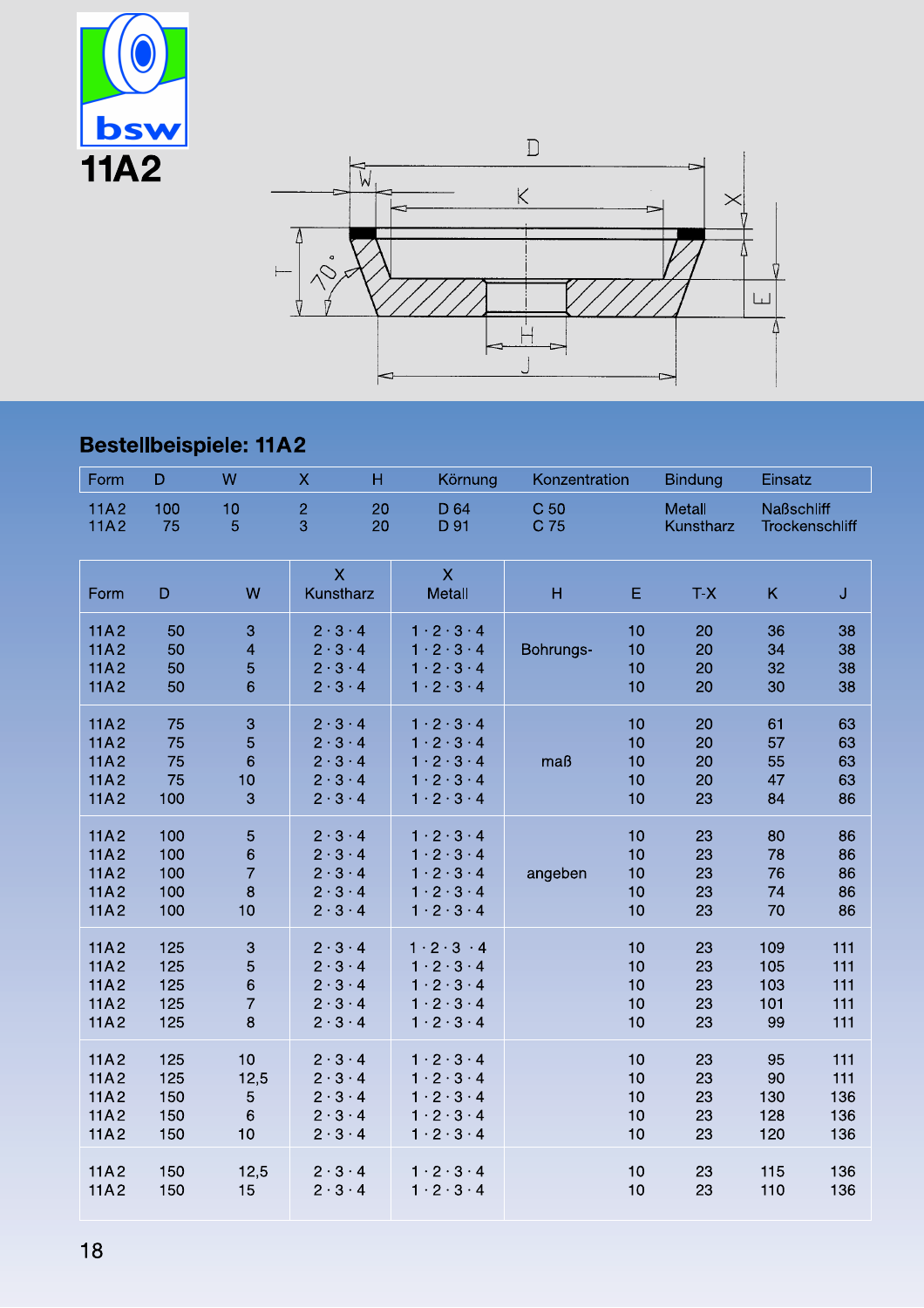



### Bestellbeispiele: 12A2-45°

| Form                 | D          | W               | $\mathsf{X}$<br>н                    | Körnung                           | Konzentration |    | <b>Bindung</b>             | Einsatz           |                |
|----------------------|------------|-----------------|--------------------------------------|-----------------------------------|---------------|----|----------------------------|-------------------|----------------|
| 12A2-45°<br>12A2-45° | 100<br>125 | 10<br>5         | $\frac{2}{3}$<br>20<br>20            | D 126<br><b>B</b> 126             | C 75<br>V 180 |    | <b>Metall</b><br>Kunstharz | <b>Naßschliff</b> | Trockenschliff |
| Form                 | D          | W               | $\overline{\mathsf{X}}$<br>Kunstharz | $\overline{\mathsf{X}}$<br>Metall | H             | E  | $T-X$                      | K.                | J              |
| 12A2                 | 75         | 3               | $2 \cdot 3 \cdot 4$                  | $1 \cdot 2 \cdot 3 \cdot 4$       | Bohrungs-     | 10 | 20                         | 41                | 37             |
| 12A2                 | 75         | 5               | $2 \cdot 3 \cdot 4$                  | $1 \cdot 2 \cdot 3 \cdot 4$       |               | 10 | 20                         | 37                | 37             |
| 12A2                 | 75         | $6\phantom{1}6$ | $2 \cdot 3 \cdot 4$                  | $1 \cdot 2 \cdot 3 \cdot 4$       |               | 10 | 20                         | 35                | 37             |
| 12A2                 | 75         | 10              | $2 \cdot 3 \cdot 4$                  | $1 \cdot 2 \cdot 3 \cdot 4$       |               | 10 | 20                         | 39                | 37             |
| 12A2                 | 100        | 3               | $2 \cdot 3 \cdot 4$                  | $1 \cdot 2 \cdot 3 \cdot 4$       | maB           | 10 | 23                         | 61                | 56             |
| 12A2                 | 100        | 5               | $2 \cdot 3 \cdot 4$                  | $1 \cdot 2 \cdot 3 \cdot 4$       |               | 10 | 23                         | 57                | 56             |
| 12A2                 | 100        | 6               | $2 \cdot 3 \cdot 4$                  | $1 \cdot 2 \cdot 3 \cdot 4$       |               | 10 | 23                         | 61                | 56             |
| 12A2                 | 100        | $\overline{7}$  | $2 \cdot 3 \cdot 4$                  | $1 \cdot 2 \cdot 3 \cdot 4$       |               | 10 | 23                         | 59                | 56             |
| <b>12A2</b>          | 100        | 8               | $2 \cdot 3 \cdot 4$                  | $1 \cdot 2 \cdot 3 \cdot 4$       |               | 10 | 23                         | 57                | 56             |
| 12A2                 | 100        | 10              | $2 \cdot 3 \cdot 4$                  | $1 \cdot 2 \cdot 3 \cdot 4$       | angeben       | 10 | 23                         | 57                | 56             |
| 12A2                 | 100        | 15              | $2 \cdot 3 \cdot 4$                  | $1 \cdot 2 \cdot 3 \cdot 4$       |               | 10 | 23                         | 47                | 56             |
| 12A2                 | 125        | 3               | $2 \cdot 3 \cdot 4$                  | $1 \cdot 2 \cdot 3 \cdot 4$       |               | 10 | 23                         | 86                | 81             |
| 12A2                 | 125        | 5               | $2 \cdot 3 \cdot 4$                  | $1 \cdot 2 \cdot 3 \cdot 4$       |               | 10 | 23                         | 82                | 81             |
| <b>12A2</b>          | 125        | 6               | $2 \cdot 3 \cdot 4$                  | $1 \cdot 2 \cdot 3 \cdot 4$       |               | 10 | 23                         | 86                | 81             |
| 12A2                 | 125        | $\overline{7}$  | $2 \cdot 3 \cdot 4$                  | $1 \cdot 2 \cdot 3 \cdot 4$       |               | 10 | 23                         | 84                | 81             |
| 12A2                 | 125        | 8               | $2 \cdot 3 \cdot 4$                  | $1 \cdot 2 \cdot 3 \cdot 4$       |               | 10 | 23                         | 82                | 81             |
| 12A2                 | 125        | 10              | $2 \cdot 3 \cdot 4$                  | $1 \cdot 2 \cdot 3 \cdot 4$       |               | 10 | 23                         | 82                | 81             |
| 12A2                 | 125        | 12,5            | $2 \cdot 3 \cdot 4$                  | $1 \cdot 2 \cdot 3 \cdot 4$       |               | 10 | 23                         | 77                | 81             |
| 12A2                 | 125        | 15              | $2 \cdot 3 \cdot 4$                  | $1 \cdot 2 \cdot 3 \cdot 4$       |               | 10 | 23                         | 72                | 81             |
| 12A2                 | 150        | $\overline{5}$  | $2 \cdot 3 \cdot 4$                  | $1 \cdot 2 \cdot 3 \cdot 4$       |               | 10 | 23                         | 107               | 106            |
| 12A2                 | 150        | $\,$ 6 $\,$     | $2 \cdot 3 \cdot 4$                  | $1 \cdot 2 \cdot 3 \cdot 4$       |               | 10 | 23                         | 105               | 106            |
| 12A2                 | 150        | 10              | $2 \cdot 3 \cdot 4$                  | $1 \cdot 2 \cdot 3 \cdot 4$       |               | 10 | 23                         | 111               | 106            |
| 12A2                 | 150        | 12,5            | $2 \cdot 3 \cdot 4$                  | $1 \cdot 2 \cdot 3 \cdot 4$       |               | 10 | 23                         | 106               | 106            |
| 12A2                 | 150        | 15              | $2 \cdot 3 \cdot 4$                  | $1 \cdot 2 \cdot 3 \cdot 4$       |               | 10 | 23                         | 101               | 106            |
|                      |            |                 |                                      |                                   |               |    |                            |                   |                |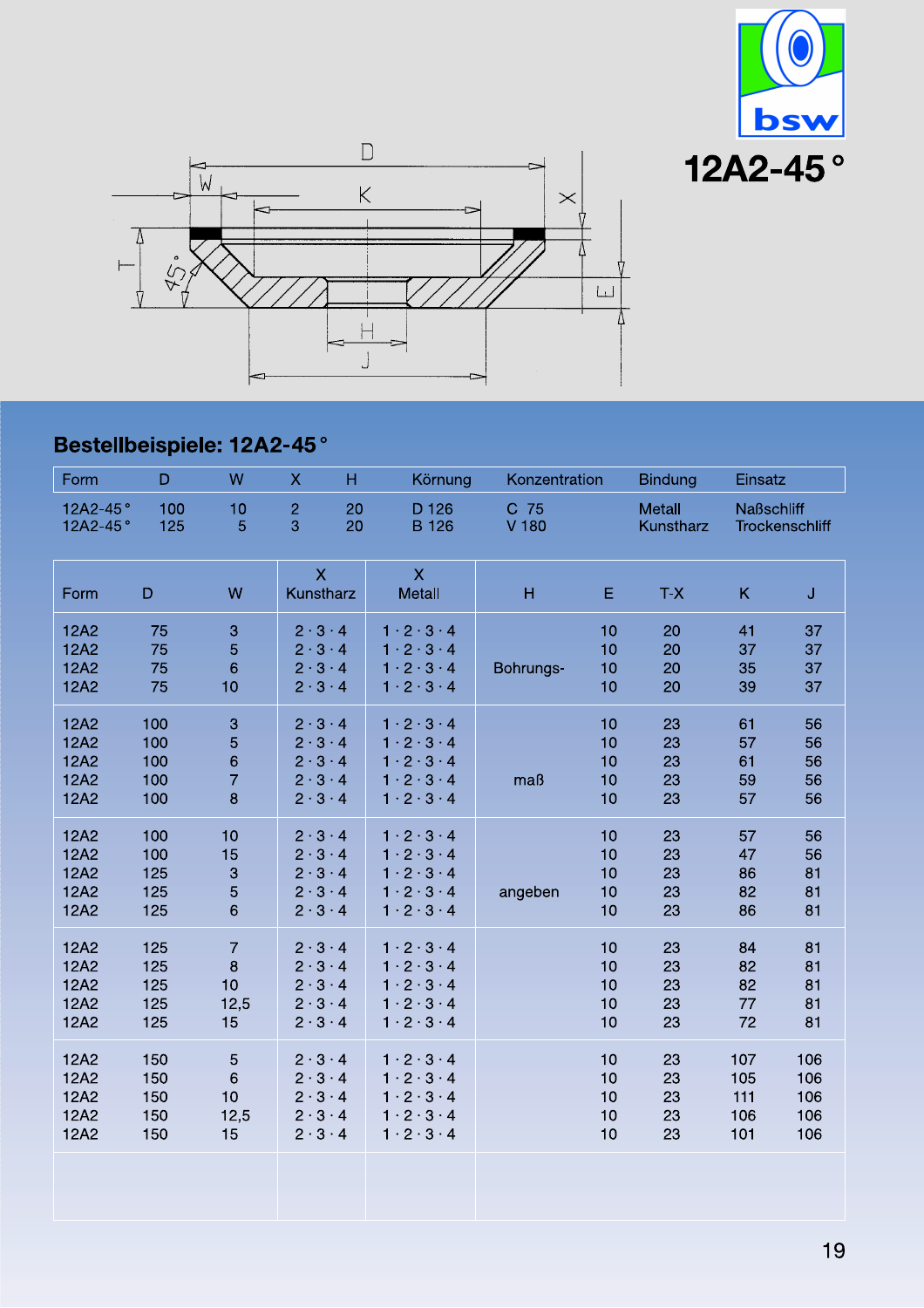



# Bestellbeispiele: 12A2-20°

| Form                 | D          | W               | H<br>$\boldsymbol{\mathsf{X}}$       | Körnung                                  | Konzentration |    | <b>Bindung</b>         | Einsatz                             |     |
|----------------------|------------|-----------------|--------------------------------------|------------------------------------------|---------------|----|------------------------|-------------------------------------|-----|
| 12A2-20°<br>12A2-20° | 100<br>125 | 10<br>5         | 3<br>25<br>$\overline{4}$<br>20      | D 126<br><b>B</b> 126                    | C 75<br>V 180 |    | Kunstharz<br>Kunstharz | <b>Naßschliff</b><br>Trockenschliff |     |
| Form                 | D          | W               | $\overline{\mathsf{X}}$<br>Kunstharz | $\overline{\mathsf{X}}$<br><b>Metall</b> | H             | E  | $T-X$                  | K                                   | J   |
| 12A2                 | 50         | 3.5.6           | $2 \cdot 3 \cdot 4$                  | $1 \cdot 2 \cdot 3 \cdot 4$              | Bohrungs-     | 6  | 8                      | $29 \cdot 25 \cdot 23$              | 15  |
| 12A2                 | 75         | 3.5.6           | $2 \cdot 3 \cdot 4$                  | $1 \cdot 2 \cdot 3 \cdot 4$              |               | 6  | 8                      | $54 \cdot 50 \cdot 48$              | 34  |
| 12A2                 | 75         | 10              | $2 \cdot 3 \cdot 4$                  | $1 \cdot 2 \cdot 3 \cdot 4$              |               | 6  | 8                      | 40                                  | 34  |
| 12A2                 | 100        | 3.5.6           | $2 \cdot 3 \cdot 4$                  | $1 \cdot 2 \cdot 3 \cdot 4$              |               | 8  | 10                     | 79.75.73                            | 48  |
| 12A2                 | 100        | 7.8.10          | $2 \cdot 3 \cdot 4$                  | $1 \cdot 2 \cdot 3 \cdot 4$              | maß           | 8  | 10                     | $71 \cdot 69 \cdot 65$              | 48  |
| 12A2                 | 125        | 3.5.6           | $2 \cdot 3 \cdot 4$                  | $1 \cdot 2 \cdot 3 \cdot 4$              |               | 8  | 14                     | $74 \cdot 70 \cdot 68$              | 51  |
| 12A2                 | 125        | $7 \cdot 8$     | $2 \cdot 3 \cdot 4$                  | $1 \cdot 2 \cdot 3 \cdot 4$              |               | 8  | 14                     | $66 \cdot 64$                       | 51  |
| 12A2                 | 125        | $10 \cdot 12,5$ | $2 \cdot 3 \cdot 4$                  | $1 \cdot 2 \cdot 3 \cdot 4$              |               | 8  | 14                     | 60.50                               | 51  |
| 12A2                 | 150        | 5               | $2 \cdot 3 \cdot 4$                  | $1 \cdot 2 \cdot 3 \cdot 4$              |               | 9  | 16                     | 88                                  | 65  |
| 12A2                 | 150        | $6\phantom{1}6$ | $2 \cdot 3 \cdot 4$                  | $1 \cdot 2 \cdot 3 \cdot 4$              | angeben       | 9  | 16                     | 86                                  | 65  |
| 12A2                 | 150        | 10              | $2 \cdot 3 \cdot 4$                  | $1 \cdot 2 \cdot 3 \cdot 4$              |               | 9  | 16                     | 78                                  | 65  |
| 12A2                 | 150        | 12,5            | $2 \cdot 3 \cdot 4$                  | $1 \cdot 2 \cdot 3 \cdot 4$              |               | 9  | 16                     | 73                                  | 65  |
| 12A2                 | 150        | 15              | $2 \cdot 3 \cdot 4$                  | $1 \cdot 2 \cdot 3 \cdot 4$              |               | 9  | 16                     | 68                                  | 65  |
| 12A2                 | 175        | $\overline{5}$  | $2 \cdot 3 \cdot 4$                  | $1 \cdot 2 \cdot 3 \cdot 4$              |               | 10 | 18                     | 105                                 | 79  |
| 12A2                 | 175        | $6\phantom{1}6$ | $2 \cdot 3 \cdot 4$                  | $1 \cdot 2 \cdot 3 \cdot 4$              |               | 10 | 18                     | 103                                 | 79  |
| 12A2                 | 175        | 10              | $2 \cdot 3 \cdot 4$                  | $1 \cdot 2 \cdot 3 \cdot 4$              |               | 10 | 18                     | 95                                  | 79  |
| 12A2                 | 175        | 15              | $2 \cdot 3 \cdot 4$                  | $1 \cdot 2 \cdot 3 \cdot 4$              |               | 10 | 20                     | 85                                  | 79  |
| 12A2                 | 200        | 5               | $2 \cdot 3 \cdot 4$                  | $1 \cdot 2 \cdot 3 \cdot 4$              |               | 12 | 20                     | 130                                 | 93  |
| 12A2                 | 200        | 10              | $2 \cdot 3 \cdot 4$                  | $1 \cdot 2 \cdot 3 \cdot 4$              |               | 12 | 20                     | 120                                 | 93  |
| 12A2                 | 200        | 15              | $2 \cdot 3 \cdot 4$                  | $1 \cdot 2 \cdot 3 \cdot 4$              |               | 12 | 20                     | 110                                 | 93  |
| 12A2                 | 250        | 3               | $2 \cdot 3 \cdot 4$                  | $1 \cdot 2 \cdot 3 \cdot 4$              |               | 13 | 23                     | 169                                 | 126 |
| 12A2                 | 250        | 5               | $2 \cdot 3 \cdot 4$                  | $1 \cdot 2 \cdot 3 \cdot 4$              |               | 13 | 23                     | 165                                 | 126 |
| 12A2                 | 250        | 10              | $2 \cdot 3 \cdot 4$                  | $1 \cdot 2 \cdot 3 \cdot 4$              |               | 13 | 23                     | 155                                 | 126 |
| 12A2                 | 250        | 15              | $2 \cdot 3 \cdot 4$                  | $1 \cdot 2 \cdot 3 \cdot 4$              |               | 13 | 23                     | 145                                 | 126 |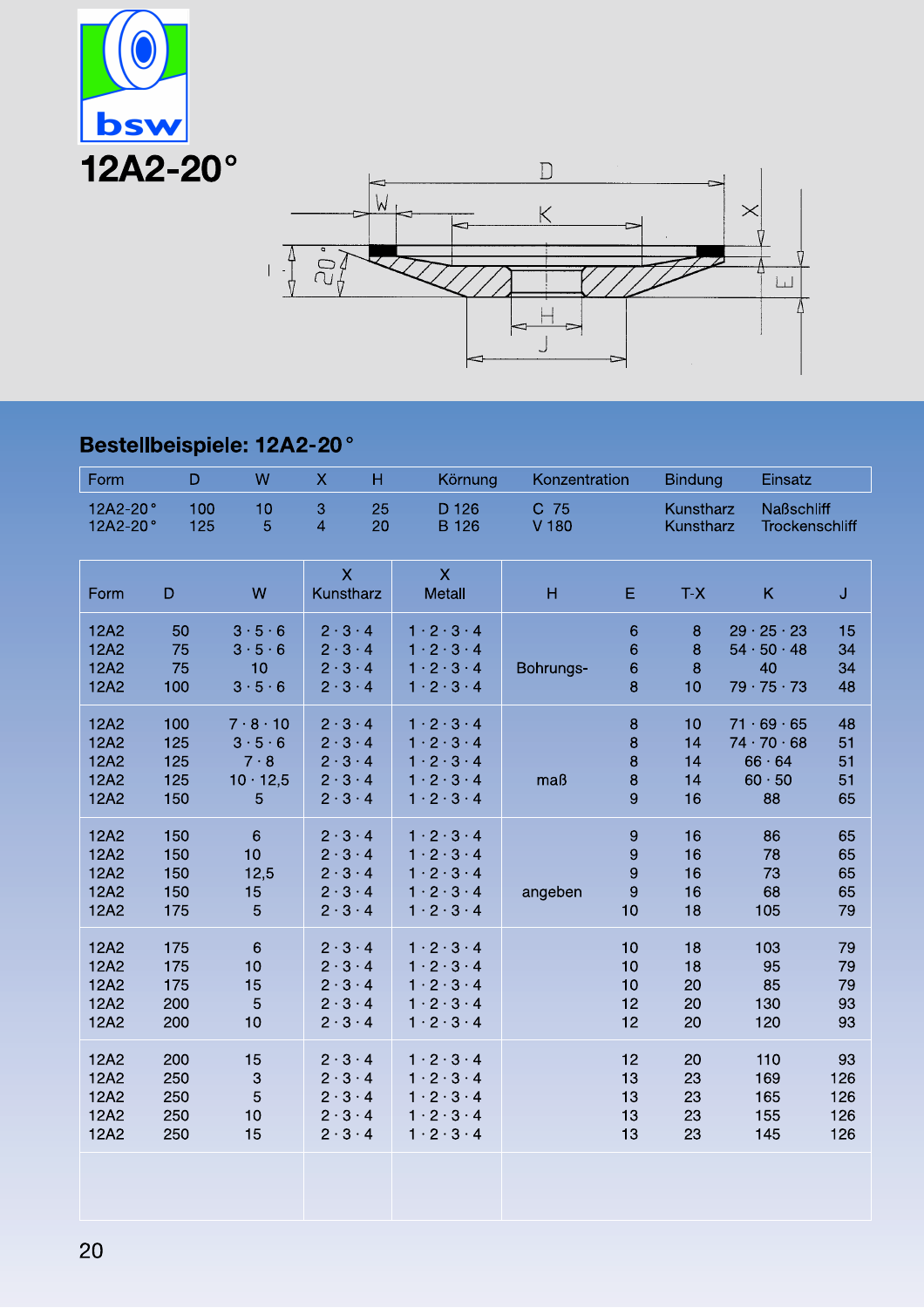



# Bestellbeispiele: 4A2

| Form       | D          | W                         | $\boldsymbol{\mathsf{X}}$<br>н       | Körnung                           | Konzentration | <b>Bindung</b>             | Einsatz                             |
|------------|------------|---------------------------|--------------------------------------|-----------------------------------|---------------|----------------------------|-------------------------------------|
| 4A2<br>4A2 | 100<br>150 | 3<br>$6\phantom{1}$       | 3<br>20<br>$\overline{4}$<br>25      | D 64<br>D 91                      | C 50<br>C 75  | <b>Metall</b><br>Kunstharz | <b>Naßschliff</b><br>Trockenschliff |
| Form       | D          | W                         | $\overline{\mathsf{X}}$<br>Kunstharz | $\overline{\mathsf{X}}$<br>Metall | H             | E                          | J                                   |
| 4A2        | 75         | 3                         | $2 \cdot 3 \cdot 4$                  | $1 \cdot 2 \cdot 3 \cdot 4$       | Bohrungs-     | $6\phantom{1}6$            | 42                                  |
| 4A2        | 75         | $\overline{\mathbf{4}}$   | $2 \cdot 3 \cdot 4$                  | $1 \cdot 2 \cdot 3 \cdot 4$       |               | 6                          | 42                                  |
| 4A2        | 75         | $\overline{5}$            | $2 \cdot 3 \cdot 4$                  | $1 \cdot 2 \cdot 3 \cdot 4$       |               | 6                          | 42                                  |
| 4A2        | 75         | $6\phantom{1}$            | $2 \cdot 3 \cdot 4$                  | $1 \cdot 2 \cdot 3 \cdot 4$       |               | $6\phantom{1}6$            | 42                                  |
| 4A2        | 100        | $\ensuremath{\mathsf{3}}$ | $2 \cdot 3 \cdot 4$                  | $1 \cdot 2 \cdot 3 \cdot 4$       | maB           | $\,$ 6 $\,$                | 66                                  |
| 4A2        | 100        | $\overline{\mathcal{A}}$  | $2 \cdot 3 \cdot 4$                  | $1 \cdot 2 \cdot 3 \cdot 4$       |               | $\mathbf 6$                | 66                                  |
| 4A2        | 100        | 5                         | $2 \cdot 3 \cdot 4$                  | $1 \cdot 2 \cdot 3 \cdot 4$       |               | $\,$ 6 $\,$                | 66                                  |
| 4A2        | 100        | 6                         | $2 \cdot 3 \cdot 4$                  | $1 \cdot 2 \cdot 3 \cdot 4$       |               | 6                          | 66                                  |
| 4A2        | 125        | 3                         | $2 \cdot 3 \cdot 4$                  | $1 \cdot 2 \cdot 3 \cdot 4$       |               | $\overline{7}$             | 84                                  |
| 4A2        | 125        | $\overline{\mathcal{A}}$  | $2 \cdot 3 \cdot 4$                  | $1 \cdot 2 \cdot 3 \cdot 4$       | angeben       | $\overline{7}$             | 84                                  |
| 4A2        | 125        | 5                         | $2 \cdot 3 \cdot 4$                  | $1 \cdot 2 \cdot 3 \cdot 4$       |               | $\overline{7}$             | 84                                  |
| 4A2        | 125        | $\,$ 6 $\,$               | $2 \cdot 3 \cdot 4$                  | $1 \cdot 2 \cdot 3 \cdot 4$       |               | $\overline{7}$             | 84                                  |
| 4A2        | 150        | 3                         | $2 \cdot 3 \cdot 4$                  | $1 \cdot 2 \cdot 3 \cdot 4$       |               | 9                          | 94                                  |
| 4A2        | 150        | $\overline{\mathbf{4}}$   | $2 \cdot 3 \cdot 4$                  | $1 \cdot 2 \cdot 3 \cdot 4$       |               | 9                          | 94                                  |
| 4A2        | 150        | 5                         | $2 \cdot 3 \cdot 4$                  | $1 \cdot 2 \cdot 3 \cdot 4$       |               | 9                          | 94                                  |
| 4A2        | 150        | 6                         | $2 \cdot 3 \cdot 4$                  | $1 \cdot 2 \cdot 3 \cdot 4$       |               | 9                          | 94                                  |
|            |            |                           |                                      |                                   |               |                            |                                     |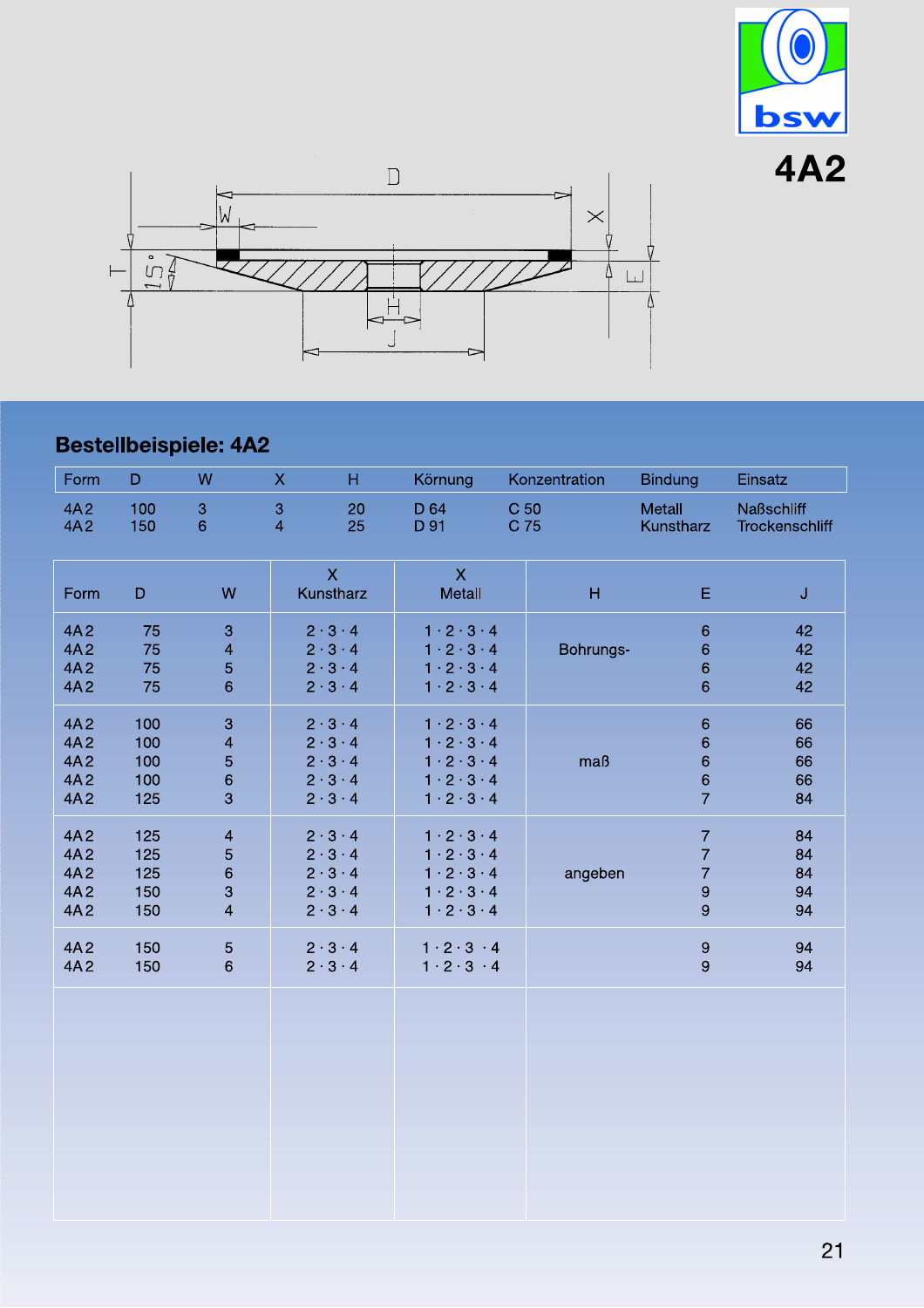



# **Bestellbeispiele: 11V2**

| Form                                                             | $\mathsf D$                 | ${\sf W}$                                                                                                        | $\mathsf{X}$<br>H                                                                                               | Körnung                                                                                                         | Konzentration |                                | <b>Bindung</b>             | Einsatz                             |                            |
|------------------------------------------------------------------|-----------------------------|------------------------------------------------------------------------------------------------------------------|-----------------------------------------------------------------------------------------------------------------|-----------------------------------------------------------------------------------------------------------------|---------------|--------------------------------|----------------------------|-------------------------------------|----------------------------|
| <b>11V2</b><br><b>11V2</b>                                       | 50<br>75                    | $\overline{c}$<br>$\overline{5}$                                                                                 | $\frac{2}{3}$<br>20<br>20                                                                                       | D 126<br>D 151                                                                                                  | C 50<br>C 75  |                                | Metall<br>Kunstharz        | <b>Naßschliff</b><br>Trockenschliff |                            |
| Form                                                             | $\mathsf D$                 | W                                                                                                                | $\mathsf{X}$<br>Kunstharz                                                                                       | $\mathsf{X}^{\scriptscriptstyle \top}$<br>Metall                                                                | H             | E                              | $T-X$                      | K.                                  | J                          |
| 11V <sub>2</sub><br>11V <sub>2</sub><br>11V <sub>2</sub><br>11V2 | 30<br>40<br>50<br>50        | $\overline{2}$<br>$\overline{c}$<br>$\ensuremath{\mathsf{3}}$<br>$\overline{4}$                                  | $2 \cdot 3 \cdot 4$<br>$2 \cdot 3 \cdot 4$<br>$2 \cdot 3 \cdot 4$<br>$2 \cdot 3 \cdot 4$                        | $1 \cdot 2 \cdot 3$<br>$1 \cdot 2 \cdot 3$<br>$1 \cdot 2 \cdot 3$<br>$1 \cdot 2 \cdot 3$                        | Bohrungs-     | $\bf 8$<br>$\bf 8$<br>10<br>10 | 20<br>20<br>25<br>25       | 14<br>24<br>32<br>30                | 15<br>24<br>26<br>24       |
| 11V <sub>2</sub><br>11V2<br>11V <sub>2</sub><br>11V2<br>11V2     | 75<br>75<br>75<br>75<br>100 | $\ensuremath{\mathsf{3}}$<br>$\overline{\mathbf{4}}$<br>$\overline{5}$<br>$\,$ 6 $\,$<br>$\overline{\mathbf{4}}$ | $2 \cdot 3 \cdot 4$<br>$2 \cdot 3 \cdot 4$<br>$2 \cdot 3 \cdot 4$<br>$2 \cdot 3 \cdot 4$<br>$2 \cdot 3 \cdot 4$ | $1 \cdot 2 \cdot 3$<br>$1 \cdot 2 \cdot 3$<br>$1 \cdot 2 \cdot 3$<br>$1 \cdot 2 \cdot 3$<br>$1 \cdot 2 \cdot 3$ | maß           | 10<br>10<br>10<br>10<br>10     | 30<br>30<br>30<br>30<br>30 | 61<br>57<br>55<br>47<br>84          | 46<br>44<br>42<br>40<br>72 |
| 11V2<br>11V2                                                     | 100<br>100                  | $\overline{5}$<br>$\,6\,$                                                                                        | $2 \cdot 3 \cdot 4$<br>$2 \cdot 3 \cdot 4$                                                                      | $1 \cdot 2 \cdot 3$<br>$1 \cdot 2 \cdot 3$                                                                      | angeben       | 10<br>10                       | 30<br>30                   | 80<br>78                            | $70\,$<br>68               |
|                                                                  |                             |                                                                                                                  |                                                                                                                 |                                                                                                                 |               |                                |                            |                                     |                            |
|                                                                  |                             |                                                                                                                  |                                                                                                                 |                                                                                                                 |               |                                |                            |                                     |                            |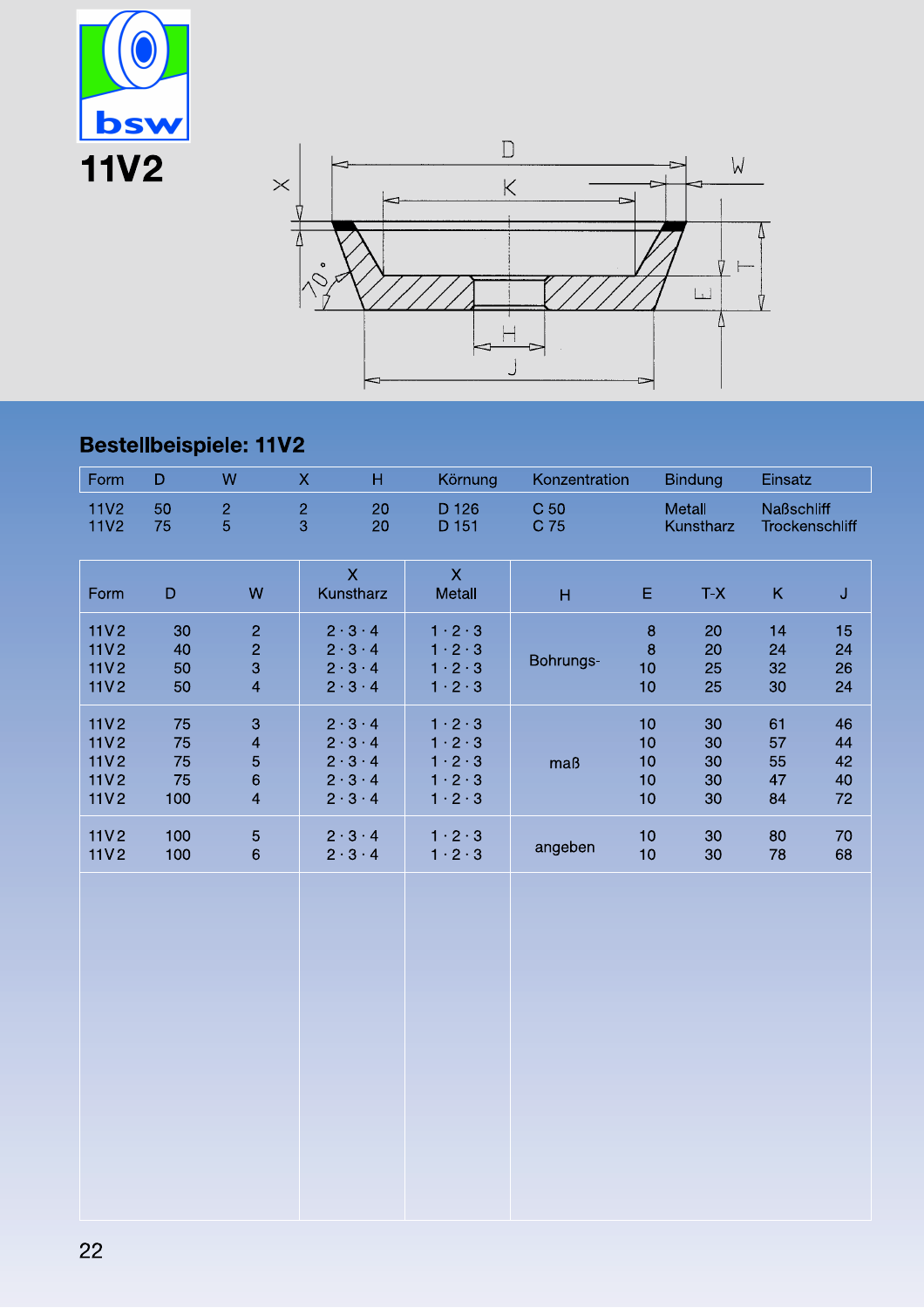



# Bestellbeispiele: 12V2

| Form                                                                    | D                               | W                                                               | Н<br>X                                                                                                          | Körnung                                                                                                         | Konzentration           |                            | <b>Bindung</b>             | Einsatz                    |                            |
|-------------------------------------------------------------------------|---------------------------------|-----------------------------------------------------------------|-----------------------------------------------------------------------------------------------------------------|-----------------------------------------------------------------------------------------------------------------|-------------------------|----------------------------|----------------------------|----------------------------|----------------------------|
| <b>12V2</b><br><b>12V2</b>                                              | 150<br>75                       | 6<br>5                                                          | $\overline{c}$<br>20<br>3<br>20                                                                                 | D 91<br>D 151                                                                                                   | C <sub>50</sub><br>C 75 |                            | Kunstharz<br>Kunstharz     | <b>Naßschliff</b>          | Trockenschliff             |
| Form                                                                    | D                               | W                                                               | $\overline{\mathsf{X}}$<br>Kunstharz                                                                            | $\overline{\mathsf{X}}$<br>Metall                                                                               | H                       | $\mathsf E$                | $T-X$                      | K                          | J                          |
| <b>12V2</b><br><b>12V2</b><br><b>12V2</b><br><b>12V2</b>                | 75<br>75<br>75<br>100           | $\ensuremath{\mathsf{3}}$<br>$\overline{\mathcal{L}}$<br>5<br>5 | $2 \cdot 3 \cdot 4$<br>$2 \cdot 3 \cdot 4$<br>$2 \cdot 3 \cdot 4$<br>$2 \cdot 3 \cdot 4$                        | $1 \cdot 2 \cdot 3$<br>$1 \cdot 2 \cdot 3$<br>$1 \cdot 2 \cdot 3$<br>$1 \cdot 2 \cdot 3$                        | Bohrungs-               | 10<br>10<br>10<br>10       | 23<br>23<br>23<br>23       | 43<br>41<br>39<br>64       | 29<br>29<br>29<br>54       |
| <b>12V2</b><br><b>12V2</b><br><b>12V2</b><br><b>12V2</b><br><b>12V2</b> | 100<br>100<br>100<br>125<br>125 | $\,$ 6 $\,$<br>8<br>10<br>$6\phantom{1}6$<br>8                  | $2 \cdot 3 \cdot 4$<br>$2 \cdot 3 \cdot 4$<br>$2 \cdot 3 \cdot 4$<br>$2 \cdot 3 \cdot 4$<br>$2 \cdot 3 \cdot 4$ | $1 \cdot 2 \cdot 3$<br>$1 \cdot 2 \cdot 3$<br>$1 \cdot 2 \cdot 3$<br>$1 \cdot 2 \cdot 3$<br>$1 \cdot 2 \cdot 3$ | maß                     | 10<br>10<br>10<br>10<br>10 | 23<br>23<br>23<br>23<br>23 | 62<br>58<br>54<br>87<br>83 | 54<br>54<br>54<br>79<br>79 |
| <b>12V2</b><br><b>12V2</b><br><b>12V2</b>                               | 125<br>150<br>150               | 10<br>$6\phantom{1}6$<br>10                                     | $2 \cdot 3 \cdot 4$<br>$2 \cdot 3 \cdot 4$<br>$2 \cdot 3 \cdot 4$                                               | $1 \cdot 2 \cdot 3$<br>$1 \cdot 2 \cdot 3$<br>$1 \cdot 2 \cdot 3$                                               | angeben                 | 10<br>12<br>12             | 23<br>23<br>23             | 79<br>112<br>104           | 79<br>104<br>104           |
|                                                                         |                                 |                                                                 |                                                                                                                 |                                                                                                                 |                         |                            |                            |                            |                            |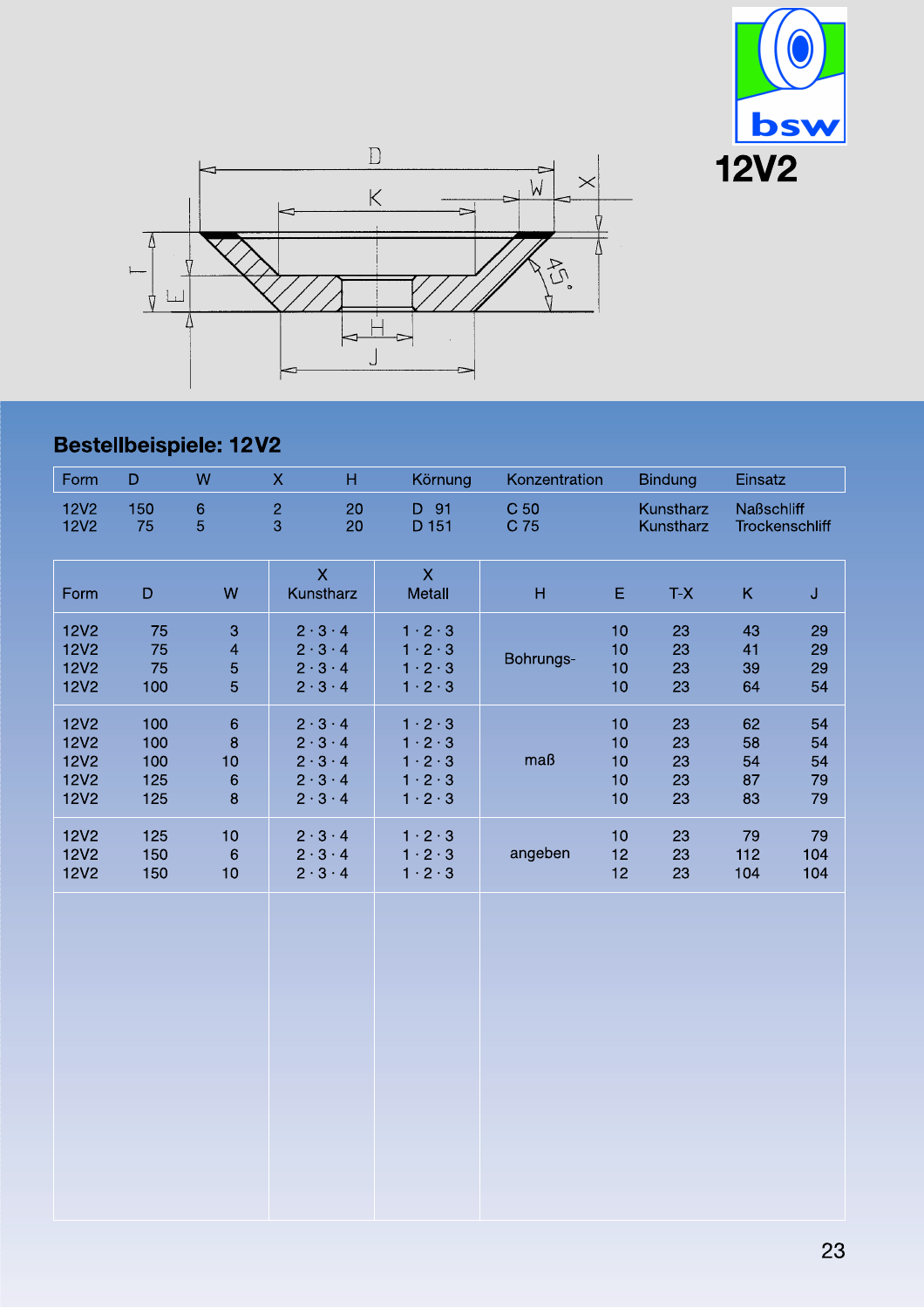



### Bestellbeispiele: 11V9

| Form                                                                    | $\mathsf D$                     | W                   | $\mathsf{X}$                                                                                                                   | H                                                  |                      | Körnung                                               | Konzentration    |                            | <b>Bindung</b>             | Einsatz                             |                              |
|-------------------------------------------------------------------------|---------------------------------|---------------------|--------------------------------------------------------------------------------------------------------------------------------|----------------------------------------------------|----------------------|-------------------------------------------------------|------------------|----------------------------|----------------------------|-------------------------------------|------------------------------|
| <b>11V9</b><br><b>11V9</b>                                              | 100<br>75                       | $\overline{c}$<br>3 | $\,$ 6 $\,$<br>10                                                                                                              | 20<br>20                                           | <b>B</b> 126<br>D 91 |                                                       | V 180<br>C 75    | Metall                     | Kunstharz                  | <b>Naßschliff</b><br>Trockenschliff |                              |
| Form                                                                    | $\mathsf D$                     |                     | W<br>Kunstharz                                                                                                                 | W<br>Metall                                        |                      | $\mathsf X$                                           | H                | E.                         | $\top$                     | $\mathsf K$                         | J                            |
| <b>11V9</b><br><b>11V9</b><br><b>11V9</b><br><b>11V9</b><br><b>11V9</b> | 50<br>50<br>75<br>75<br>100     |                     | $1, 5 \cdot 2$<br>$1, 5 \cdot 2$<br>$1, 5 \cdot 2 \cdot 3$<br>$1, 5 \cdot 2 \cdot 3$<br>$1, 5 \cdot 2 \cdot 3$                 | $1, 5 \cdot 2$<br>$1, 5 \cdot 2$<br>$1, 5 \cdot 2$ |                      | $\,$ 6 $\,$<br>$10$<br>$\,$ 6 $\,$<br>$10$<br>$\,6\,$ | Bohrungs-<br>maß | 10<br>10<br>10<br>10<br>10 | 30<br>30<br>30<br>30<br>35 | 23<br>23<br>40<br>40<br>55          | 28<br>28<br>53<br>53<br>75   |
| <b>11V9</b><br><b>11V9</b><br><b>11V9</b><br>11V9<br><b>11V9</b>        | 100<br>125<br>125<br>150<br>150 |                     | $1, 5 \cdot 2 \cdot 3$<br>$1, 5 \cdot 2 \cdot 3$<br>$1, 5 \cdot 2 \cdot 3$<br>$1, 5 \cdot 2 \cdot 3$<br>$1, 5 \cdot 2 \cdot 3$ | $1, 5 \cdot 2$                                     |                      | 10<br>$\,$ 6 $\,$<br>10<br>$\,$ 6 $\,$<br>10          | angeben          | 10<br>10<br>10<br>10<br>10 | 35<br>40<br>40<br>50<br>50 | 55<br>75<br>75<br>90<br>90          | 75<br>96<br>96<br>114<br>114 |
|                                                                         |                                 |                     |                                                                                                                                |                                                    |                      |                                                       |                  |                            |                            |                                     |                              |
|                                                                         |                                 |                     |                                                                                                                                |                                                    |                      |                                                       |                  |                            |                            |                                     |                              |
|                                                                         |                                 |                     |                                                                                                                                |                                                    |                      |                                                       |                  |                            |                            |                                     |                              |
|                                                                         |                                 |                     |                                                                                                                                |                                                    |                      |                                                       |                  |                            |                            |                                     |                              |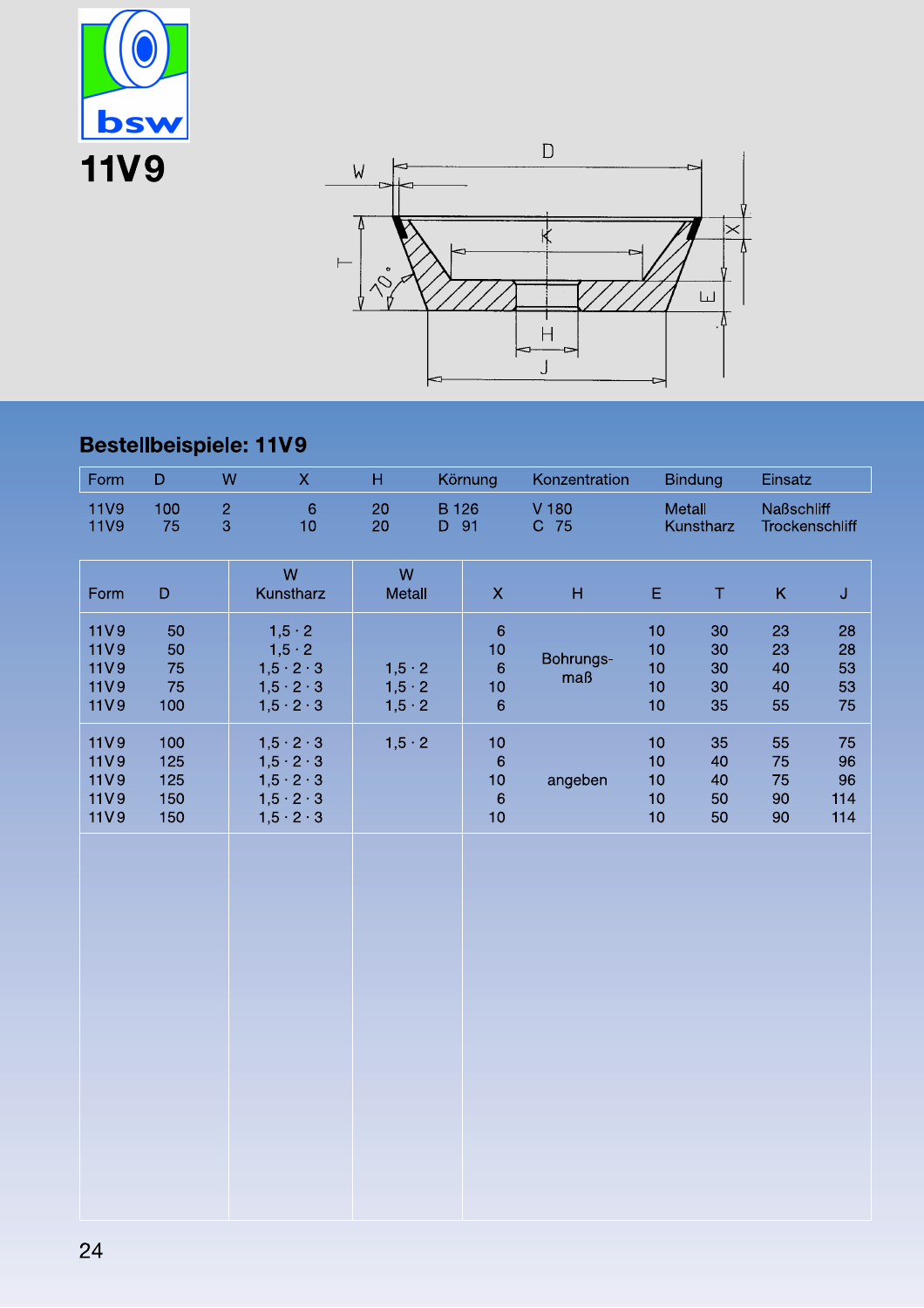



## Bestellbeispiele: 12V9

| H                                                                              |                                              |                                 |                            | <b>Bindung</b>             | Einsatz                    |                            |
|--------------------------------------------------------------------------------|----------------------------------------------|---------------------------------|----------------------------|----------------------------|----------------------------|----------------------------|
| 20<br>20                                                                       |                                              | V 180<br>C 75                   |                            | Metall<br>Kunstharz        | <b>Naßschliff</b>          | Trockenschliff             |
| W<br>Metall                                                                    | $\mathsf X$                                  | H                               | E,                         | $\top$                     | K                          | $\sf J$                    |
| $2 \cdot 3$<br>$1, 5 \cdot 2 \cdot 3$<br>$2 \cdot 3$<br>$1, 5 \cdot 2 \cdot 3$ | $\,6\,$<br>$\,6\,$<br>10<br>$\sqrt{6}$<br>10 | Bohrungs-<br>maß                | 10<br>10<br>10<br>10<br>10 | 20<br>20<br>20<br>20<br>20 | 20<br>41<br>41<br>65<br>65 | 30<br>35<br>35<br>60<br>60 |
| $1, 5 \cdot 2 \cdot 3$<br>$2 \cdot 3$<br>$2 \cdot 3$                           | $\,6\,$<br>10<br>10                          | angeben                         | 10<br>10<br>$10$           | 25<br>25<br>25             | 80<br>80<br>102            | 75<br>75<br>100            |
|                                                                                |                                              |                                 |                            |                            |                            |                            |
|                                                                                |                                              | Körnung<br><b>B</b> 126<br>D 91 |                            | Konzentration              |                            |                            |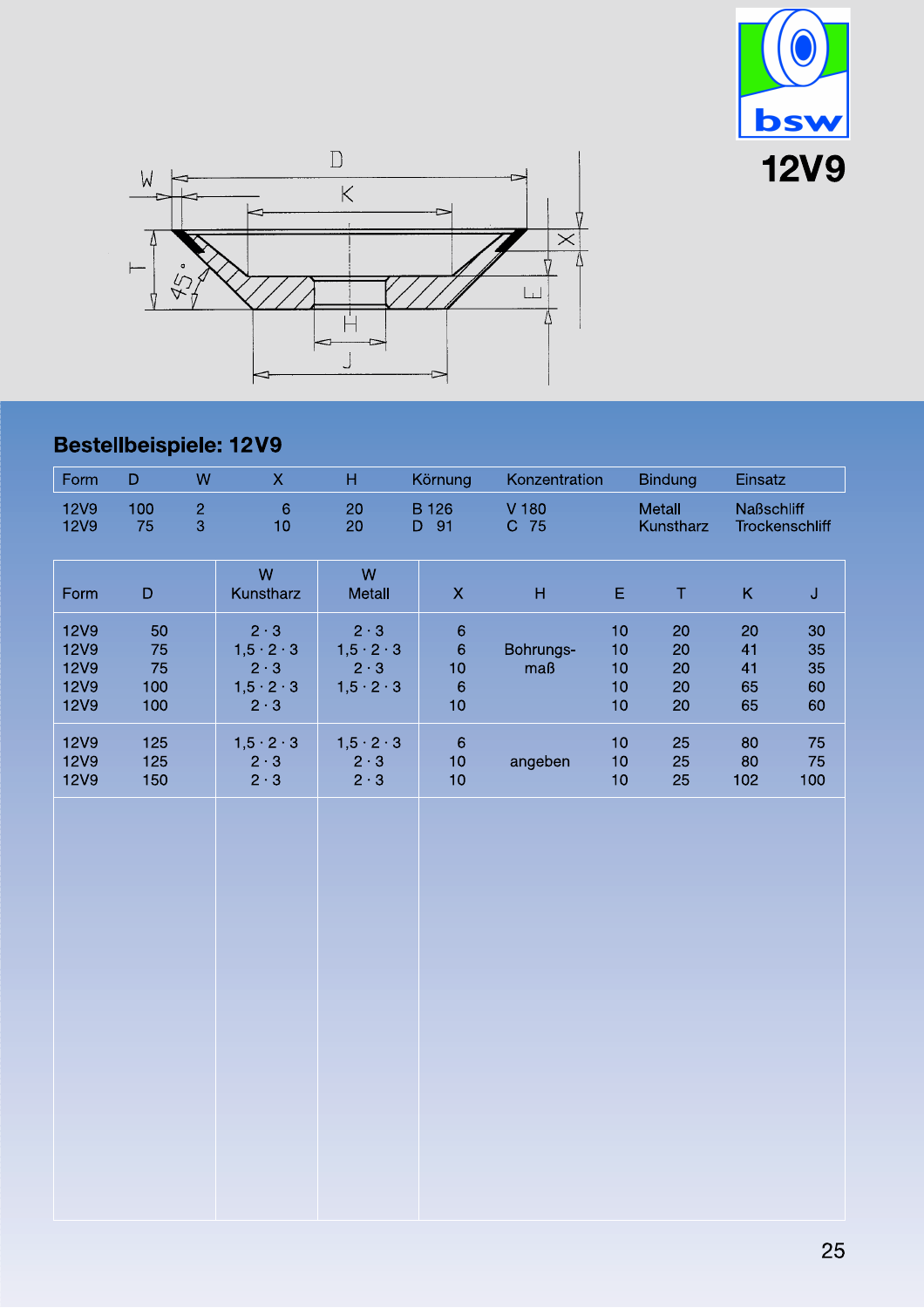



# Bestellbeispiele: 4BT9

| Form                         | D                       | W                             | $\mathsf{X}$<br>H                      | Körnung                       | Konzentration | <b>Bindung</b>                            | Einsatz                                |
|------------------------------|-------------------------|-------------------------------|----------------------------------------|-------------------------------|---------------|-------------------------------------------|----------------------------------------|
| 4BT9<br>4BT9                 | 50<br>125               | $\,$ 6 $\,$<br>10             | 1<br>20<br>1<br>20                     | D 91<br>D 126                 | C 50<br>C 75  | Metall<br>Kunstharz                       | <b>Naßschliff</b><br><b>Naßschliff</b> |
| Form                         | D                       | W                             | $\boldsymbol{\mathsf{X}}$<br>Kunstharz | $\mathsf{X}$<br><b>Metall</b> | H             | Τ                                         | J                                      |
| 4BT9<br>4BT9<br>4BT9<br>4BT9 | 50<br>60<br>70<br>75    | $6\phantom{1}$<br>6<br>6<br>6 | 1<br>1                                 |                               | Bohrungs-     | $\boldsymbol{8}$<br>$\bf8$<br>$\bf8$<br>8 | 20<br>22<br>32<br>37                   |
| 4BT9<br>4BT9<br>4BT9<br>4BT9 | 80<br>100<br>100<br>125 | 6<br>6<br>10<br>6             | 1<br>1<br>1                            |                               | maB           | 8<br>10<br>10<br>12                       | 42<br>50<br>50<br>65                   |
| 4BT9<br>4BT9                 | 125<br>150              | 10<br>10                      | 1<br>$\overline{1}$                    |                               | angeben       | 12<br>14                                  | 65<br>80                               |
|                              |                         |                               |                                        |                               |               |                                           |                                        |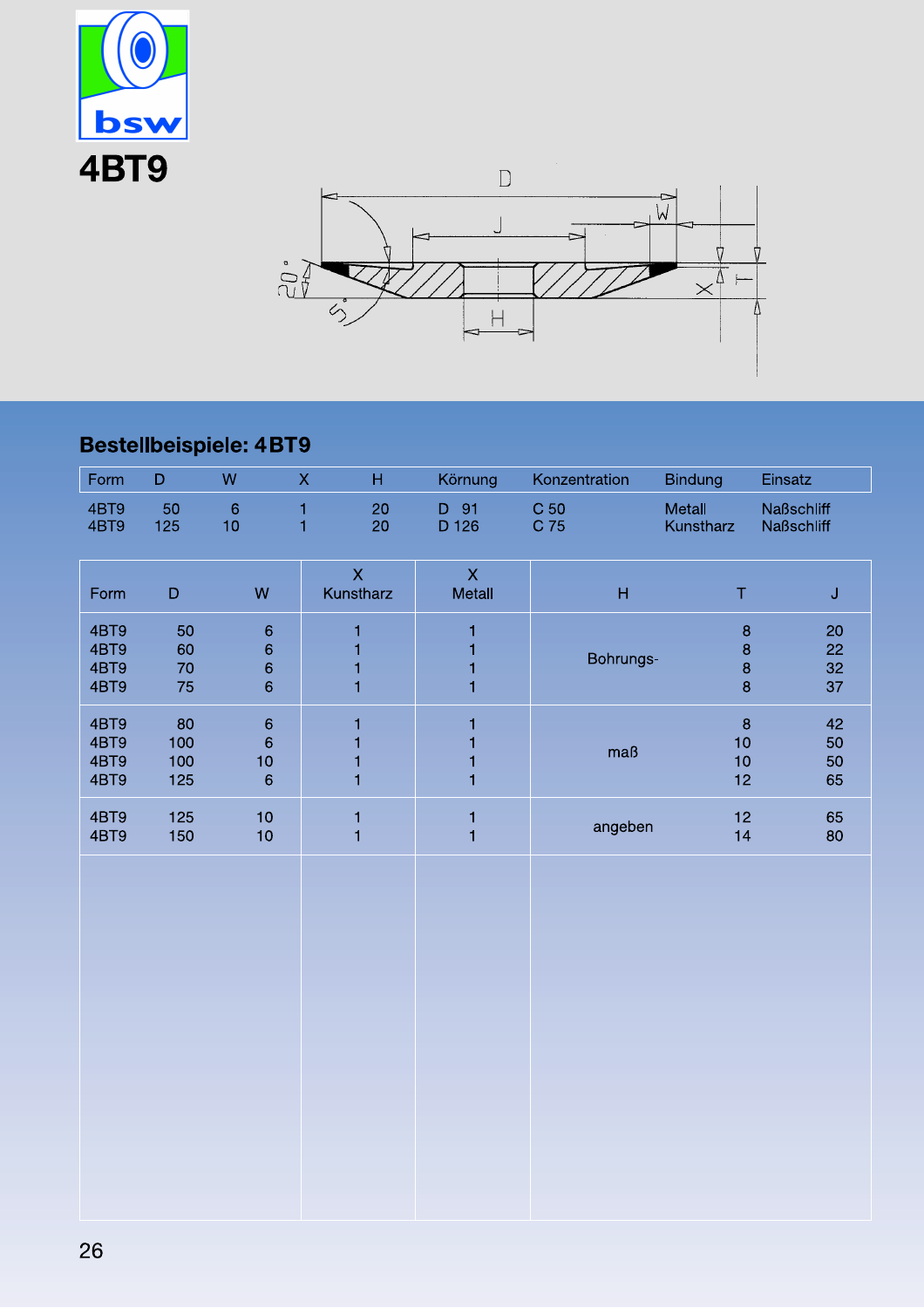



## Bestellbeispiele: 4ET9

| Form                         | D                                        | W                                                                           | H<br>$\mathsf X$                                               | Körnung                                                        | Konzentration             | <b>Bindung</b>                                                             | Einsatz                      |
|------------------------------|------------------------------------------|-----------------------------------------------------------------------------|----------------------------------------------------------------|----------------------------------------------------------------|---------------------------|----------------------------------------------------------------------------|------------------------------|
| 4ET9<br>4ET9                 | $\begin{array}{c} 75 \\ 125 \end{array}$ | $\begin{array}{c} 4 \\ 10 \end{array}$                                      | $\frac{1}{2}$<br>20<br>20                                      | D 126<br>D 46                                                  | C 75<br>C 75              | Metall<br>Kunstharz                                                        | Naßschliff<br>Trockenschliff |
| Form                         | $\mathsf D$                              | ${\sf W}$                                                                   | $\bar{\mathsf{X}}$<br>Kunstharz                                | $\mathsf X$<br>Metall                                          | $\boldsymbol{\mathsf{H}}$ | $\mathsf T$                                                                | $\mathsf J$                  |
| 4ET9<br>4ET9<br>4ET9<br>4ET9 | 75<br>75<br>100<br>100                   | $\overline{\mathbf{4}}$<br>10 <sub>1</sub><br>$\overline{\mathbf{4}}$<br>10 | $\mathbf{1}$<br>$\mathbf{1}$<br>$\mathbf{1}$<br>$\overline{1}$ | $\mathbf{1}$<br>$\blacksquare$<br>$\mathbf{1}$<br>$\mathbf{1}$ | Bohrungs-<br>maß          | $\boldsymbol{6}$<br>$\boldsymbol{6}$<br>$\overline{6}$<br>$\boldsymbol{6}$ | 35<br>35<br>43<br>43         |
| 4ET9<br>4ET9<br>4ET9<br>4ET9 | 125<br>125<br>150<br>150                 | $\overline{5}$<br>10<br>$\overline{5}$<br>10                                | $\begin{array}{c}\n 2 \\  2 \\  2\n \end{array}$               | $\begin{array}{c}\n 2 \\  2 \\  2\n \end{array}$               | angeben                   | $\bf8$<br>$\bf8$<br>10<br>10                                               | 57<br>57<br>59<br>59         |
|                              |                                          |                                                                             |                                                                |                                                                |                           |                                                                            |                              |
|                              |                                          |                                                                             |                                                                |                                                                |                           |                                                                            |                              |
|                              |                                          |                                                                             |                                                                |                                                                |                           |                                                                            |                              |
|                              |                                          |                                                                             |                                                                |                                                                |                           |                                                                            |                              |
|                              |                                          |                                                                             |                                                                |                                                                |                           |                                                                            |                              |
|                              |                                          |                                                                             |                                                                |                                                                |                           |                                                                            |                              |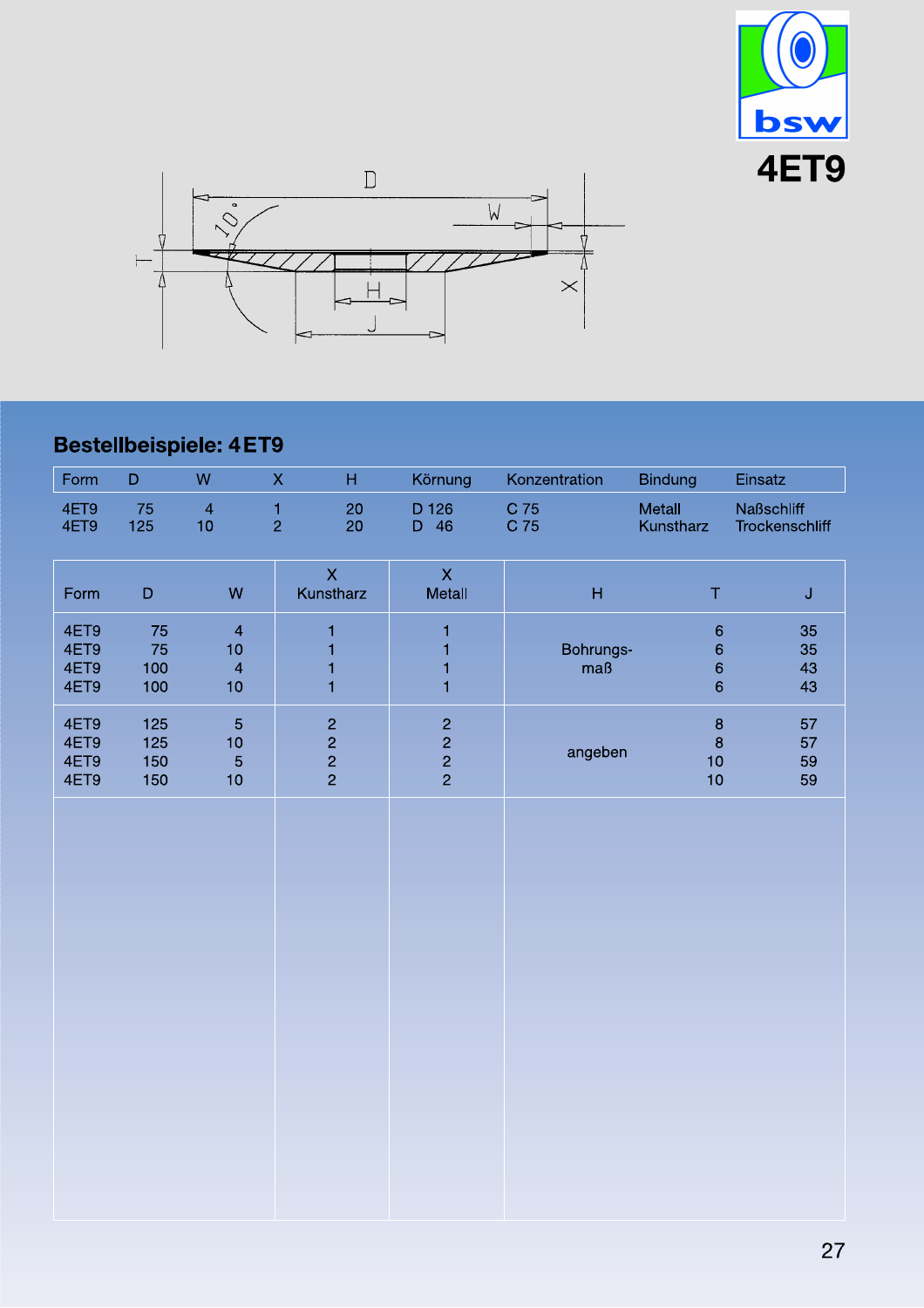

### Bestellbeispiele: 14V1

| Form                                                                    | D                               | U                   | $\mathsf{X}$                                    | V<br>H                                                                                                          | Körnung                                                                                                         |               | Konzentration           | <b>Bindung</b>             | Einsatz                                                                       |                                 |
|-------------------------------------------------------------------------|---------------------------------|---------------------|-------------------------------------------------|-----------------------------------------------------------------------------------------------------------------|-----------------------------------------------------------------------------------------------------------------|---------------|-------------------------|----------------------------|-------------------------------------------------------------------------------|---------------------------------|
| <b>14V1</b><br><b>14V1</b>                                              | 100<br>200                      | 3<br>$\overline{4}$ | 3<br>$\overline{3}$                             | 10 <sup>°</sup><br>20<br>$35\,^{\circ}$<br>20                                                                   | D 64<br>D 126                                                                                                   | C 75<br>C 100 |                         | <b>Metall</b><br>Kunstharz | <b>Naßschliff</b><br><b>Naßschliff</b>                                        |                                 |
| Form                                                                    | $\mathsf D$                     |                     | $U^*$                                           | $\overline{\mathsf{X}}$<br>Kunstharz                                                                            | $\boldsymbol{\mathsf{X}}$<br>Metall                                                                             |               | $V^{\circ}$<br>$>0-60°$ | H                          | Τ                                                                             | $\mathsf J$                     |
| <b>14V1</b><br><b>14V1</b><br><b>14V1</b><br><b>14V1</b><br><b>14V1</b> | 50<br>50<br>50<br>75<br>75      |                     | $\overline{c}$<br>3<br>4<br>3<br>$\overline{4}$ | $2 \cdot 3$<br>$2 \cdot 3$<br>$2 \cdot 3$<br>$2 \cdot 3 \cdot 4$<br>$2 \cdot 3 \cdot 4$                         | $2 \cdot 3$<br>$2 \cdot 3$<br>$2 \cdot 3$<br>$2 \cdot 3 \cdot 4$<br>$2 \cdot 3 \cdot 4$                         |               | Winkel                  | Bohrungs-                  | $\,$ 6 $\,$<br>$\,$ 6 $\,$<br>$\,$ 6 $\,$<br>$\overline{7}$<br>$\overline{7}$ | 32<br>32<br>32<br>50<br>50      |
| <b>14V1</b><br><b>14V1</b><br><b>14V1</b><br><b>14V1</b><br><b>14V1</b> | 75<br>100<br>100<br>100<br>125  |                     | 5<br>3<br>4<br>5<br>3                           | $2 \cdot 3 \cdot 4$<br>$2 \cdot 3 \cdot 4$<br>$2 \cdot 3 \cdot 4$<br>$2 \cdot 3 \cdot 4$<br>$2 \cdot 3 \cdot 4$ | $2 \cdot 3 \cdot 4$<br>$2 \cdot 3 \cdot 4$<br>$2 \cdot 3 \cdot 4$<br>$2 \cdot 3 \cdot 4$<br>$2 \cdot 3 \cdot 4$ |               | bei                     | maß                        | $\overline{7}$<br>8<br>8<br>8<br>8                                            | 50<br>70<br>70<br>70<br>100     |
| <b>14V1</b><br><b>14V1</b><br><b>14V1</b><br><b>14V1</b><br><b>14V1</b> | 125<br>125<br>150<br>150<br>150 |                     | $\overline{\mathcal{L}}$<br>5<br>3<br>4<br>5    | $2 \cdot 3 \cdot 4$<br>$2 \cdot 3 \cdot 4$<br>$2 \cdot 3 \cdot 4$<br>$2 \cdot 3 \cdot 4$<br>$2 \cdot 3 \cdot 4$ | $2 \cdot 3 \cdot 4$<br>$2 \cdot 3 \cdot 4$<br>$2 \cdot 3 \cdot 4$<br>$2 \cdot 3 \cdot 4$<br>$2 \cdot 3 \cdot 4$ |               | Bestellung              | angeben                    | $\bf8$<br>$\boldsymbol{8}$<br>10<br>10<br>10                                  | 100<br>100<br>120<br>120<br>120 |
| <b>14V1</b><br><b>14V1</b><br><b>14V1</b><br><b>14V1</b><br><b>14V1</b> | 150<br>200<br>200<br>200<br>200 |                     | $\,$ 6 $\,$<br>3<br>4<br>5<br>6                 | $2 \cdot 3 \cdot 4$<br>$2 \cdot 3 \cdot 4$<br>$2 \cdot 3 \cdot 4$<br>$2 \cdot 3 \cdot 4$<br>$2 \cdot 3 \cdot 4$ | $2 \cdot 3 \cdot 4$<br>$2 \cdot 3 \cdot 4$<br>$2 \cdot 3 \cdot 4$<br>$2 \cdot 3 \cdot 4$<br>$2 \cdot 3 \cdot 4$ |               | angeben                 |                            | 10<br>10<br>10<br>10<br>10                                                    | 120<br>170<br>170<br>170<br>170 |
|                                                                         |                                 |                     |                                                 |                                                                                                                 |                                                                                                                 |               |                         |                            |                                                                               |                                 |

\* Werkzeuge mit Maß U > 6 mm werden als Form 1V1 geliefert.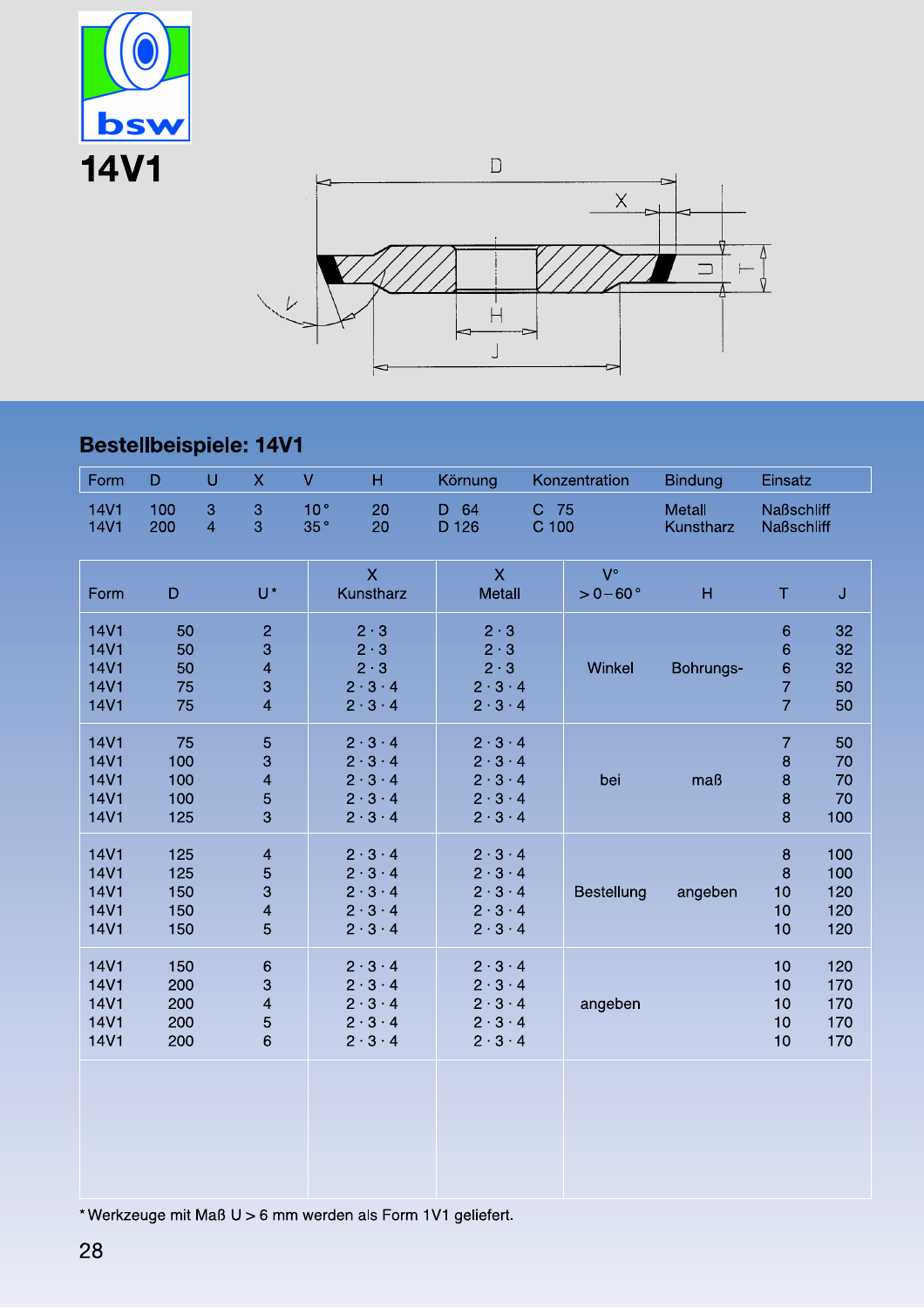



### Bestellbeispiele: 14EE1

| Form                                                                         | D                               | $\cup$              | X                                                                                                   | V                                           | H.                                                                | Körnung                                                                 | Konzentration                      | <b>Bindung</b>             | Einsatz                                                |                                 |  |
|------------------------------------------------------------------------------|---------------------------------|---------------------|-----------------------------------------------------------------------------------------------------|---------------------------------------------|-------------------------------------------------------------------|-------------------------------------------------------------------------|------------------------------------|----------------------------|--------------------------------------------------------|---------------------------------|--|
| <b>14EE1</b><br>14EE1                                                        | 125<br>250                      | 3<br>$\overline{4}$ | 5<br>3                                                                                              | 45°<br>35°                                  | 20<br>24                                                          | <b>B</b> 64<br>D 91                                                     | $V$ 180<br>C 100                   | <b>Metall</b><br>Kunstharz |                                                        | <b>Naßschliff</b><br>Naßschliff |  |
| Form                                                                         | $\mathsf D$                     |                     | $\cup$                                                                                              |                                             | $\overline{\mathsf{X}}$<br>Kunstharz                              | $\overline{\mathsf{X}}$<br>Metall                                       | V                                  | H                          | T                                                      | J                               |  |
| <b>14EE1</b><br><b>14EE1</b><br><b>14EE1</b><br><b>14EE1</b><br><b>14EE1</b> | 100<br>100<br>100<br>100<br>125 |                     | $3 \cdot 4$<br>$3 \cdot 4$<br>$3 \cdot 4$<br>$3 \cdot 4$<br>$3 \cdot 4$                             | 6<br>5<br>$\overline{\mathbf{4}}$<br>3<br>6 |                                                                   | $\ensuremath{\mathsf{3}}$<br>3<br>$\overline{a}$<br>$\overline{c}$<br>3 | 35°<br>45°<br>60°<br>90°<br>35°    | Bohrungs-                  | $\,$ 6 $\,$<br>$6\phantom{a}$<br>6<br>$\mathbf 6$<br>6 | 70<br>70<br>70<br>70<br>100     |  |
| <b>14EE1</b><br><b>14EE1</b><br><b>14EE1</b><br><b>14EE1</b><br><b>14EE1</b> | 125<br>125<br>125<br>150<br>150 |                     | $3 \cdot 4$<br>$3 \cdot 4$<br>$3 \cdot 4$<br>$3 \cdot 4$<br>$3 \cdot 4$                             | 5<br>4<br>3<br>$\overline{6}$<br>5          |                                                                   | $\frac{3}{2}$<br>$\overline{c}$<br>3<br>3                               | 45°<br>60°<br>90°<br>35°<br>45°    | maß                        | 6<br>6<br>6<br>8<br>8                                  | 100<br>100<br>100<br>120<br>120 |  |
| <b>14EE1</b><br><b>14EE1</b><br><b>14EE1</b><br><b>14EE1</b><br><b>14EE1</b> | 150<br>150<br>175<br>175<br>175 |                     | $3 \cdot 4$<br>$3 \cdot 4$<br>$\overline{\mathcal{L}}$<br>$\overline{\mathbf{4}}$<br>$\overline{4}$ |                                             | $\overline{\mathbf{4}}$<br>3<br>6<br>5<br>$\overline{\mathbf{4}}$ | $\overline{c}$<br>$\overline{a}$<br>3<br>3<br>$\overline{2}$            | 60°<br>90°<br>35°<br>45°<br>60°    | angeben                    | $\bf 8$<br>8<br>8<br>$\boldsymbol{8}$<br>$\bf{8}$      | 120<br>120<br>140<br>140<br>140 |  |
| <b>14EE1</b><br><b>14EE1</b><br><b>14EE1</b><br><b>14EE1</b><br><b>14EE1</b> | 175<br>200<br>200<br>200<br>200 |                     | $\overline{\mathbf{4}}$<br>4<br>4<br>4<br>$\overline{4}$                                            |                                             | $\ensuremath{\mathsf{3}}$<br>6<br>5<br>4<br>3                     | $\overline{c}$<br>$\mathbf{3}$<br>3<br>$\overline{c}$<br>$\overline{c}$ | 90°<br>35°<br>45°<br>60°<br>90°    |                            | $\bf 8$<br>10<br>10<br>10<br>10                        | 140<br>160<br>160<br>160<br>160 |  |
| <b>14EE1</b><br><b>14EE1</b><br><b>14EE1</b><br>14EE1                        | 250<br>250<br>250<br>250        |                     | $\overline{\mathbf{4}}$<br>$\overline{\mathcal{L}}$<br>4<br>$\overline{\mathbf{4}}$                 |                                             | $\,$ 6<br>5<br>$\overline{\mathcal{L}}$<br>3                      | $\ensuremath{\mathsf{3}}$<br>3<br>$\frac{2}{2}$                         | 35°<br>45°<br>60°<br>90 $^{\circ}$ |                            | 15<br>15<br>15<br>15                                   | 200<br>200<br>200<br>200        |  |
|                                                                              |                                 |                     |                                                                                                     |                                             |                                                                   |                                                                         |                                    |                            |                                                        |                                 |  |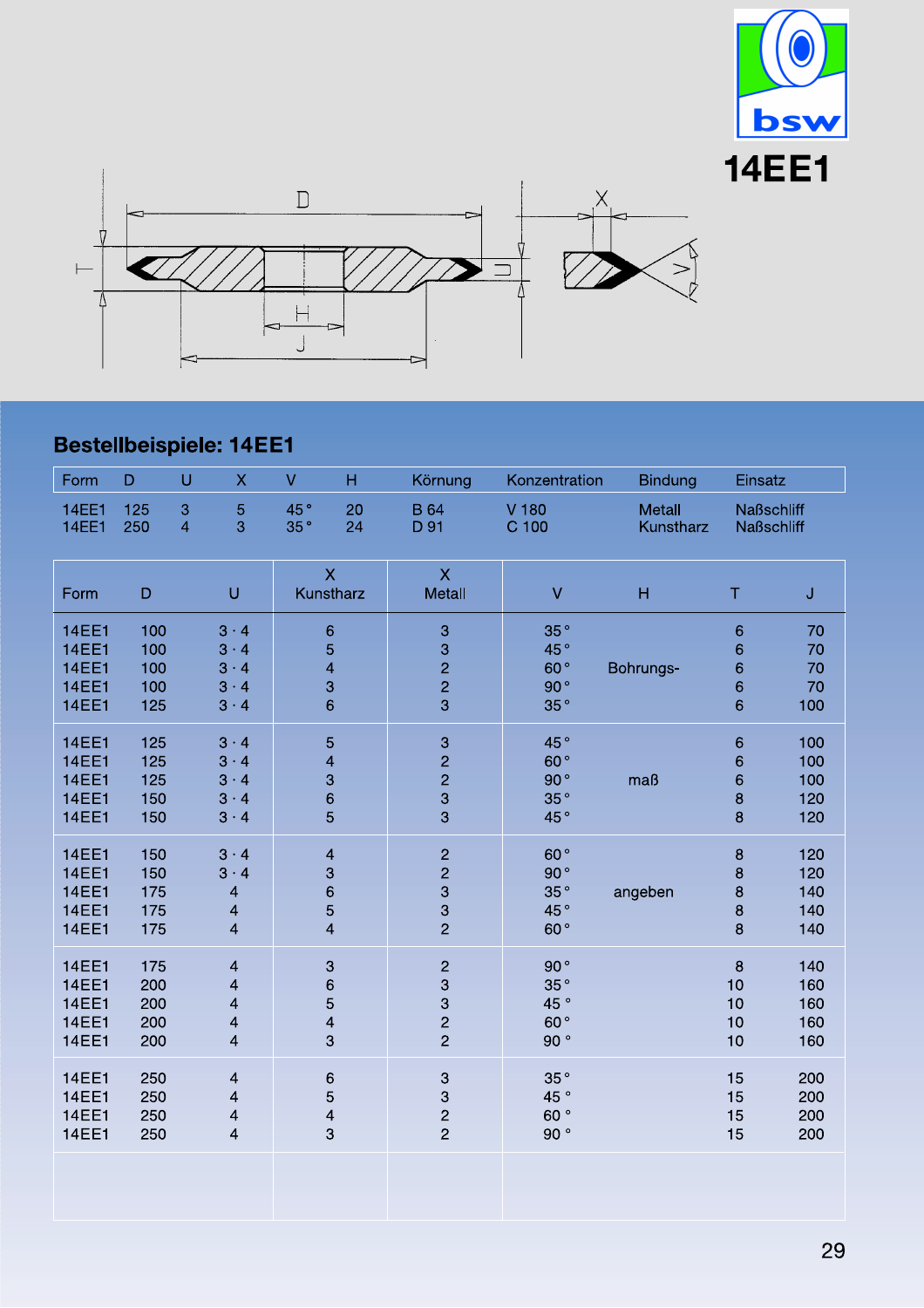

#### **Bestellbeispiele: 1FF1**

| Form                                 | D                               | $\cup$                     | $\mathsf{X}$                                    | $\overline{\mathsf{R}}$ | H                                                                                    | Körnung        |                                                                                        | Konzentration                                                                    | <b>Bindung</b>         | Einsatz                             |
|--------------------------------------|---------------------------------|----------------------------|-------------------------------------------------|-------------------------|--------------------------------------------------------------------------------------|----------------|----------------------------------------------------------------------------------------|----------------------------------------------------------------------------------|------------------------|-------------------------------------|
| 1FF1<br>1FF1                         | 50<br>150                       | $\,$ 6 $\,$<br>8           | $\overline{2}$<br>$\overline{2}$                | 3<br>$\overline{4}$     | 10<br>20                                                                             | B 151<br>D 126 | V 180<br>C 75                                                                          |                                                                                  | Kunstharz<br>Kunstharz | <b>Naßschliff</b><br>Trockenschliff |
| Form                                 | $\mathsf D$                     |                            | U                                               |                         | $\overline{\mathsf{X}}$<br>Kunstharz                                                 |                | $\mathsf{X}$<br>Metall                                                                 | $R^*$                                                                            |                        | H                                   |
| 1FF1<br>1FF1<br>1FF1<br>1FF1<br>1FF1 |                                 | 50<br>50<br>50<br>75<br>75 | $\,$ 6 $\,$<br>$\bf8$<br>10<br>$\,$ 6 $\,$<br>8 |                         | $\overline{c}$<br>$\overline{c}$<br>$\begin{array}{c}\n 2 \\  2 \\  2\n \end{array}$ |                | $\overline{c}$<br>$\overline{a}$<br>$\overline{a}$<br>$\overline{c}$<br>$\overline{a}$ | $\ensuremath{\mathsf{3}}$<br>$\overline{\mathbf{4}}$<br>5<br>3<br>$\overline{4}$ |                        | Bohrungs-                           |
| 1FF1<br>1FF1<br>1FF1<br>1FF1<br>1FF1 | 100<br>100<br>100               | 75<br>75                   | 10<br>12<br>$\,$ 6<br>$\bf{8}$<br>10            |                         | $\begin{array}{c}\n 2 \\  2 \\  2\n \end{array}$<br>$\overline{a}$                   |                | $\begin{array}{c}\n2 \\ 2 \\ 2\n\end{array}$<br>$\overline{a}$<br>$\overline{a}$       | $\overline{5}$<br>$\mathbf 6$<br>3<br>$\overline{\mathbf{4}}$<br>5               |                        | maB                                 |
| 1FF1<br>1FF1<br>1FF1<br>1FF1<br>1FF1 | 100<br>125<br>125<br>125<br>125 |                            | 12<br>$\,$ 6<br>8<br>10<br>12                   |                         | 22222                                                                                |                | $\frac{2}{2}$<br>$\frac{2}{2}$<br>$\overline{2}$                                       | $\mathbf 6$<br>3<br>$\overline{\mathbf{4}}$<br>5<br>$6\phantom{a}$               |                        | angeben                             |
| 1FF1<br>1FF1<br>1FF1<br>1FF1<br>1FF1 | 125<br>150<br>150<br>150<br>150 |                            | 16<br>$\,6\,$<br>8<br>10<br>12                  |                         | $\overline{\mathbf{c}}$<br>$\begin{array}{c}\n 2 \\  2 \\  2\n \end{array}$          |                | $\overline{c}$<br>$\overline{c}$<br>$\frac{2}{2}$<br>$\overline{c}$                    | $\bf8$<br>3<br>$\overline{\mathbf{4}}$<br>$\overline{5}$<br>$6\overline{6}$      |                        |                                     |
| 1FF1<br>1FF1                         | 150<br>150                      |                            | 16<br>20                                        |                         | $\begin{array}{c}\n2 \\ 2\n\end{array}$                                              |                | $\overline{c}$<br>$\overline{c}$                                                       | $\bf{8}$<br>10                                                                   |                        |                                     |
|                                      |                                 |                            |                                                 |                         |                                                                                      |                |                                                                                        |                                                                                  |                        |                                     |

\* andere Radien und Breiten sind lieferbar.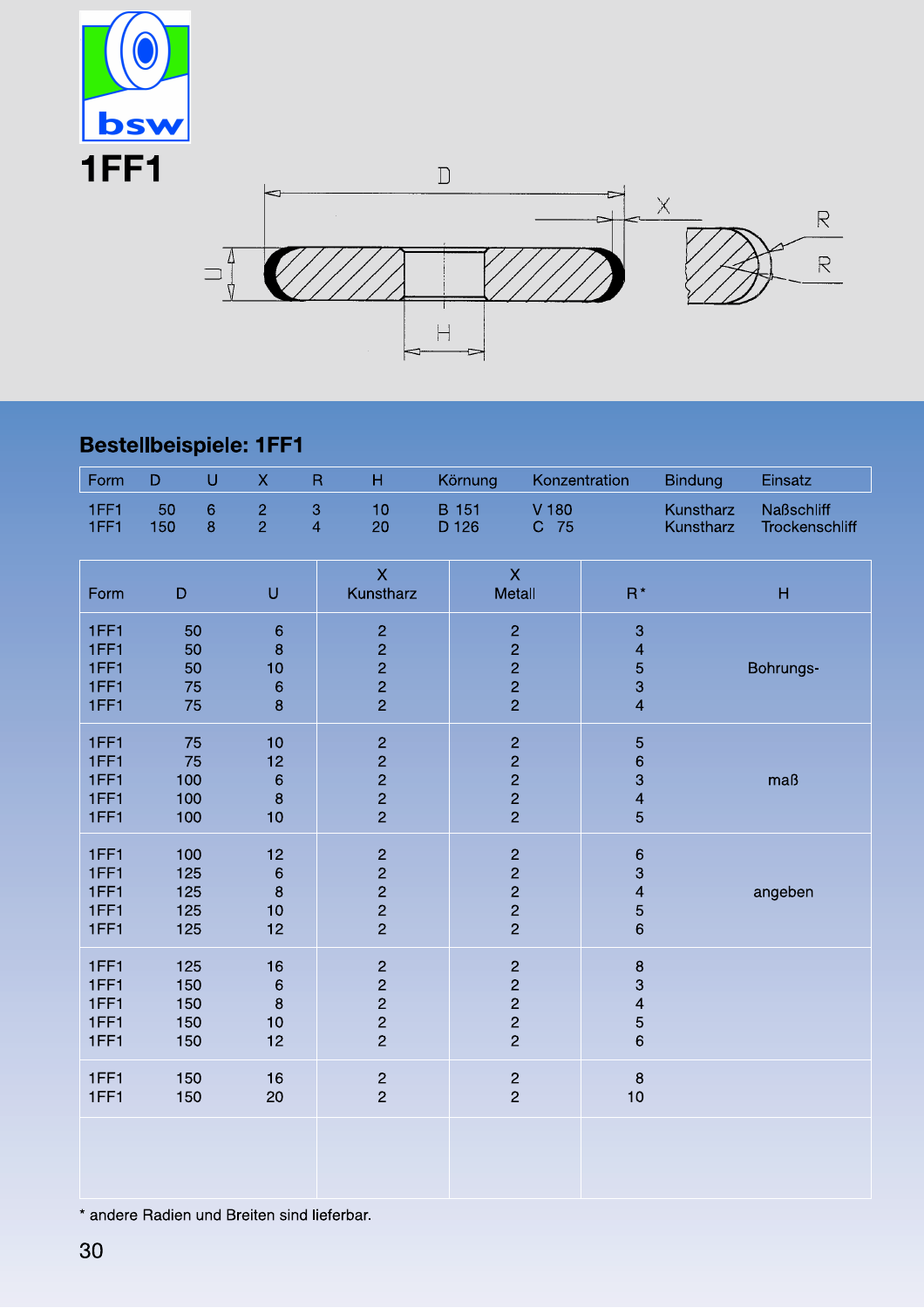



### **Bestellbeispiele: 14F1**

| Form                                                                    | D                               | U                                | $\boldsymbol{\mathsf{X}}$                                                                   | H<br>$\mathsf{R}$                                                                                               | Körnung                                                                                                         | Konzentration                                                             | <b>Bindung</b>                                              | Einsatz                                |                                 |
|-------------------------------------------------------------------------|---------------------------------|----------------------------------|---------------------------------------------------------------------------------------------|-----------------------------------------------------------------------------------------------------------------|-----------------------------------------------------------------------------------------------------------------|---------------------------------------------------------------------------|-------------------------------------------------------------|----------------------------------------|---------------------------------|
| <b>14F1</b><br><b>14F1</b>                                              | 125<br>250                      | $\overline{2}$<br>$\overline{4}$ | 3<br>$\overline{5}$                                                                         | $\mathbf{1}$<br>20<br>$\overline{2}$<br>60                                                                      | <b>B</b> 151<br>D 181                                                                                           | V 180<br>C 100                                                            | Kunstharz<br>Kunstharz                                      | <b>Naßschliff</b><br><b>Naßschliff</b> |                                 |
| Form                                                                    | D                               |                                  | U                                                                                           | $\overline{\mathsf{X}}$<br>Kunstharz                                                                            | $\mathsf{X}$<br>Metall                                                                                          | $R^*$                                                                     | $\mathsf{H}% _{\mathbb{R}}^{1}\left( \mathbb{R}^{2}\right)$ | $\top$                                 | J                               |
| <b>14F1</b><br><b>14F1</b><br><b>14F1</b><br><b>14F1</b><br><b>14F1</b> | 50<br>50<br>50<br>75<br>75      |                                  | $\overline{2}$<br>3<br>$\overline{\mathbf{4}}$<br>$\overline{c}$<br>3                       | $3 \cdot 4 \cdot 5$<br>$3 \cdot 4 \cdot 5$<br>$3 \cdot 4 \cdot 5$<br>$3 \cdot 4 \cdot 5$<br>$3 \cdot 4 \cdot 5$ | $3 \cdot 4 \cdot 5$<br>$3 \cdot 4 \cdot 5$<br>$3 \cdot 4 \cdot 5$<br>$3 \cdot 4 \cdot 5$<br>$3 \cdot 4 \cdot 5$ | $\blacksquare$<br>1,5<br>$\overline{c}$<br>$\blacksquare$<br>1,5          | Bohrungs-                                                   | $6\phantom{1}$<br>6<br>6<br>6<br>6     | 30<br>30<br>30<br>50<br>50      |
| <b>14F1</b><br><b>14F1</b><br><b>14F1</b><br><b>14F1</b><br><b>14F1</b> | 75<br>100<br>100<br>100<br>125  |                                  | $\overline{\mathbf{4}}$<br>$\overline{c}$<br>3<br>$\overline{\mathbf{4}}$<br>$\overline{2}$ | $3 \cdot 4 \cdot 5$<br>$3 \cdot 4 \cdot 5$<br>$3 \cdot 4 \cdot 5$<br>$3 \cdot 4 \cdot 5$<br>$3 \cdot 4 \cdot 5$ | $3 \cdot 4 \cdot 5$<br>$3 \cdot 4 \cdot 5$<br>$3 \cdot 4 \cdot 5$<br>$3 \cdot 4 \cdot 5$<br>$3 \cdot 4 \cdot 5$ | $\overline{c}$<br>$\blacksquare$<br>1,5<br>$\overline{c}$<br>$\mathbf{1}$ | maß                                                         | 6<br>6<br>6<br>6<br>8                  | 50<br>70<br>70<br>70<br>100     |
| <b>14F1</b><br><b>14F1</b><br><b>14F1</b><br><b>14F1</b><br><b>14F1</b> | 125<br>125<br>150<br>150<br>150 |                                  | 3<br>$\overline{\mathbf{4}}$<br>$\overline{c}$<br>3<br>$\overline{4}$                       | $3 \cdot 4 \cdot 5$<br>$3 \cdot 4 \cdot 5$<br>$3 \cdot 4 \cdot 5$<br>$3 \cdot 4 \cdot 5$<br>$3 \cdot 4 \cdot 5$ | $3 \cdot 4 \cdot 5$<br>$3 \cdot 4 \cdot 5$<br>$3 \cdot 4 \cdot 5$<br>$3 \cdot 4 \cdot 5$<br>$3 \cdot 4 \cdot 5$ | 1,5<br>$\overline{c}$<br>$\mathbf{1}$<br>1,5<br>$\overline{2}$            | angeben                                                     | $\bf 8$<br>8<br>8<br>8<br>8            | 100<br>100<br>120<br>120<br>120 |
| 14F1<br><b>14F1</b><br><b>14F1</b><br><b>14F1</b><br>14F1               | 200<br>200<br>200<br>225<br>225 |                                  | $\overline{c}$<br>3<br>$\overline{\mathbf{4}}$<br>$\overline{c}$<br>3                       | $3 \cdot 4 \cdot 5$<br>$3 \cdot 4 \cdot 5$<br>$3 \cdot 4 \cdot 5$<br>$3 \cdot 4 \cdot 5$<br>$3 \cdot 4 \cdot 5$ | $3 \cdot 4 \cdot 5$<br>$3 \cdot 4 \cdot 5$<br>$3 \cdot 4 \cdot 5$<br>$3 \cdot 4 \cdot 5$<br>$3 \cdot 4 \cdot 5$ | $\blacksquare$<br>1,5<br>$\overline{c}$<br>$\mathbf{1}$<br>1,5            |                                                             | 10<br>10<br>10<br>10<br>10             | 170<br>170<br>170<br>195<br>195 |
| <b>14F1</b><br>14F1<br><b>14F1</b><br><b>14F1</b>                       | 225<br>250<br>250<br>250        |                                  | $\overline{\mathbf{4}}$<br>$\overline{c}$<br>$\mbox{3}$<br>$\overline{\mathbf{4}}$          | $3 \cdot 4 \cdot 5$<br>$3 \cdot 4 \cdot 5$<br>$3 \cdot 4 \cdot 5$<br>$3 \cdot 4 \cdot 5$                        | $3 \cdot 4 \cdot 5$<br>$3 \cdot 4 \cdot 5$<br>$3 \cdot 4 \cdot 5$<br>$3 \cdot 4 \cdot 5$                        | $\mathbf{2}$<br>$\mathbf{1}$<br>1,5<br>$\overline{2}$                     |                                                             | 10<br>10<br>10<br>10                   | 195<br>220<br>220<br>220        |
|                                                                         |                                 |                                  |                                                                                             |                                                                                                                 |                                                                                                                 |                                                                           |                                                             |                                        |                                 |

\* andere Radien und Breiten sind lieferbar.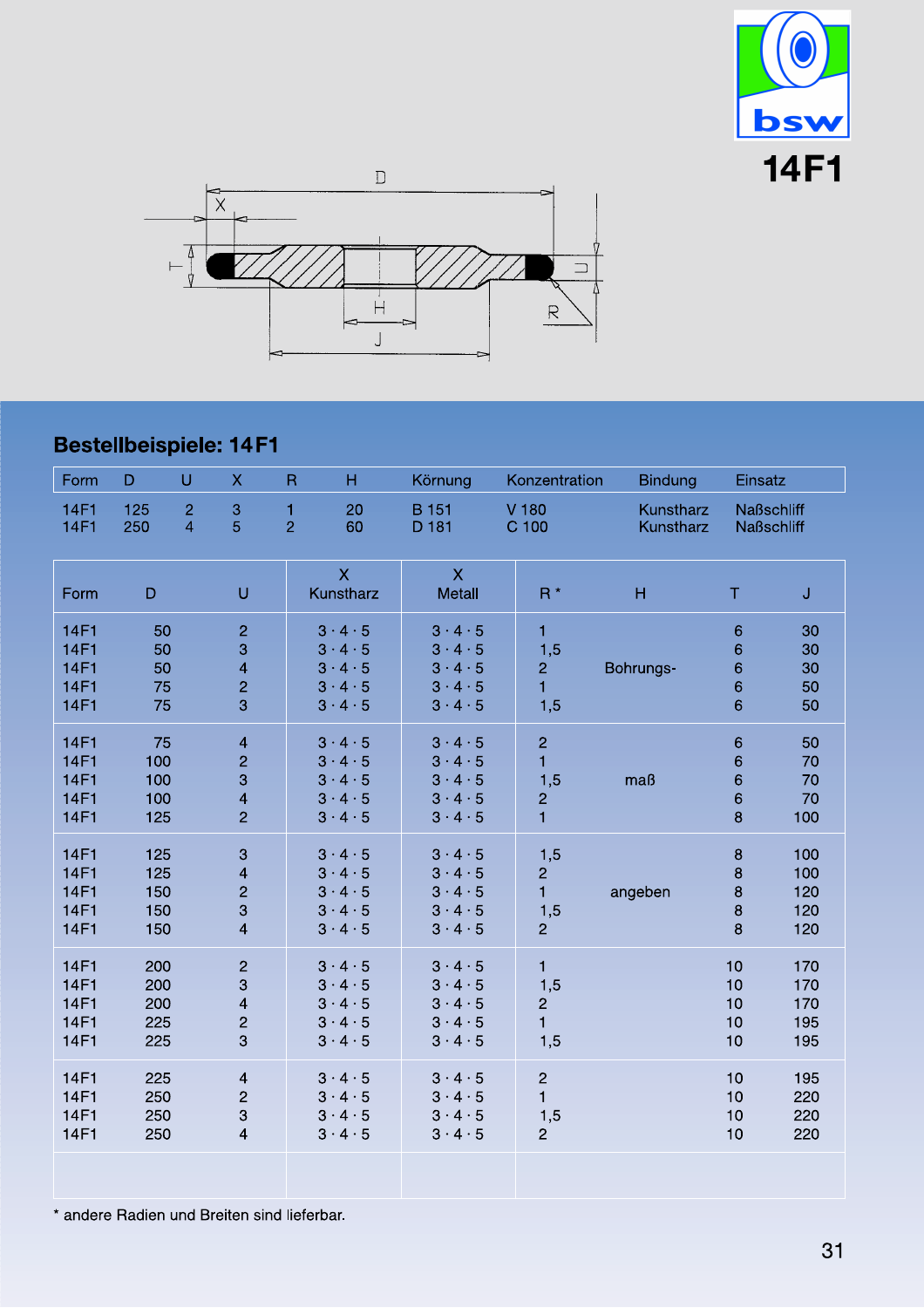

#### **Bestellbeispiele:**

| Form                     | D          | $\mathsf{X}$                     | U                                                  | V                                         | H           | Körnung                | Konzentration    |                                | <b>Bindung</b>         | Einsatz                                    |
|--------------------------|------------|----------------------------------|----------------------------------------------------|-------------------------------------------|-------------|------------------------|------------------|--------------------------------|------------------------|--------------------------------------------|
| $3E-1$<br>$3F-2$         | 125<br>150 | $\overline{4}$<br>$\overline{4}$ |                                                    | 30°<br>10 <sup>°</sup>                    | 22<br>22    | D 64<br><b>B</b> 91    | C 100<br>$V$ 300 |                                | Kunstharz<br>Kunstharz | <b>Naßschliff</b><br><b>Trockenschliff</b> |
| Form                     | D          |                                  |                                                    | $\boldsymbol{\mathsf{X}}$<br>Kunstharz    | T           | $V^{\circ}$            |                  | U                              | $\mathsf J$            | $\overline{\mathsf{H}}$                    |
| $3E-1$<br>$3E-1$         | 125<br>150 |                                  | $\overline{4}$<br>$\overline{\mathbf{4}}$          |                                           | $\bf8$<br>8 | 30°<br>30°             |                  |                                |                        | Bohrungs-                                  |
| $3F-2$<br>$3F-2$         | 125<br>150 |                                  | $\overline{\mathbf{4}}$<br>$\overline{\mathbf{4}}$ |                                           | $\bf8$<br>8 | 10 <sup>°</sup><br>10° |                  |                                |                        | maß                                        |
| $14F-3$<br>14F-3         |            | 125<br>150                       |                                                    | $\overline{\mathbf{4}}$<br>$\overline{4}$ |             | $20^{\circ}$<br>20°    |                  |                                |                        | angeben                                    |
| 14E-4<br>14E-4           |            | 125<br>150                       |                                                    | $\overline{4}$<br>$\overline{\mathbf{4}}$ |             | 30°<br>30°             |                  |                                |                        |                                            |
| $14A1 - 5$<br>$14A1 - 5$ | 125<br>150 |                                  | $\overline{4}$<br>$\overline{4}$                   |                                           | $\bf8$<br>8 |                        |                  | $\ensuremath{\mathsf{3}}$<br>3 | 80<br>80               |                                            |
| 14E-6<br>14E-6           | 125<br>150 |                                  |                                                    | 10<br>10                                  | 10<br>10    | 10°<br>$10^{\circ}$    |                  |                                | 60<br>60               |                                            |
|                          |            |                                  |                                                    |                                           |             |                        |                  |                                |                        |                                            |